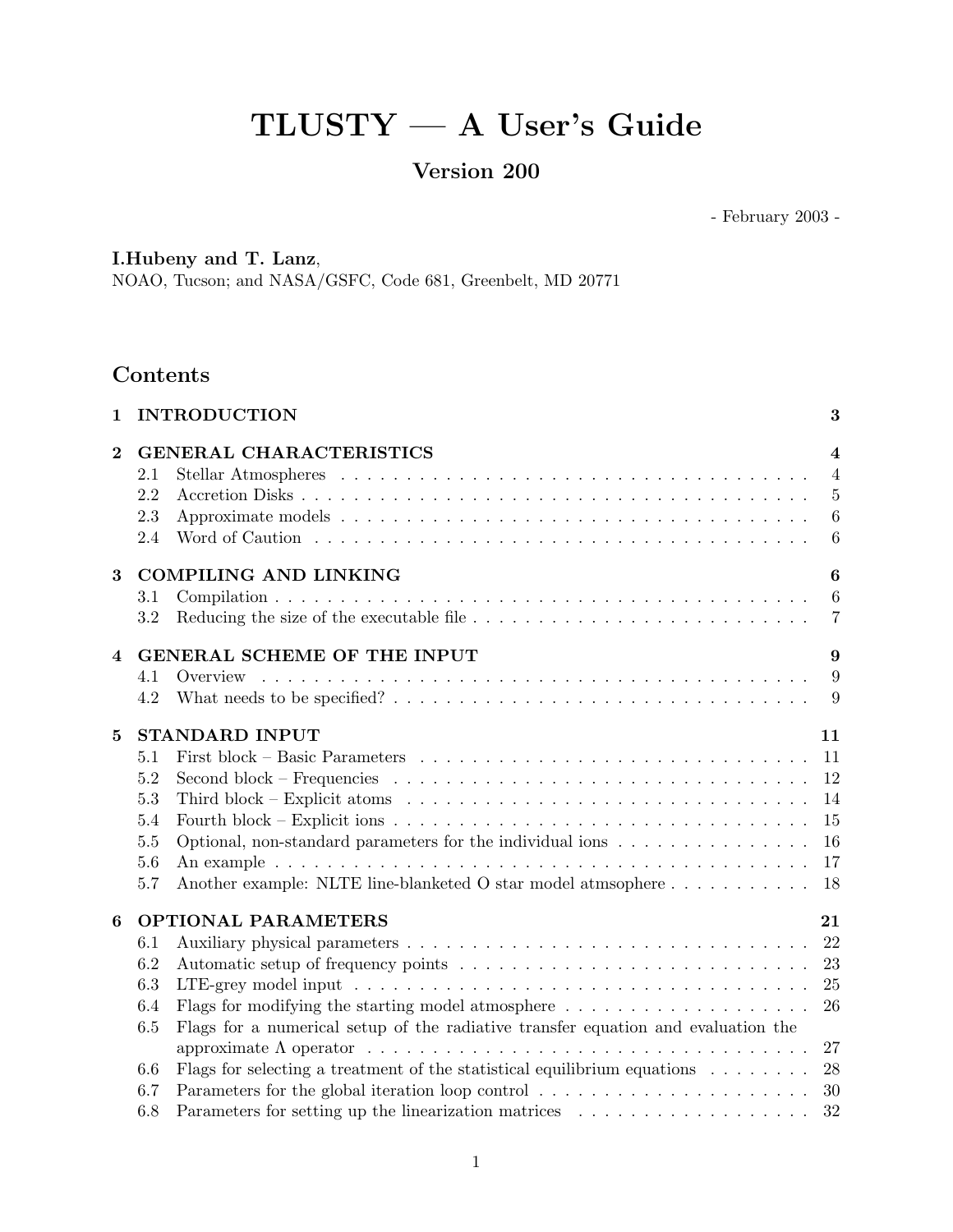|                                                    | 6.9                             | 6.10 Parameters defining a numerical treatment of convection<br>6.11 Parameters for a treatment of line blanketing<br>6.14 Parameters determining an amount of additional output<br>6.15 List of all optional parameters in alphabetic order                                                | 34<br>34<br>35<br>36<br>36<br>37<br>37 |  |  |  |  |  |  |
|----------------------------------------------------|---------------------------------|---------------------------------------------------------------------------------------------------------------------------------------------------------------------------------------------------------------------------------------------------------------------------------------------|----------------------------------------|--|--|--|--|--|--|
| 7                                                  | 7.1<br>7.2<br>7.3<br>7.4        | SUMMARY OF NUMERICAL AND PHYSICAL TRICKS<br>Change of parameters that influence the accuracy of the model $\dots \dots \dots$<br>Tricks that introduce helpful minor physical approximations $\dots \dots \dots \dots \dots$<br>Potentially important, but still optional, piece of physics | 40<br>40<br>42<br>43<br>45             |  |  |  |  |  |  |
| 8                                                  | 8.1<br>8.2<br>8.3<br>8.4<br>8.5 | INPUT FILES FOR THE INDIVIDUAL IONS                                                                                                                                                                                                                                                         | 46<br>47<br>48<br>50<br>53<br>53       |  |  |  |  |  |  |
| 9                                                  | 9.1<br>9.2<br>9.3               | STARTING MODEL ATMOSPHERE                                                                                                                                                                                                                                                                   | 55<br>55<br>56<br>57                   |  |  |  |  |  |  |
| 10 OUTPUT                                          |                                 |                                                                                                                                                                                                                                                                                             |                                        |  |  |  |  |  |  |
| 59<br>11 APPENDIX 1 - ATOMIC PARAMETERS<br>61      |                                 |                                                                                                                                                                                                                                                                                             |                                        |  |  |  |  |  |  |
| 12 APPENDIX 2 - EQUATIONS OF ACCRETION DISKS<br>62 |                                 |                                                                                                                                                                                                                                                                                             |                                        |  |  |  |  |  |  |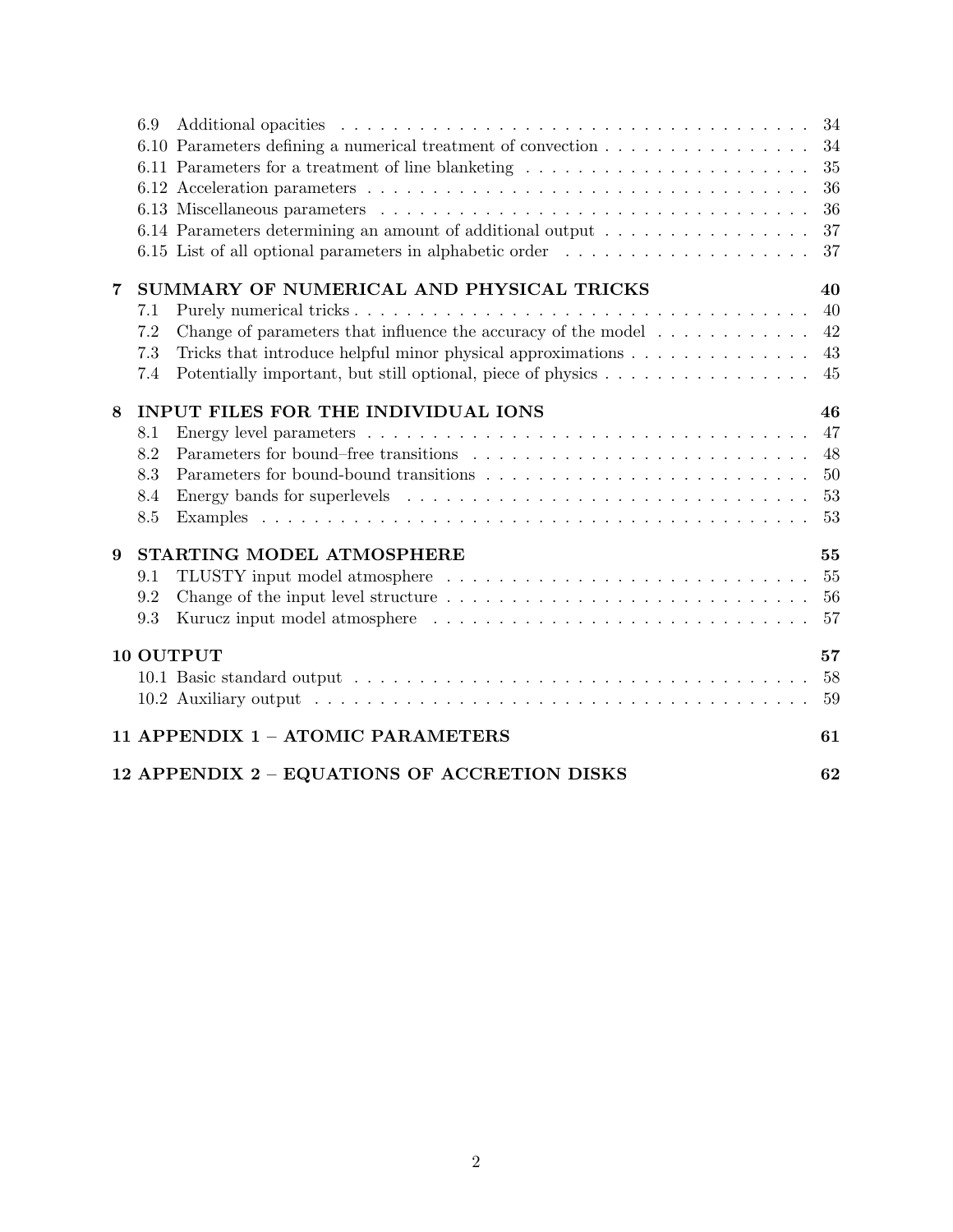## 1 INTRODUCTION

The present set of computer programs is a package designed to accomplish a wide range of stellar spectroscopic diagnostics. The basic component of the package is TLUSTY, the program for calculating plane-parallel, horizontally homogeneous model stellar atmospheres in radiative and hydrostatic equilibrium. Departures from local thermodynamic equilibrium (LTE) are allowed for a set of occupation numbers of selected atomic and ionic energy levels. The program also allows for convection. One of the most important features of the new version of the program is that it allows for a fully consistent, non-LTE metal line blanketing.

In the past, there was a separate variant called TLUDSISK, designed to calculate vertical structure of accretion disks. Starting at the present version, 200, both programs are contained within a single, universal code TLUSTY. The user is able to make a choice between computing a model of a stellar atmosphere or an accretion disk based on input data. In the following text, we will usually refer to a "stellar atmosphere", but everything applies, unless specifically noted, for an accretion disk as well.

In its maximum configuration, the user may start from scratch and calculate a model atmosphere or a disk of a chosen degree of complexity, and end with a synthetic spectrum in a wavelength region of interest for an arbitrary stellar rotation and an arbitrary instrumental profile.

The second basic program is SYNSPEC, which is a program for calculating the spectrum emergent from a given model atmosphere. It has been written particularly to synthesize spectra from atmospheres calculated using TLUSTY, but may also be used with other model atmospheres as input (e.g. Kurucz's ATLAS models). The program is complemented by program ROTINS which calculates the rotational and instrumental convolutions for the net spectrum produced by SYN-SPEC.

Finally, there is a number of interface and utility programs. They provide graphical interface for plotting output models, the convergence log etc. (written in IDL and/or Mongo). Similarly, there is graphical interface SYNPLOT (written again in IDL), which enables the user an interactive work with SYNSPEC and its utility programs (computing the spectrum, plotting it, performing various convolutions, and identifying and annotating predicted lines).

The following document is a brief guide to the operation of the program, to preparing the required input and to understanding the resulting output, and to illustrate some of the options. The accompanying spectrum synthesis program SYNSPEC is described in a separate manual.

We stress that the set of programs does not represent a rigid structure of standard programs; instead, it is a highly dynamic set in a permanent state of gradual development. The version being described here is TLUSTY200. The previously distributed User's Guide described TLUSTY version 195.

The most significant differences between the previous and the present version are, besides upgrades of several numerical algorithms, a unification of TLUSTY and TLUSDISK, a possibility of including Compton scattering, a more consistent treatment of external irradiation, an introduction of level grouping, and, finally, a possibility of using the Opacity Sampling option to treat NLTE metal line blanketing. Unlike previous versions, the program now works well under the LINUX operation system (previous versions contained some old FORTRAN features, which were still supported by the DEC and SUN Fortran compilers, but not by UNIX g77 compiler.)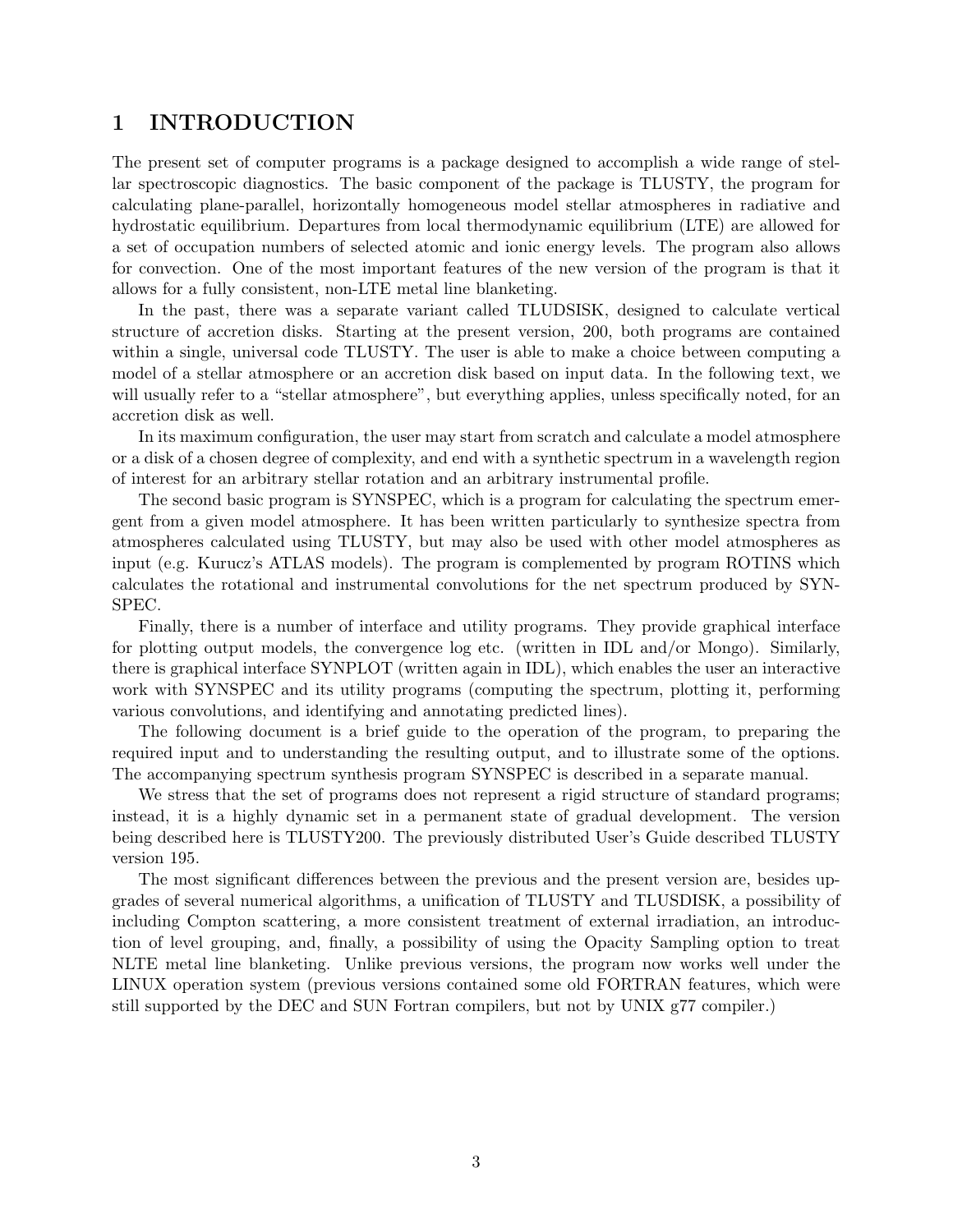## 2 GENERAL CHARACTERISTICS

## 2.1 Stellar Atmospheres

The basic features of the program are the following:

- 1. The program solves the basic equations (radiative transfer, hydrostatic equilibrium, radiative equilibrium, statistical equilibrium, charge and particle conservation) by the so-called hybrid CL/ALI method (Hubeny and Lanz 1995). This method combines advantages of its two basic constituents, a high convergence rate of the method of complete linearization, first introduced by Auer and Mihalas (1969), and a low computer time per iteration as the Accelerated Lambda Iteration (ALI) method, introduced by Cannon (1973) – for a review, see Hubeny (1992).
- 2. Not all of the basic equations have to be actually solved. The program has options for omitting some of the equations, keeping the corresponding quantities fixed. For instance, one may keep the temperature fixed and skip the radiative equilibrium equation (all the other equations being solved exactly); this corresponds to calculating the so-called semi-empirical models.
- 3. The program is fully data oriented as far as the choice of atomic species, ions, energy levels, transitions, and opacity sources is concerned. We stress that there are no default opacities built in (only some default formulas for various cross-sections are included – see below).
- 4. The final NLTE model is usually calculated by a standard procedure which consists of calculating consecutively a series of models with increasing complexity: first an LTE model starting from an LTE-grey model, than a NLTE model where all lines are assumed to be in detailed radiative balance (usually denoted as NLTE/C models; C stands for "continua-only"); and finally a model where also lines are considered explicitly. The last step may actually be composed of several partial steps, with gradually increasing number of lines considered. In some cases, certain steps may be skipped. For instance, for line blanketed models, it is sometimes easier to go from an LTE model directly to NLTE model with lines, etc. Except for the LTEgrey model, which is calculated from scratch, an initial estimate of the model is required. This is usually a converged model from the previous step, but it may also be a model taken from literature deemed to be a reasonable initial estimate.
- 5. The code is written in standard FORTRAN77, making it highly portable.

A detailed description of TLUSTY is given by Hubeny (1988). This paper describes the basic concepts, equations, and numerical methods used. However, because the program has developed considerably since 1988, the description presented in this paper is in many places obsolete. The major new developments are described in detailed in Hubeny and Lanz (1992) – the Ng and Kantorovich accelerations; and, more importantly, in Hubeny and Lanz (1995) – the hybrid CL/ALI method, and the concept of superlevels and supertransitions treated by means of an Opacity Distribution Functions (ODF). Treatment of occupation probabilities, merged levels, and corresponding ODF is described by Hubeny, Hummer, Lanz (1994).

The new developments are virtually always downward compatible; i.e. all the options which were allowed in the older versions are preserved in a newer version. In other words, the newer versions only add new features, but do not delete the existing ones. Below, we list the most important modifications of numerical techniques with respect to the original 1988 implementation.

• Unification of codes for stellar atmospheres and accretion disks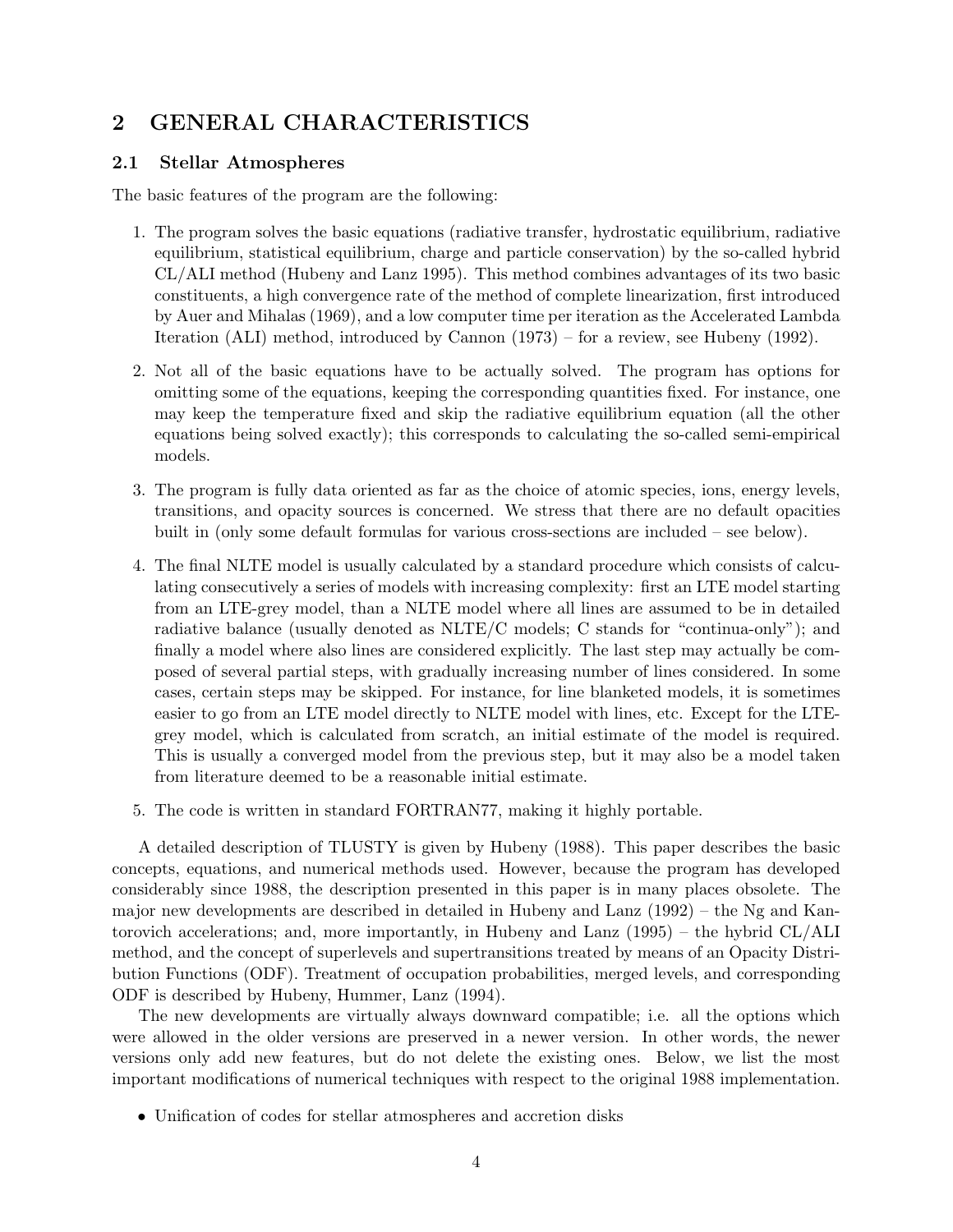- Incorporation of the hybrid CL/ALI scheme (Hubeny and Lanz 1995).
- Treatment of metal line blanketing, either by means of Opacity Distribution Functions (ODF) – see Hubeny and Lanz 1995), or Opacity Sampling (OS).
- Improved/added treatment of various physical features:
	- Convection (with several variants of the mixing length formalism)
	- External irradiation
	- Compton scattering (described in Hubeny et al. 2001)
	- Dielectronic recombination (described in Hubeny et al. 2001)
	- X-ray opacities, including the inner-shell (Auger) ionization
- Incorporation of preconditioning of statistical equilibrium after Rybicki and Hummer (1992).
- Possibility of using the Discontinuous Finite Element (DFE) scheme for a formal solution of the transfer equation (Castor, Dykema, Klein 1992).
- Improved treatment of the radiative equilibrium equation, described by Hubeny and Lanz (1995).
- Incorporation of the occupation probability formalism (Hummer and Mihalas 1988), and its extension to NLTE situations; a detailed treatment of the line merging near the series limits (Hubeny, Hummer, and Lanz 1994).
- Acceleration algorithms (Kantorovich variant of the Newton-Raphson method; and the Ng acceleration), described in detail by Hubeny and Lanz (1992).

## 2.2 Accretion Disks

The disk is assumed in steady state, geometrically thin and in Keplerian rotation. The vertical structure is solved for a set of axially symmetric concentric rings where a plane-parallel 1-D atmosphere calculation is performed.

Summarizing the basic assumptions:

- disk is divided into a set of concentric rings, each behaving as an independent plane parallel radiating slab; no assumptions about optical thickness are made. One run of TLUSTY calculates the vertical structure of one ring;
- hydrostatic equilibrium in the vertical  $z$ -direction;
- energy balance is considered as a balance between net radiation loss (calculated exactly, without invoking neither optically thin, nor optically thick [diffusion] approximations), and dissipated mechanical energy;
- dissipated energy is proportional to viscosity, which is given through the traditional Shakura-Sunyaev (1973)  $\alpha$  parameter; or through Reynolds number;
- effect of illumination of disk by the central star are taken into account, using the formalism of Hubeny (1990b).
- In the case of accretion disks around black holes, we allow for general relativistic effects (we adopt here a formalism of Riffert and Herold 1995). The structural equations are described in detail in Hubeny and Hubeny (1998).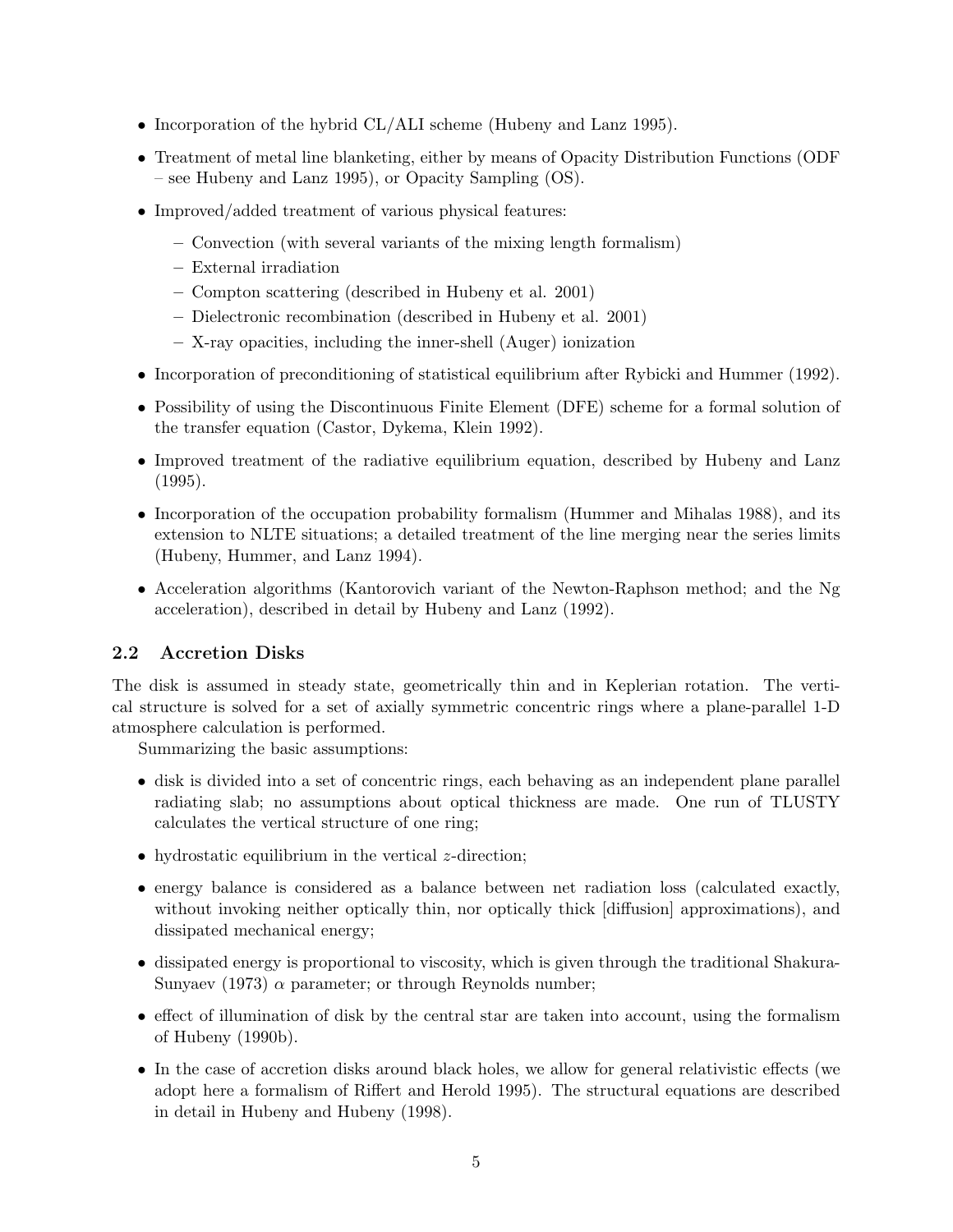### 2.3 Approximate models

For many purposes, one does not need detailed self-consistent models of the disk vertical structure as described above, but rather some approximate models. One possibility is the so-called LTE-grey model (which is used as a starting model for subsequent iterative calculations of the self-consistent vertical structure). The model is described in detail in Hubeny (1990a). To calculate such a model, the user has to code NITER=0, i.e. no iterations of the complete linearization (or the hybrid CL/ALI method - see below) are performed.

An even simpler model is the isothermal slab model. The model is similar to the grey model, but the temperature is assumed constant with height, having a prescribed input value. An isothermal model may be calculated either in the LTE-grey approximation, or by solving all other structural equations (assuming LTE or NLTE). In the later case, the user has to code INRE=0 (see below), which has the effect of keeping the temperature fixed in the linearization process.

## 2.4 Word of Caution

Although considerable effort has been devoted to eliminate errors in the code, there is by no means a guarantee that it is error free. The user is thus warned against using program as a "black box". It would be highly appreciated if any errors detected by the user, and any comments or suggestions for an improvement, are communicated to I. Hubeny (hubeny@tlusty.gsfc.nasa.gov) or T. Lanz (lanz@nova.gsfc.nasa.gov).

## 3 COMPILING AND LINKING

### 3.1 Compilation

The program is distributed as several files. The largest is TLUSTYnnn where nnn represents the current version number. In the following text, we take 200 for the current version number. Communication between subprograms is principally carried out through labeled common blocks. To allow for the program to be scaled (re-dimensioned) easily, arrays are dimensioned by parameter constants. The arrays and parameters are defined using INCLUDE files

IMPLIC.FOR BASICS.FOR ATOMIC.FOR MODELQ.FOR ITERAT.FOR ARRAY1.FOR ODFPAR.FOR ALIPAR.FOR

The INCLUDE files have to reside in the same directory as the tlusty200.f file, and, under UNIX, their names must be in capital letters, e.g. BASICS.FOR. We stress that the INCLUDE files generally evolve together with TLUSTY (more parameters are being added), so that the user is advised to copy these files along any new version of TLUSTY.

The compilation and linking is done as follows:

• under UNIX

f77 [-O4] [-static] [-Nl100] tlusty200.f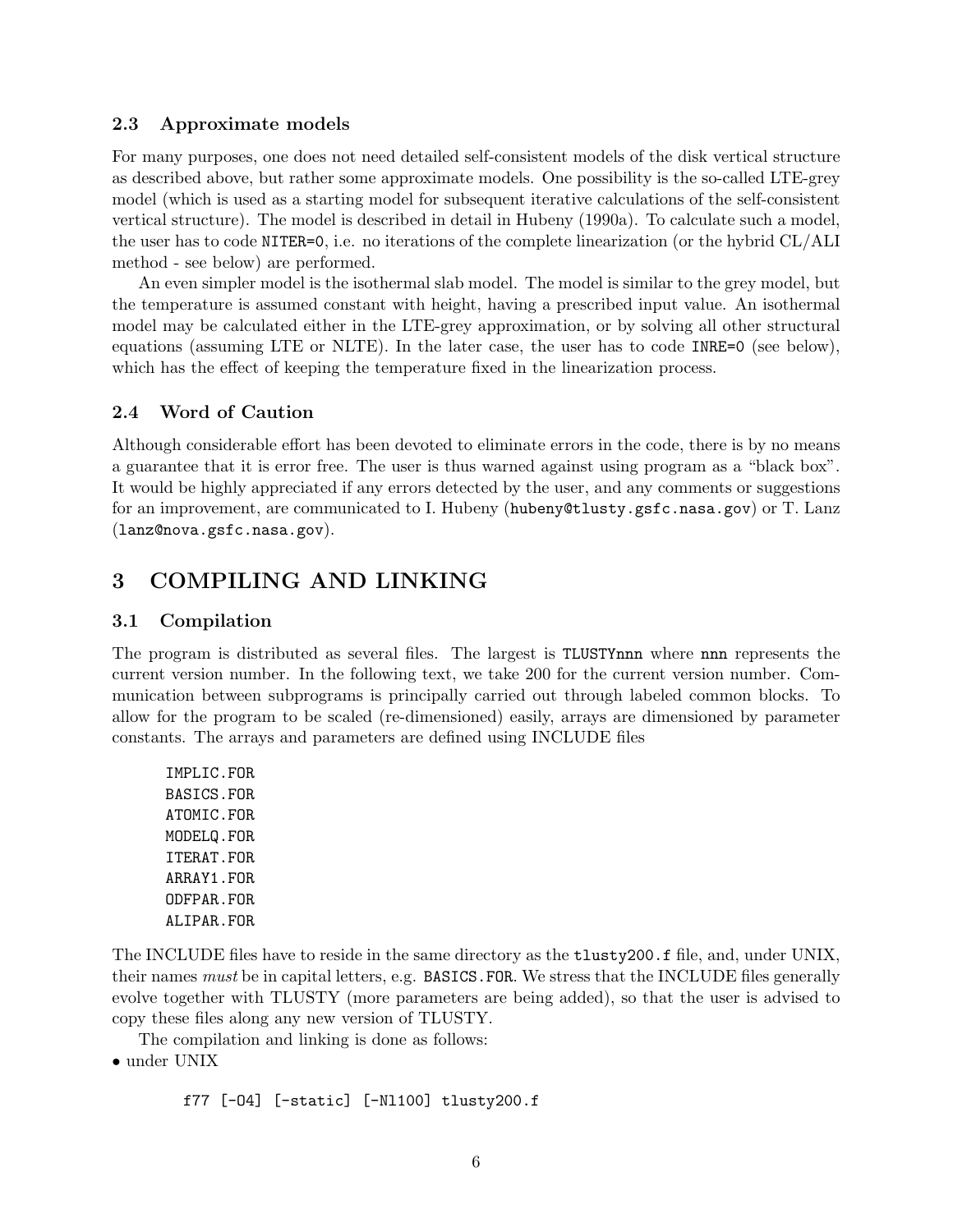where the option "-N1100" is sometimes needed under older variants of the SUN operation system (increases the number of continuation lines to 100); the option "-static", which is needed for some variants of UNIX, indicating a static allocation of memory. It is now a default at most implementations. Similarly, the optimization (the option "-O4") is a default at most workstations. If not, the optimization should be switched on since it improves the performance of the code considerably.

• under LINUX

### g77 -fno-automatic [-O3] tlusty200.f

where the option "-fno-automatic", which is the analog of the "-static" option, is necessary, since it is not the default in most implementations of g77.

One may also use the commercial Portland Group compiler, pgf77, which provides better optimization (the code is typically 20-30% faster);

#### pgf77 -Wl -Bstatic [-fastsse] tlusty200f.f

## 3.2 Reducing the size of the executable file

The basic parameters defining array dimensions appear in INCLUDE file BASICS.FOR. The first PARAMETER statement there contains the most important parameters; they have the following meanings:

| <b>MATOM</b>  | maximum number of explicit atoms                                                      |
|---------------|---------------------------------------------------------------------------------------|
| <b>MION</b>   | maximum number of explicit ions                                                       |
| <b>MLEVEL</b> | maximum number of explicit levels                                                     |
| <b>MLVEXP</b> | maximum number of explicitly linearized levels                                        |
| <b>MDEPTH</b> | maximum number of depth points                                                        |
| <b>MFREQ</b>  | maximum number of frequencies                                                         |
| <b>MFREQC</b> | maximum number of frequencies in continua                                             |
| <b>MFREX</b>  | maximum number of linearized frequencies                                              |
| <b>MFREQL</b> | maximum number of frequencies per line                                                |
| <b>MMU</b>    | maximum number of angle points                                                        |
| MMUC          | maximum number of angle points (in case of Compton scattering)                        |
| <b>MTRANS</b> | maximum number of all transitions which are somehow taken into account                |
| <b>MBF</b>    | maximum number of bound-free transitions                                              |
| <b>MCROSS</b> | $\text{maximum number of photoionization cross-sections} + \text{related quantities}$ |
| <b>MFIT</b>   | maximum number of fit points for input of bound-free cross-sections                   |
| <b>MMCDW</b>  | maximum number of levels with pseudocontinuum                                         |
| <b>MMER</b>   | maximum number of "merged" levels                                                     |
| MZZ           | maximum charge of an ion treated with occupation probabilities                        |
| <b>MITJ</b>   | maximum number of overlapping lines                                                   |
| <b>MVOIGT</b> | maximum number of lines with Voigt profiles                                           |
| <b>MLINFR</b> | maximum number of lines at given frequency                                            |
| <b>MSMX</b>   | size of largest matrix kept in memory in SOLVE                                        |
| <b>MTOT</b>   | maximum number of model unknowns (ie. maximum dimension of vector PSI)                |

The above parameters are universal. There are also other parameters which specify dimensions of arrays which are being used only under special circumstances (including Compton scattering;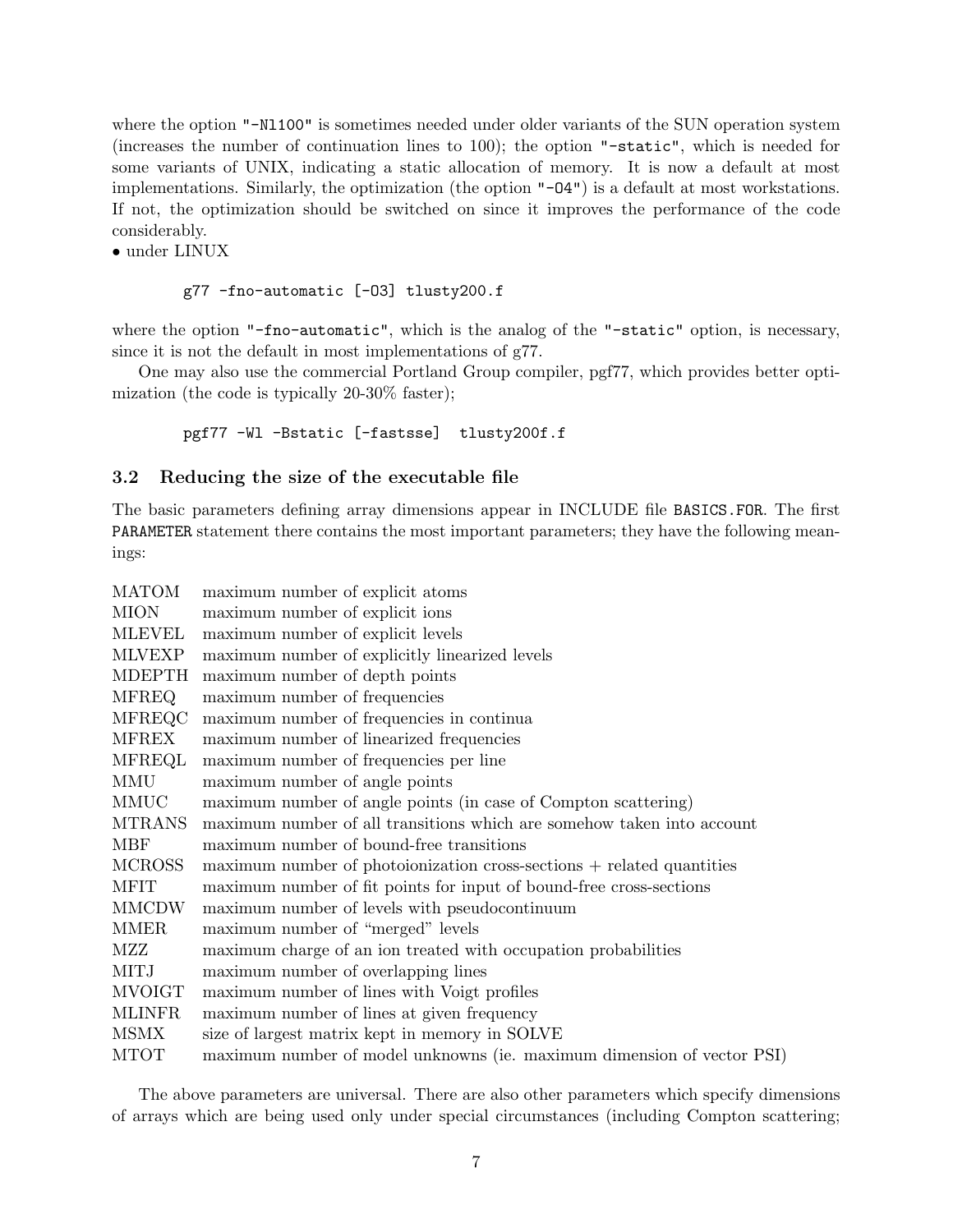tri-diagonal approximate operatore, etc.), which in set to 1 for the bulk of applications. These are the following:

|        | MDEPTC set to MDEPTH in case of Compton scat, otherwise $=1$                            |
|--------|-----------------------------------------------------------------------------------------|
|        | MFREQ1 set to MFREQ in case of Compton scattring or DFE transfer solver; otherwise $=1$ |
| MLEVE3 | set to MLEVEL in case of tridiagonal operator; otherwise $=1$                           |
| MLVEX3 | set to MLVEXP in case of tridiagonal operator; otherwise $=1$                           |
|        | MTRAN3 set to MTRANS in case of tridiagonal operator; otherwise $=1$                    |

In addition, there are several parameters in INCLUDE file ODFPAR.FOR that specify array dimensions for a treatment of metal line blanketing. They are the following:

| <b>MFODF</b>  | maximum number of frequency points per ODF                                      |
|---------------|---------------------------------------------------------------------------------|
| <b>MDODF</b>  | maximum number of depth points for storing the ODF's                            |
| <b>MHOD</b>   | maximum number of merged-levels ODF's                                           |
| <b>MKULEV</b> | maximum number of internal energy levels for an ion treated by means of opacity |
|               | sampling; if opacity sampling is not used, should be set to 2                   |
| <b>MLINE</b>  | maximum number of internal lines for an ion treated by means of opacity         |
|               | sampling; if opacity sampling is not used, should be set to 2                   |
| MCFE          | maximum total number of internal lines for all ions treated by means of opacity |
|               | sampling; if opacity sampling is not used, should be set to 2                   |
|               |                                                                                 |

Finally, there is one parameters in INCLUDE file MODELQ.FOR that specifies the total number of internal frequency points for treating metal lines in the Opacity Sampling approach:

MFREQP maximum number of internal frequency points for Opacity Sampling

This value is set by default to MFREQ, but in some cases may be larger.

The program checks whether the current values are less than the corresponding maximum dimension, and stops if there is a conflict. The program then issues a brief message (on standard output), showing the corresponding current and maximum values. The program should then be recompiled with the corresponding parameter appropriately modified in file BASICS.FOR or ODFPAR.FOR.

The convention is that the names beginning with M designate the maximum dimension; the analogous names beginning with N then denote the current values; for instance MATOM is the dimension of the arrays containing information about explicit atoms (stored in the INCLUDE file ATOMIC.FOR), while NATOM is the current, actual number of explicit atoms, etc. The only exception from this rule is MDEPTH and corresponding ND for the maximum and actual number of discretized depth points.

A reduction of the size of the executable file is accomplished by reducing some of the above parameters specifying array dimensions (in "include" files BASICS.FOR and ODFPAR.FOR). If the problem at hand does not allow one to reduce important physical parameters, like MFREQ, MDEPTH, MLEVEL, MTRANS, etc., because the user needs the specified values, one may still reduce MSMX to 1 (matrices of complete linearization are not kept in memory but stored at temporary scratch files). This does save some memory (original MSMX  $\times$  MSMX  $\times$  ND  $\times$  3 words), with a relatively insignificant increase of computer time (of the order of  $10 - 20\%$ ). We stress again that when one computes a model without the Opacity Sampling treatment of line blanketing due to the iron-peak species, the parameters MKULEV, MLINE, and MCFE in the file ODFPAR.FOR should be set to 2 which leads to a significant reduction of the size of the executable file.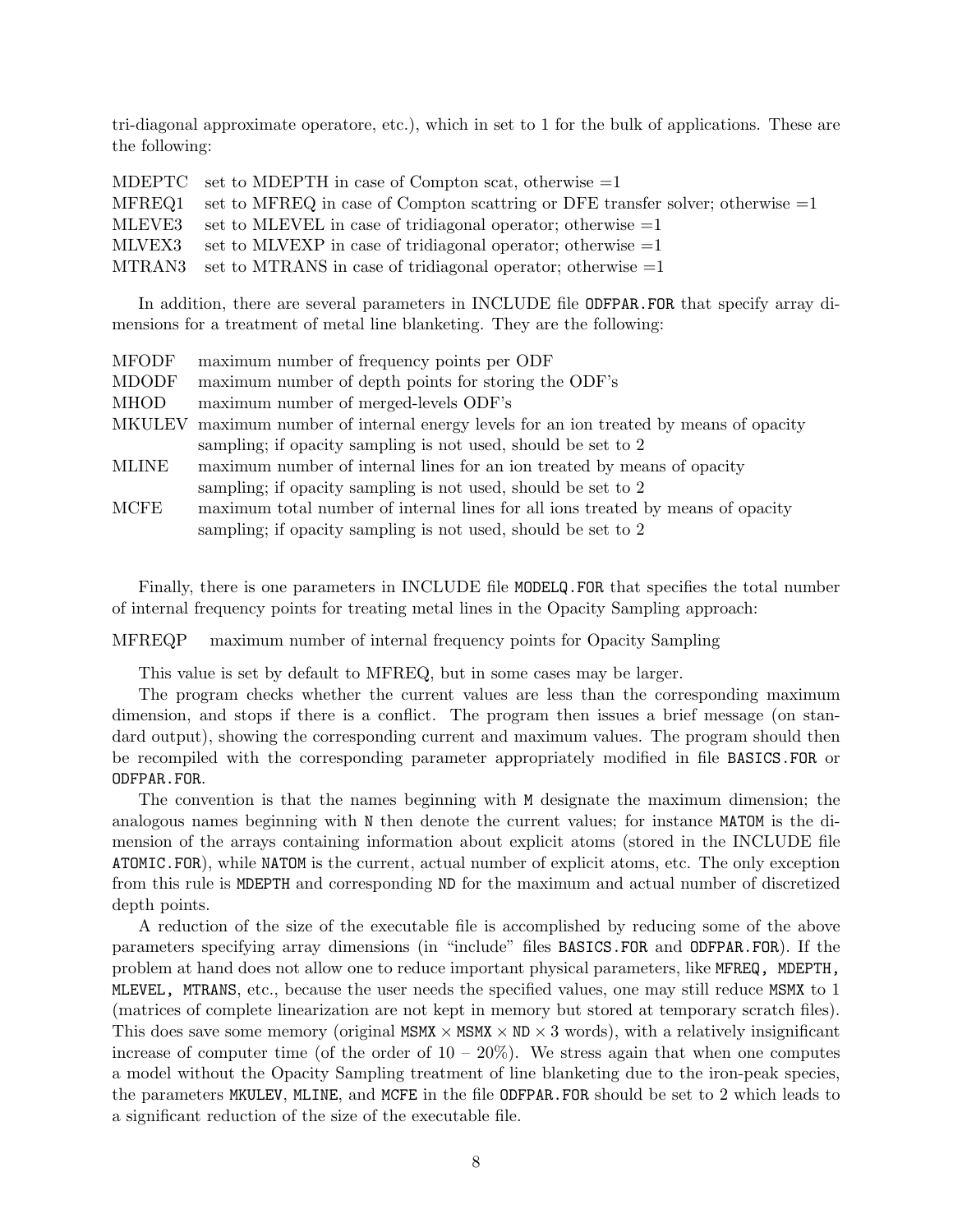## 4 GENERAL SCHEME OF THE INPUT

## 4.1 Overview

Version 200 of TLUSTY ceased to support the so–called "old" format of input which was supported before; the only allowed format is the "new" one.

CAUTION: Previous Unit 1 input file (fort.1), which had the meaning of a switch indicating whether the old or new format of input is being used, has now the meaning of a switch determining whether an atmosphere or an accretion disk model is computed.

The basic feature of the input data format is that there is only a very short standard input file, which specifies i) the very basic parameters for which no reasonable default values can be specified; ii) the names of files where the atomic data for the individual ions are stored; and iii) the name of the file where the optional (or sometimes called "non-standard") parameters are set up. Optional parameters are defined as those for which the program assigns default values, which are optimum for most applications, but could be changed as required for a particular special application, or to choose among several alternative numerical schemes, or to cope with convergence problems.

- Unit  $1$  The basic control file, containing just one single number, specifying whether one calculates a stellar atmosphere or accretion disk model. If this number is 0, or if the file is missing altogether, the programs assumes that a stellar atmosphere model is to be computed. otherwise a disk vertical structure is computed.
- Unit 5 Main control data a short file with only the most important parameters, and filenames of other files. The structure of the file and the meaning of the individual input parameters is explained in Sect. 5.
- Files containing atomic data for the individual ions. These files are discussed in Sect. 8
- File containing non-default values of the optional parameters (if needed). There are altogether more that 160 possible optional parameters; they are discussed in detail in Sect. 6
- Unit  $8 A$  starting model atmosphere (if needed).

All the input files are ASCII files to enable easy portability. All the READ statements use a free format. Moreover, Unit 5 may contain comment lines; TLUSTY understands a line beginning by \* or ! as comment. The structure of these files is explained in detail below.

## 4.2 What needs to be specified?

There are two types of input parameters; the true *physical quantities* (such as the effective temperature,  $T_{\text{eff}}$ ), and *control parameters* – typically flags that switch on/off various numerical procedures, control the choice of adopted numerical scheme, etc.

We stress that a NLTE stellar atmosphere code is not a black box. The setup of the model depends to a large extent of user's judgment (e.g., determining a degree of sophistication of the model). The user has to understand the meaning of a number of input parameters. The philosophy behind introducing several input files is an attempt to help a user in such a way that only truly important parameters have to be set up in the standard input file, while other, less important parameters, assume their default values unless the user specifically requires to change them. This is done through the optional parameters file.

We list the essential categories of the input parameters below.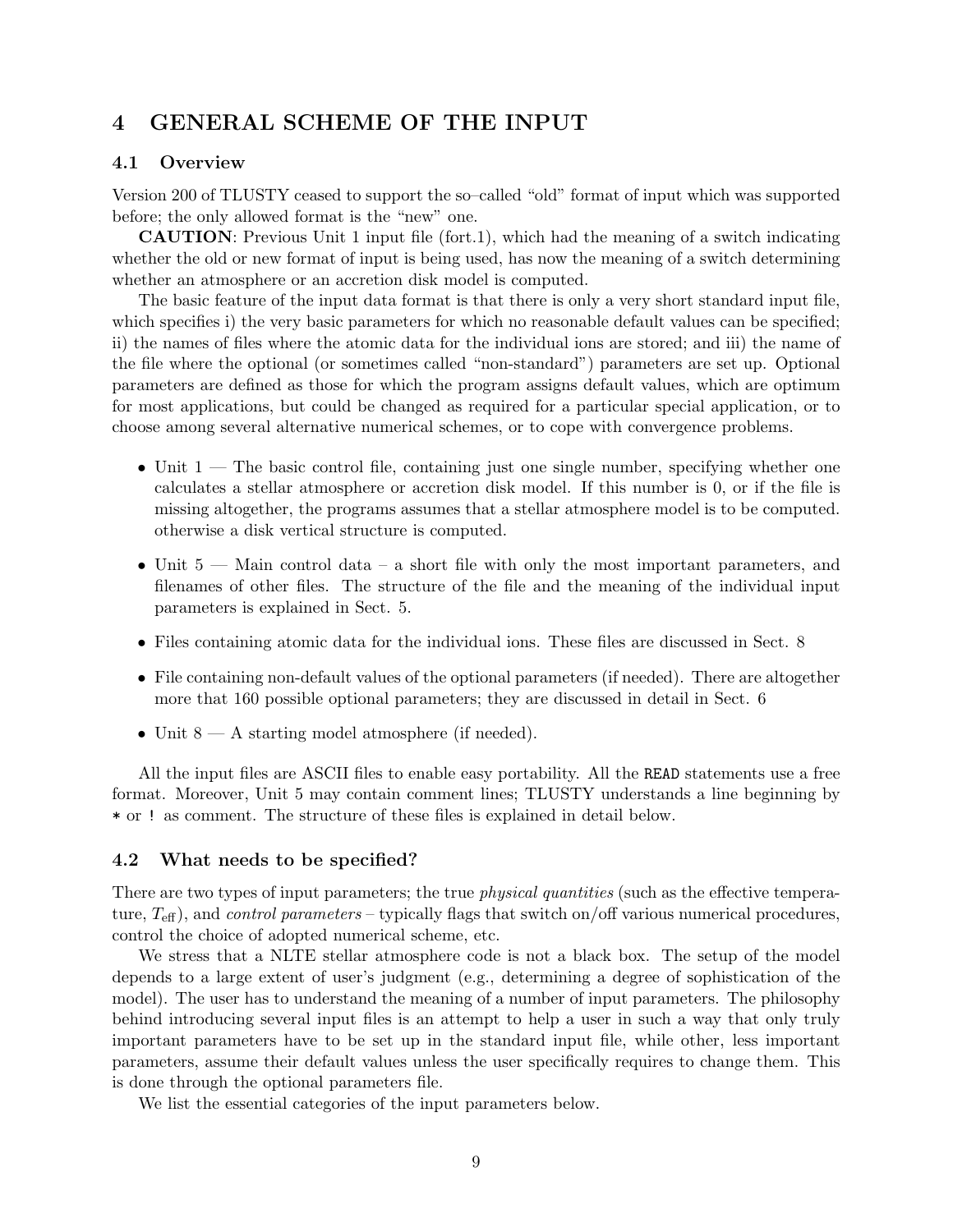• Basic model parameters.

These are  $T_{\text{eff}}$  and log g for stellar atmospheres, and analogous parameters for accretion disks. These are of course mandatory, and are communicated to TLUSTY through the standard input – see Sect. 5.1.

- Setting LTE or NLTE. This is done in standard input, see Sect. 5.1.
- Chemical composition and the choice of explicit species.

The *explicit* atom is defined as such for which a selected set of energy levels of a selected set of its ionization states are considered explicitly, i.e., their populations are determined by solving statistical equilibrium. These species are the only ones that are allowed to contribute to the total opacity, so their choice is important because when neglecting an important opacity source the quality of the resulting model will suffer. An *implicit* atom is not allowed to contribute to the opacity, but is allowed to contribute to the total number of particles and to the total charge; the latter is evaluated assuming LTE ionization balance, ie. by solving a set of Saha equations.

The choice of explicit and implicit atoms, together with their abundances, is given at the standard input – see Sect. 5.3.

• Choice of explicit ions.

Again, the choice has to be made judiciously; otherwise the quality of the model decreases. The choice is also given in the standard input – see Sect. 5.4.

• Atomic data for explicit ions.

This is an important, and sometimes decisive, ingredient of good NLTE models. In early versions of TLUSTY, the atomic data were communicated in the standard input file. This became too cumbersome when the model atoms became very extended, so the so-called "new" system of input (starting from version 200, now the only supported system) contains in the standard input file only the filenames of the individual atomic data for each explicit ion; the atomic/ionic data files are separate. This enables us to store those files and distribute them together with the program. The user can thus use those files without being required to construct them. The atomic data files also contain a mixture of physical parameters (such as the level energies, oscillator strengths, etc.), and also control parameters for switching particular options. Therefore, in some cases one may need to modify the atomic data file to set up a different option if required (for instance, setting a different choice of level grouping - see Sect. 7.1).

• Auxiliary physical parameters.

Here we have for instance convective parameters, microturbulent velocity, possible external irradiation intensity, etc. As explained in the next Sections, the user has a choice of including of not including these physical mechanisms et all, and if so, to set up corresponding numerical values. These parameters are communicated through the optional flag file, discussed in detail in Sect. 6.

• Basic discretization parameters.

This category contains the number of depth, frequency, and angle points used when discretizing the corresponding structural equations. The number of depth and angle points are set up by corresponding optional parameters. The actual values of the individual column masses (which is the standard means to express depth in the atmosphere) are either given in the input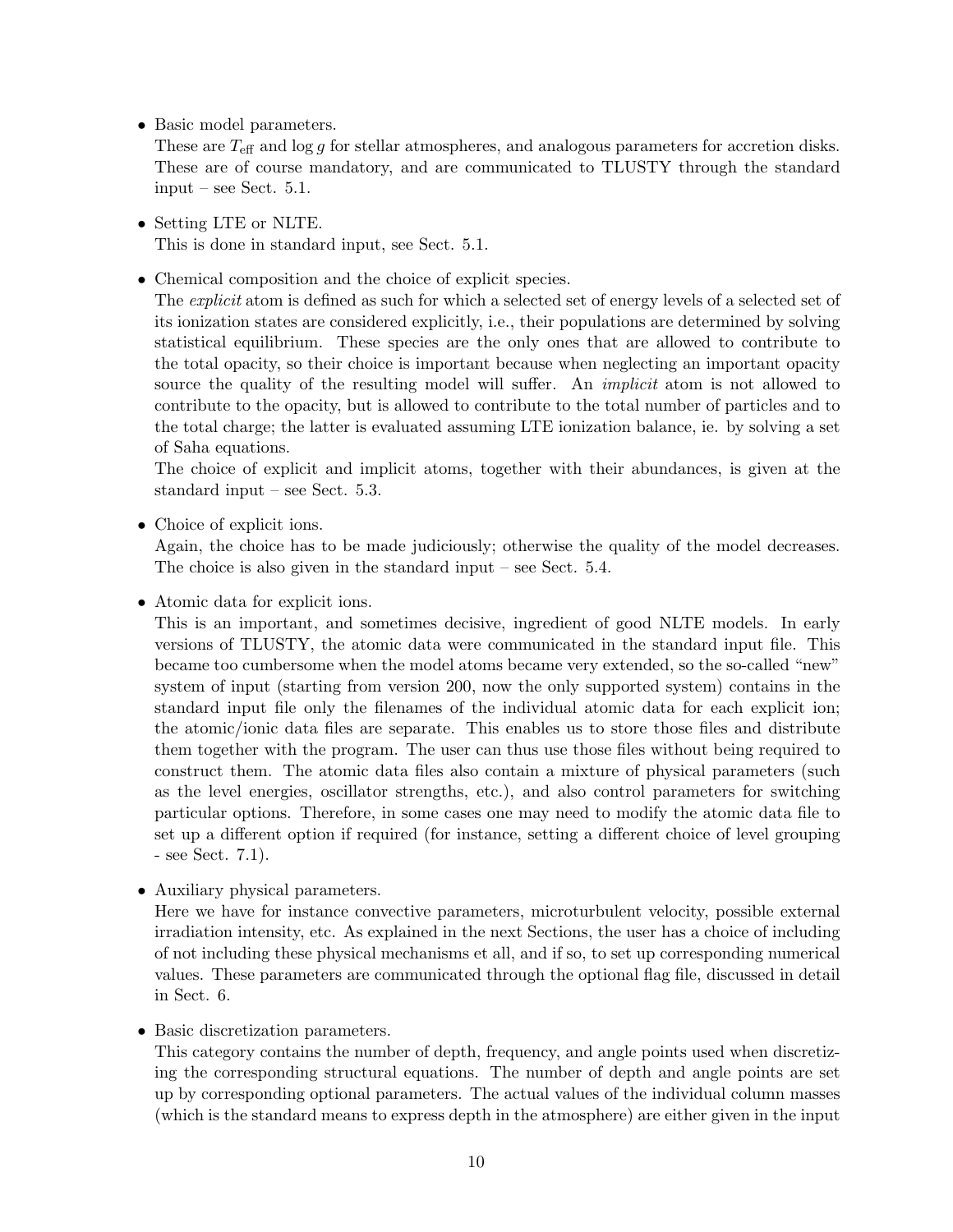model, or are constructed in the starting LTE-grey model atmosphere. The corresponding parameters are also set up in the optional parameters - see Sect. 6.3. If none are specified, the default values are adopted. The total number of frequency points is set up by TLUSTY, and depends on an actual selection of lines and continua that are treated explicitly. The user can influence some aspects of the selection via the standard input – see Sect. 5.2, and through several optional parameters – see Sect. 6.2 and 6.11.

• Numerical options

There is a large number of flags for controlling many numerical aspects, usually communicated as optional parameters – see Sect. 6 and 7. As mentioned above, the atomic data files also contain some flags of this category. If the model computation proceeds well without any special optional flags file, that is if the default values of optional parameters provide a satisfactory numerical strategy, the user does not have to set up this file. However, in a number of cases one needs to set up some optional parameters, so one is recommended to obtain at least a rudimentary knowledge from Sect. 7; more dedicated users are encouraged to study also Section 6 in detail.

## 5 STANDARD INPUT

We now turn to a detailed description of the individual input parameters. The standard input is composed of four basic blocks:

## 5.1 First block – Basic Parameters

This block contains only three lines of input.

## • 1st line:

This is the only input record that differs for atmospheres and disks; all the other input values have the same meaning for both basic options.

•• For stellar atmospheres:

**TEFF** – effective temperature  $[K]$ 

 $\textbf{GRAV} - \log g \text{ [cm s}^{-2}$ 

•• For accretion disks:

XMSTAR – mass of the central object. There are still three possibilities:

- XMSTAR  $> 0$  in this case the central object is supposed to be a star; computation of the structure is done in the classical approximation. The mass can be expressed either in grams, or in solar masses.
- XMSTAR  $\langle 0 \text{in this case the central object is a black hole; computation of the$ structure is done using general relativistic corrections. The mass of the black hole is then abs(XMSTAR); again, it is expressed either in grams or in solar units.
- XMSTAR  $= 0$  in this case the meaning of the subsequent four quantities of the input is different; instead of using basic parameters  $M_*$ ,  $\dot{M}$ ,  $R_*$ , and  $R/R_*$  or  $R/R_g$ ), one uses specific parameters for an annulus without explicit reference to the central object, namely  $T_{\text{eff}}$ ,  $Q$ , and  $m_0$ .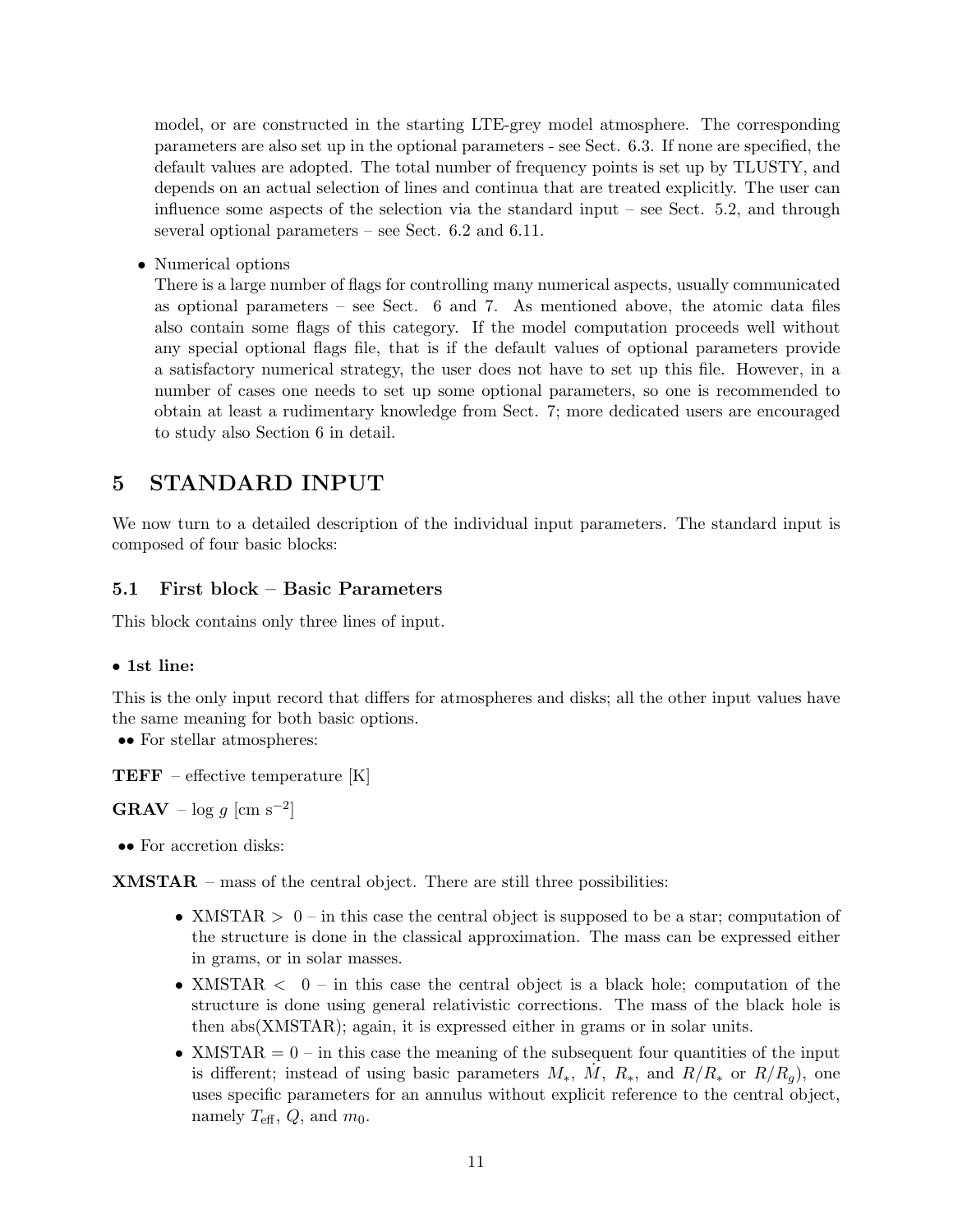- **XMDOT** mass accretion rate. Can be expressed in  $g/s$ , or in  $M_{\odot}/yr$
- RSTAR again, two different meanings depending whether one considers a classical or general relativistic central object.
	- In the classical case, RSTAR is the radius of the central star (in cm or in  $R_{\odot}$ );

• in the case of a black hole accretion, RSTAR has the meaning of the spin (angular momentum) of the black hole, expressed in geometrized units (i.e. =0 for a Schwarzschild black hole;  $=0.998$  for a maximum rotating Kerr black hole)

RELDST – relative distance of a given annulus with respect to the stellar radius (classical case) or gravitational radius (for the black hole case). Gravitational radius is defined by  $R_g = GM/c^2$ . Caution: the Schwarzschild radius, which is being used by some authors as a reference radius, is given by  $R_S = 2R_g$ 

In the alternative case, when  $XMSTAR = 0$ , the subsequent three numbers in the first line of input have the following meaning:

**TEFF** – effective temperature  $[K]$ 

- $\mathbf{QGRAV}$  the proportionality coefficient, Q, to evaluate the z-dependent gravity acceleration,  $g = Qz$ . In the classical case,  $Q = \Omega_K^2$ , where  $\Omega_K$  is the Keplerian velocity,  $\Omega_K = (GM/R^3)^{1/2}$
- **DMTOT** column mass at the midplane  $[g]$

### • 2nd line:

- LTE a logical variable indicating whether an LTE model is going to be calculated.
	- = .TRUE. LTE model is calculated
	- = .FALSE. NLTE model is calculated
- **LTGRAY** a logical variable indicating whether an LTE-grey model is calculated at the beginning as a starting approximation for the linearization iterations.
	- = .TRUE. LTE-gray model is calculated as a starting model;
	- $=$  .FALSE. LTE-gray model is not calculated; the user has to supply a starting model atmosphere – the Unit 8 input.

## • 3rd line:

FINSTD – a character variable (up to 20 characters) with the name of file containing the values of optional parameters.

 $=$  '' (null string) – all optional parameters are taken with their default values – see the next section.

### 5.2 Second block – Frequencies

This block usually contains just one line, in which case the frequency points and quadrature weights are set up automatically by the program following the general specifications given by the optional parameters. Otherwise, this block may contain the explicit values of all the frequency points and weights (set up by the user), exactly as in the previous versions. We stress that the frequency points set up here are generally those describing the continua; the frequency points in lines (if these are considered) are set up by default by the program.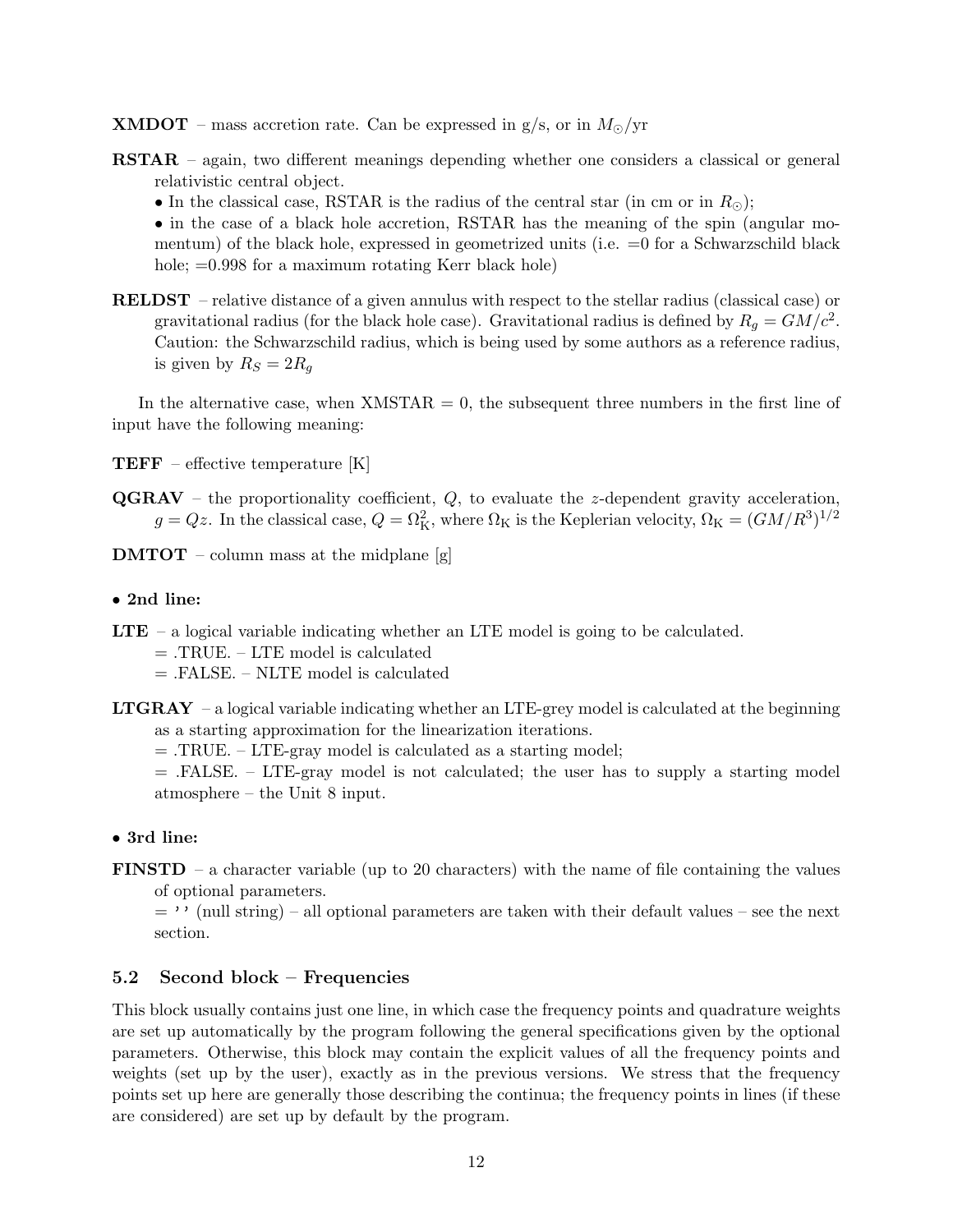### Automatic setup of frequencies

In this case, there is only one input line in this block, containing just one number:

NFREAD – an indicator of the number of frequency points:

 $> 0$  – the program sets up the continuum frequencies automatically. The details of setup are governed by several optional parameters (FRCMAX, FRCMIN, CFRMAX, NFTAIL, and  $DFTAIL - see Sect.6.2)$ . In the default case, the program sets two frequencies near discontinuities corresponding to the bound-free transitions form all explicit levels, plus approximately NFREAD frequencies in between, plus a number of points in the high- and low-frequency tails of the spectrum. The endpoints of the high- and low-frequency tails are specified by the optional parameters FRCMAX and FRCMIN, respectively; the number of points in the high-frequency tail are specified by the optional parameters NFTAIL and DFTAIL. (i.e. they may be changed by a corresponding specification in the input file FINSTD).

In the case of NFTAIL  $< 0$ , there are exactly NFREAD frequency points, set up logarithmically equidistant between FRCMIN and FRCMAX.

 $< 0$  – the program reads frequency points and weights from the standard input. In this case, abs(NFREAD) is the number of frequency points to be read.

In the automatic setup of frequency points for describing the continuum (if one considers lines, the line frequencies are set up automatically), all the frequency points are treated by default in the ALI mode (i.e. IJALI=1 for all these frequency points). To change it, one employs parameters IFR0 and IFR1 for the appropriate bound-free transitions – see  $\S$  8.2.

#### Explicit input of frequencies

In this case, there are abs(NFREAD) additional input records in this block. Each record contains the following parameters

 $\mathbf{FREQ}$  – frequency (in Hz)

 $W$  – corresponding frequency quadrature weight

## IJALI – basic switch of the hybrid CL/ALI method:

- $= 0$  the frequency point is explicitly linearized;
- $> 0$  the frequency point is treated by the ALI scheme (the so-called ALI point).

#### Notes:

i) Although the frequency points read in this block are referred to as "continuum" frequency points, they may also describe some selected lines. If a line has a full set of points already specified within the NFREAD frequencies, the corresponding input for this line should be set in such a way that the frequency points for this line will not be set up again. However, we stress again that in the overwhelming majority of uses of the program, the frequency points discussed above should be selected to cover only the continua; the frequency points in lines are usually set up by the program (see below). This is usually a highly recommended option.

ii) If the frequency points are set up manually, it must be kept in mind that the frequency points in continua must be ordered by decreasing frequencies. The frequency points in individual spectral lines (usually set up by the program) may then be ordered quite arbitrarily.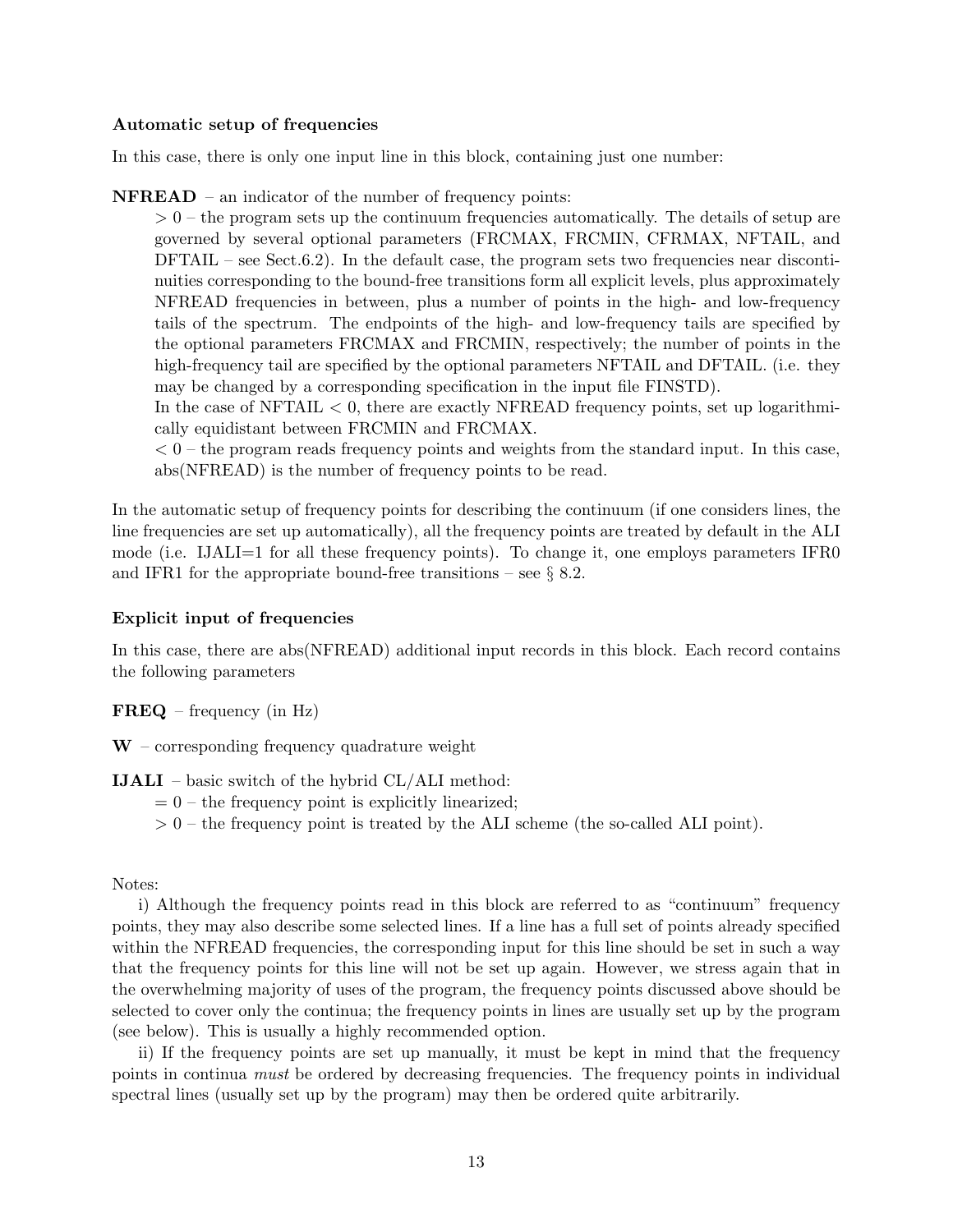iii) We stress that there is no universal recipe to chose which frequency points are linearized. An optimum choice can be found with an extensive experimentation, which is almost never worth it. The most reasonable strategy is simply to set a few  $(2-4)$  frequency points in a few  $(1 - 3)$  most opaque continua (the points immediately shortward of the edges) to be linearized. In some cases, it is not necessary to select any point to be linearized.

### 5.3 Third block – Explicit atoms

This block is analogous to the input block for atoms used in the previous versions, but it is significantly simplified. The block contains one record with a value of NATOMS, and then NATOMS analogous records for the individual species; each containing three parameters: MODE, ABN, MODPF. The order of individual records *must* exactly follow the atomic number (i.e. H, He, Li, Be, B, C, N, O, etc.). At present, TLUSTY treats only elements with atomic number  $1 - 30$ , i.e., H – Zn. It is planned to allow for all chemical species in the next version.

Generally, a chemical element, hydrogen through zinc, can be considered in one of the three following options:

- 0. not considered at all.
- 1. implicitly the atom is assumed not to contribute to opacity; but is allowed to contribute to the total number of particles and to the total charge; the latter is evaluated assuming LTE ionization balance, ie. by solving a set of Saha equations.
- 2. explicitly some of energy levels of some of its ionization states are considered explicitly, ie. their populations are determined by solving statistical equilibrium.

The description of the individual input parameters follows:

NATOMS – the highest atomic number of an element that is considered (explicitly or nonexplicitly).

 $< 0$  – then abs(NATOMS) has the meaning as above, but all the partition functions of all species considered by the Opacity Project are evaluated from the Opacity Project ionization fraction tables, regardless of the parameter MODPF (see below).

- $$ 
	- $= 0$  if the element is not considered (option 0);
	- $= 1 if$  the element is non-explicit (option 1);
	- $= 2$  if the element is explicit (option 2).
- $ABN a$  specification of abundance of the given species:

 $= 0$  – the solar abundance is assumed;

 $< 0$  – a non-solar abundance is assumed, abs(ABN) has now the meaning of the abundance expressed as a multiple of the solar abundance (i.e.  $-0.1$  means 1/10 of solar,  $-5$  means 5 times solar abundance, etc.);

 $> 0$  – a non-solar abundance ABN is assumed, expressed as  $N(\text{elem})/N(\text{ref})$ , i.e. relative by number to the reference species. The reference atom is H by default, but the reference species can be changed by mean of the optional parameter IATREF (see Sect. 6.6)

 $> 10<sup>6</sup>$  – non-homogeneous (depth-dependent) abundance is assumed. In this case, the following ND lines should contain the individual values of the abundance (relative to hydrogen by number), for all depth points ID=1,ND.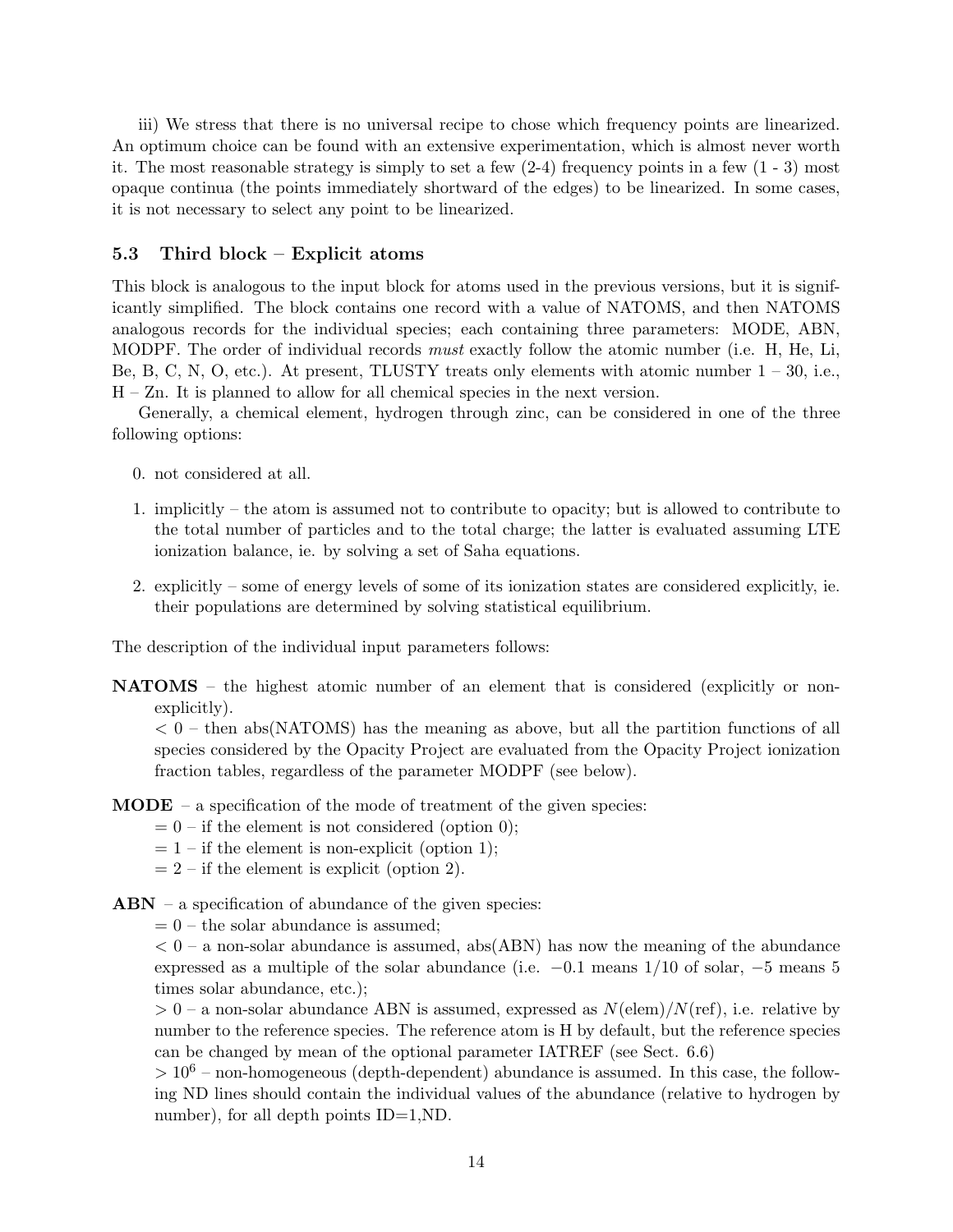**MODPF** – a flag indicating a mode of evaluation of the partition functions for the given species. Notice that this may be overwritten by coding NATOMS as negative – see above.

 $= 0 - a$  standard evaluation of the partition functions, after Traving, Baschek, and Holweger (1966) – subroutine PARTF

 $> 0$  – the partition functions evaluated from the Opacity Project ionization fraction tables.

Notice that unlike the previous versions, this input does not contain any indices of the first and the last level of the explicit species. They are set up by the program.

## 5.4 Fourth block – Explicit ions

The input block for the ionic parameters, both the atomic and the computational ones, is greatly simplified in the "new " format of input. For each ion, including the highest ionization degree of a given species, there is one input record containing the following parameters:

- IATII the atomic number of the parent species of the ion (i.e. 1 for hydrogen, 2 for all ions of helium, etc.).
- IZII the charge of the ion (0 for neutrals, 1 for once ionized, etc.).
- NLEVS a number of energy levels considered explicitly.
- ILAST an indicator whether the given ion is the highest considered ionization degree:

 $= 0$  – the ion is not the highest ion of the parent species; the subsequent input record has to contain parameters for the next higher ion;

 $> 0$  – the ion is the highest ionization degree of the parent species.

 $= 1$  – the program assigns the correct statistical weight of the ground state of this ion automatically;

 $\neq$  1 – has the meaning of the statistical weight of the ground state of this ion;

- $< 0$  indicates the last record of the block of the Explicit ions input block.
- ILVLIN an indicator of changing the treatment of a whole group of bound-bound transitions, regardless of the detailed input for transitions. ILVLIN has the meaning that all lines with the relative index of the lower level which is smaller than ILVLIN are considered in detailed radiative balance. The relative index counts the levels within the ion; i.e. the ground state of the ion has relative index 1, the last considered level the index NLEVS. For instance, setting ILVLIN=2 will put all lines originating from the ground state to the detailed radiative balance, which is often a useful option. Setting  $IUVLIN > NLEVS$  will put all lines of the ion to detailed balance.

This option enables one to consider the same ionic input files for LTE, NLTE/C, and NLTE/L models.

- NONSTD an indicator of an additional input record, to change specific "non-standard" parameters for the ion (those having assigned default values that provide optimum for most of applications), or to provide necessary filenames for treating ions for which the Opacity Distribution Functions (ODF) are considered (typically the iron-peak elements).
	- $= 0$  no change of non-standard parameters is required;
	- $> 0$  additional record with "non-standard" parameters see below;
	- $< 0$  additional record with ODF units and filenames see below.

**TYPION** – a character  $*4$  variable containing a descriptive label, e.g. 'He 2' for He<sup>+</sup>, etc.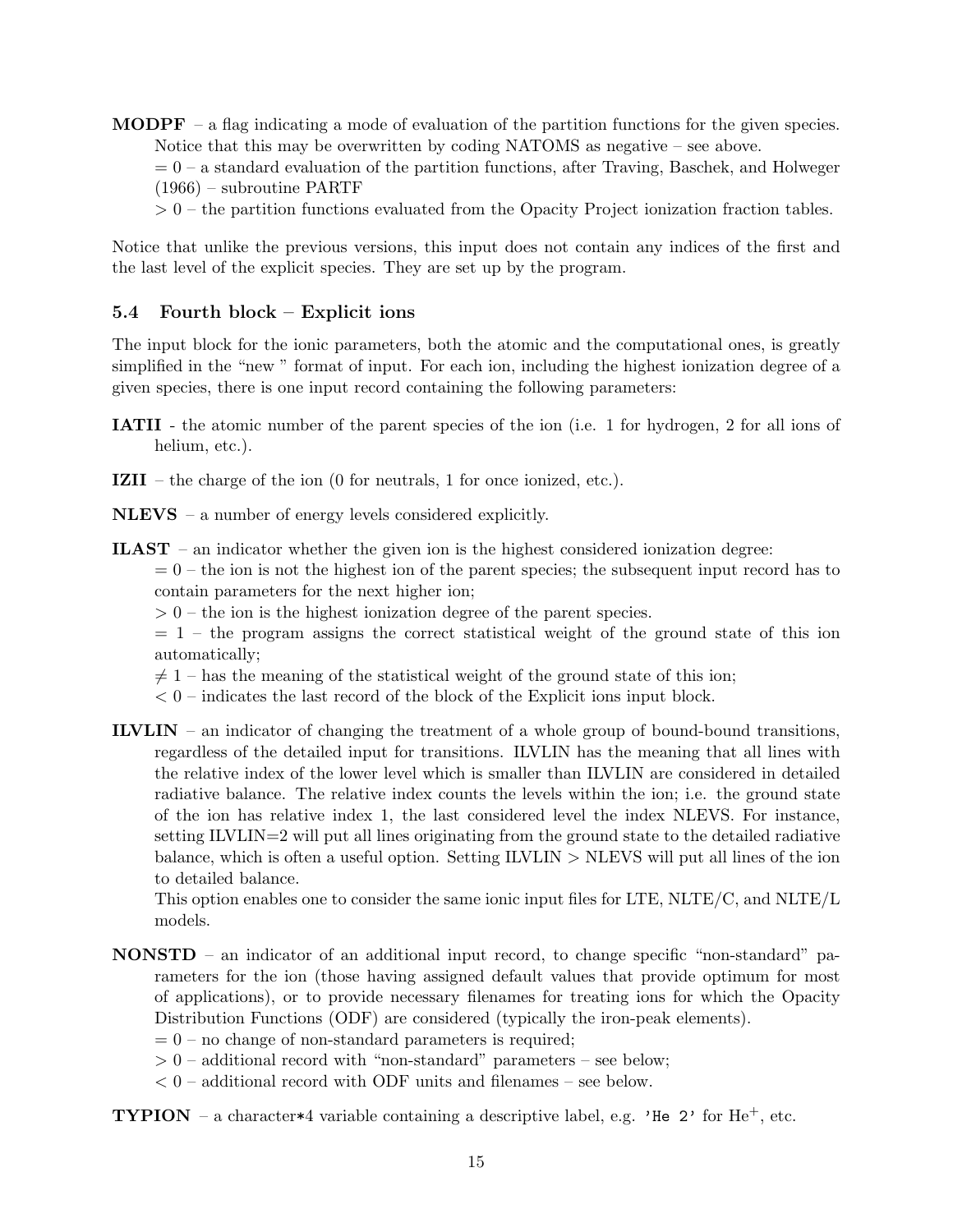FILEI – a character variable containing the filename where the detailed input of parameters for explicit level, bound-free transitions, and bound-bound transitions are stored. The structure of this file is described in detail in Sect. 6.

Note: The number of levels considered for the ion, NLEVS, must not exceed the number of levels given in the file FILEI. However, NLEVS may be smaller; in such a case the current run will select NLEVS lowest levels from the file FILEI.

## 5.5 Optional, non-standard parameters for the individual ions

If the parameter NONSTD of the standard input (see the previous section) is coded as positive, the programs reads the additional record with the four following parameters:

IUPSUM – mode of evaluation of total population of higher, non-explicit, LTE energy levels of

the ion – the so-called upper sum:

 $= 0$  – calculated by means of the partition function (see Hubeny 1988);

> 0 – calculated as a sum of populations of hydrogenic levels starting with the quantum number next to the highest explicit level and ending with IUPSUM;

 $< 0$  – the occupation probability form (Hubeny, Hummer, & Lanz 1994).

DEFAULT: IUPSUM=−100 for hydrogen; IUPSUM=0 for other species.

- ICUP mode of considering a "modified collisional ionization rate", ie. that allowing for collisional excitation into, and collisional deexcitation from, higher, non-explicit, LTE energy levels of the ion:
	- $= 0$  this contribution is neglected;

 $> 0$  – calculated as a sum of contributions of rates into and from averaged (hydrogenic) levels starting with the quantum number next to the highest explicit level and ending with ICUP. DEFAULT: ICUP=16 for all ions but He II; ICUP=32 for He II.

MODEFF – mode of evaluating the free-free cross-section:

- $= 0$  free-free opacity is neglected;
- $= 1$  hydrogenic cross-section with the Gaunt factor set to unity;
- $= 2$  hydrogenic cross-section with the exact Gaunt factor;
- $< 0$  non-standard expression, given by the user supplied subroutine FFCROS.

DEFAULT: MODEFF=2 for H I and He II; MODEFF=1 for all other ions.

NFF – mode of considering "modified free-free" opacity, ie. allowing for the photoionization from higher, non-explicit, LTE energy levels of the ion:

 $= 0$  – this contribution is neglected;

 $> 0$  – principal quantum number of the first non-explicit level.

DEFAULT: NFF=0

If the parameter NONSTD of the standard input (see the previous section) is coded as negative, the programs reads the additional record with the four following parameters:

INODF1, INODF2 – unit numbers for the ODF input. If they are zero, the program assigns the unit numbers automatically.

FIODF1, FIODF2 – filenames for super-line data:

– in the case of ODF treatment of lines, the filenames of the corresponding ODF input;

– in the case of OS, the first file is Kurucz level data file (e.g., gf2601.gam, for Fe II), and the second file is the line data file  $(gf2601.1in)$ .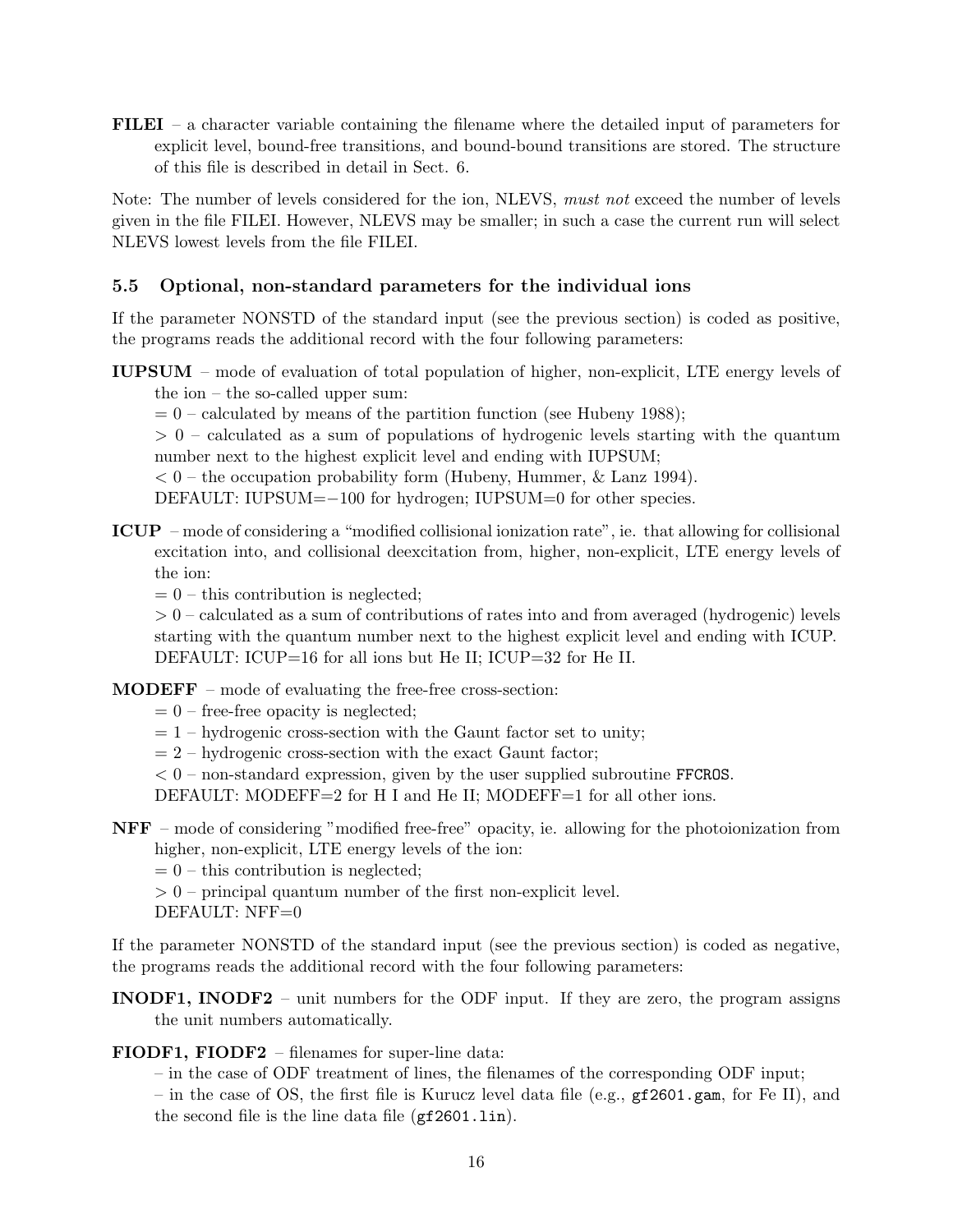FIBFCS – the name of the file containing the photoionization cross-sections for the individual superlevels. The parameters IFANCY (see Sect. 8.2) has to be set to a value between 50 and 99 to switch on reading cross-sections from a previously created file, but unlike the old format of input, IFANCY does not now have the meaning of a unit number.

Detailed description of the ODF and OS input files is given in Sect. 6.11.

#### 5.6 An example

A simple LTE model atmosphere with  $T_{\text{eff}} = 35,000 \text{ K}$ ,  $\log g = 4$ , composed of H and He only, may be constructed by TLUSTY200 by coding the standard input as follows:

```
35000. 4.0 ! TEFF, GRAV
T T T ! LTE, LTGRAY
'' ! no change of general optional parameters
*-----------------------------------------------------------------
* frequencies
50 ! NFREAD
*-----------------------------------------------------------------
* data for atoms
*
2 ! NATOMS
* mode abn modpf
   2 0 0
  2 0 0
*-----------------------------------------------------------------
* data for ions
*
*iat iz nlevs ilast ilvlin nonstd typion filei
*
  1 0 9 0 100 0 ' H 1' 'h1.dat'
  1 \quad 1 \quad 1 \quad 1 \quad 0 \quad 0 \quad 'H 2' '2 0 14 0 100 0 'He 1' 'he1.dat'
  2 1 14 0 100 0 'He 2' 'he2.dat'
  2 2 1 1 0 0 'He 3' ''
  0 0 0 -1 0 0 ' ' ' '
*
```
\* end

where the atomic data for H, He I, and He II are stored in files h1.dat, he1.dat, he2.dat, respectively. Here we assume that the models atoms contain 9, 14, and 14 levels of these ions, respectively. H II and He III are taken as 1-level ions. Notice that there are no additional input files associated with the highest ions, H II and He III.

The corresponding NLTE/C (continua only) model may be constructed with virtually the same standard input; the only change is replacing the second record by

F F : ITE, LTGRAY

and the final NLTE/L (NLTE with lines), considering all lines of H and He explicitly, by modifying the fourth block as follows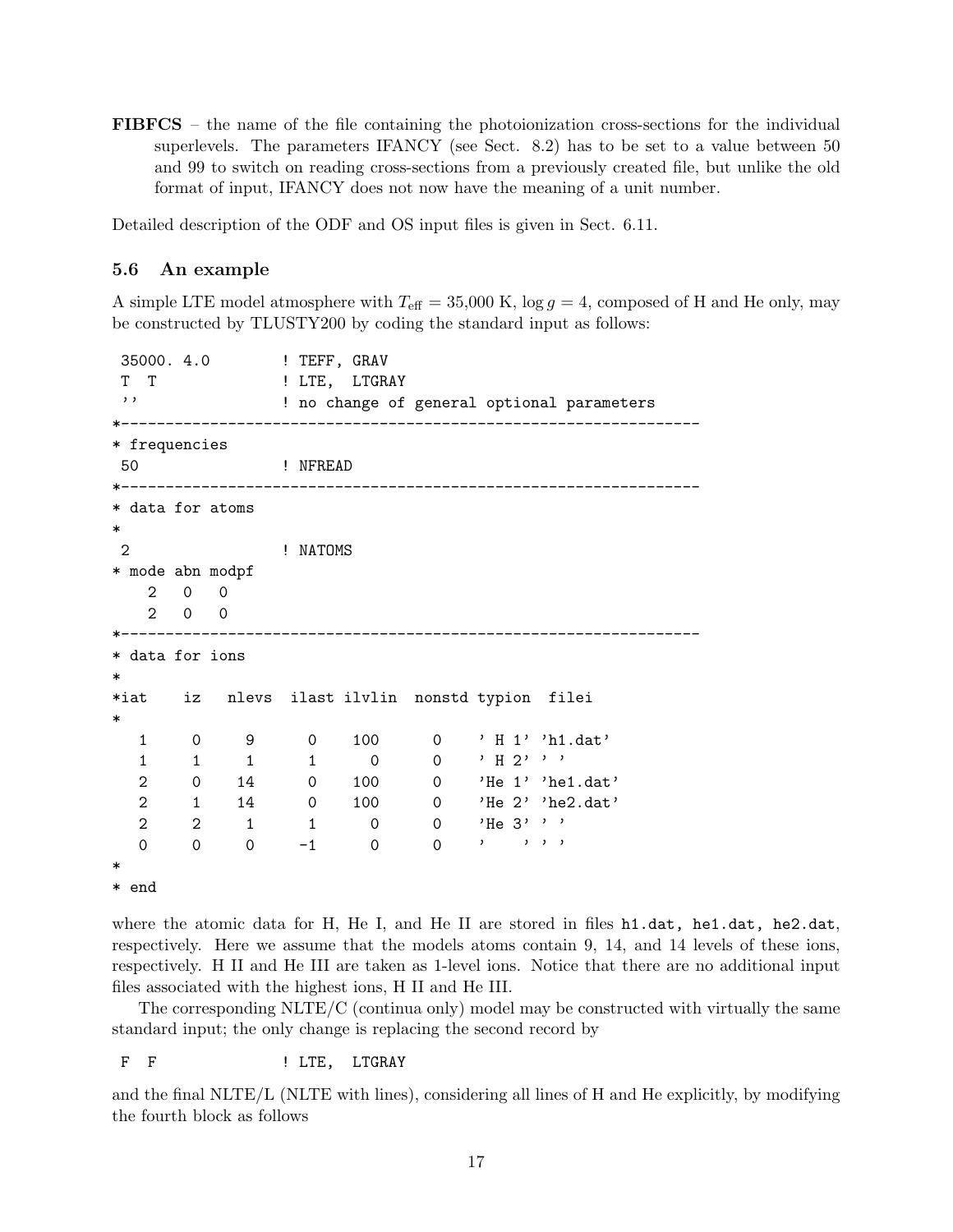| $\ast$  |                             |    |    |                                        |          |              |                       |
|---------|-----------------------------|----|----|----------------------------------------|----------|--------------|-----------------------|
| $*$ iat | iz                          |    |    | nlevs ilast ilvlin nonstd typion filei |          |              |                       |
| $\ast$  |                             |    |    |                                        |          |              |                       |
| 1       |                             | 9  |    | 0                                      | $\Omega$ |              | 'H 1''h1.dat'         |
| 1       | 1                           | 1  | 1. | 0                                      | $\Omega$ | י י י ק H י  |                       |
| 2       | 0                           | 14 | 0  | 0                                      | 0        |              | $'He 1'$ 'hel.dat'    |
| 2       | 1                           | 14 | 0  | 0                                      | 0        |              | 'He $2'$ 'he $2$ dat' |
| 2       | $\mathcal{D}_{\mathcal{L}}$ |    |    | 0                                      | $\Omega$ | $'He$ 3' ''  |                       |
| 0       | Ω                           | O  |    |                                        | $\Omega$ | , , , ,<br>, |                       |

The frequency points in all cases are set up automatically, with the default values of the highest frequency, (such as  $h\nu_{\text{max}}/kT_{\text{eff}} = 38$  – see the next Section), the lowest frequency  $\nu_{\text{min}} = 10^{12}$ . The number of frequency points is approximately  $50+2\times(9+14+14)+20 = 144$  (i.e. NFREAD + twice the number of levels from which a bound-free transition can occur + about 20 points at the short- and long-wavelength tails); the actual number of points set up by the program is 143.

## 5.7 Another example: NLTE line-blanketed O star model atmsophere

A complex example is provided for a NLTE line-blanketed O star model atmsophere, with  $T_{\text{eff}} =$ 35,000 K,  $\log g = 4$ , with a metallicity a fifth solar. This example corresponds to the data used for calculating the Ostar2002 grid (Lanz & Hubeny 2003).

```
35000. 4.0
F F : LTE, LTGRAY
'nst' ... ... ... ! name of file containing non-standard flags
*
* frequencies
*
2000
*
* data for atoms
*
30 ! NATOMS
* mode abn modpf
  2 0. 0 ! H
  2 0. 0 ! He
  0 0. 0
  0 0. 0
  0 0. 0
  2 -0.2 0 ! C
  2 -0.2 0 ! N
  2 -0.2 0 ! O
  1 -0.2 02 -0.2 0 ! Ne
  1 -0.2 01 -0.2 01 -0.2 02 -0.2 0 ! Si
```
2 -0.2 0 ! P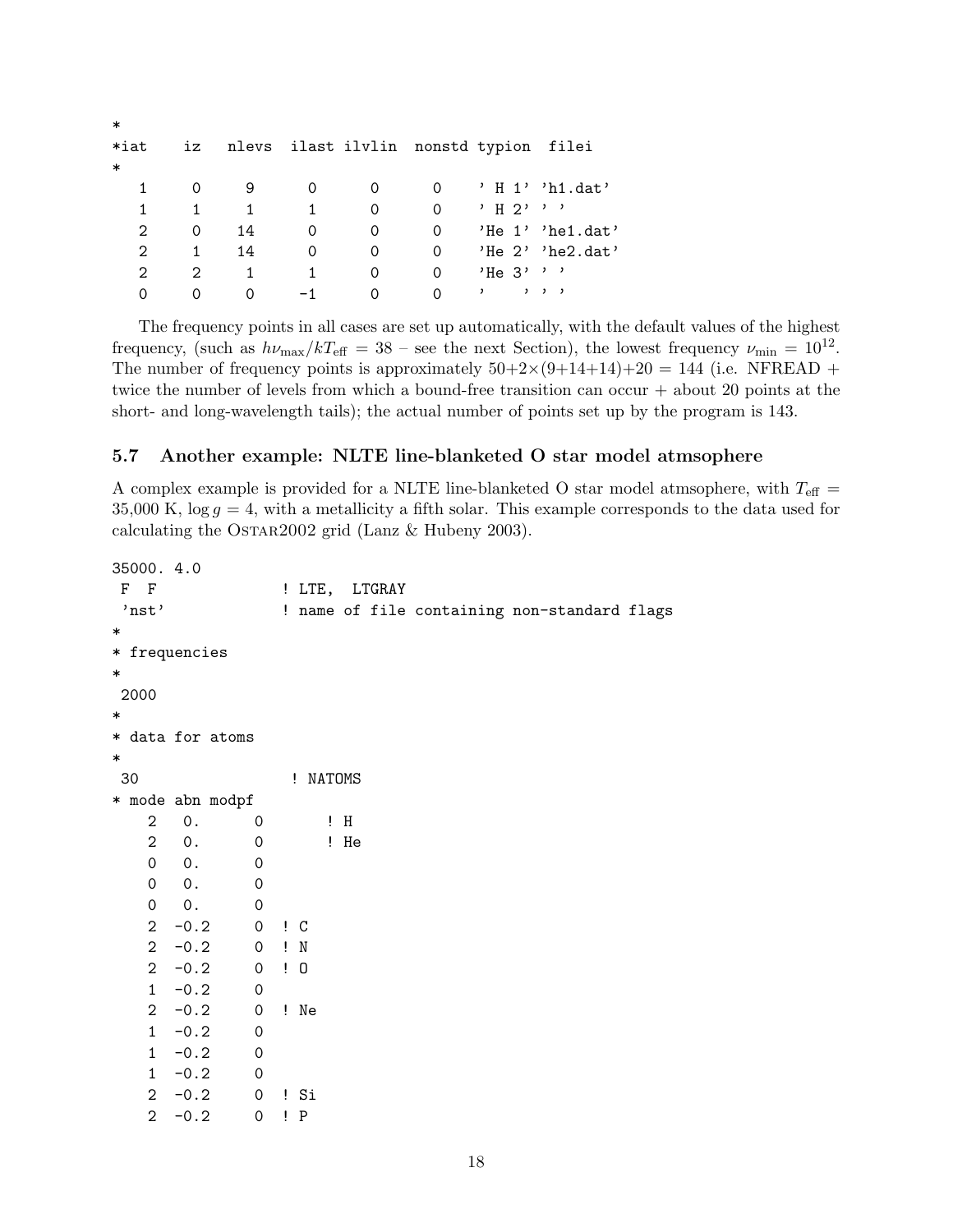| 2               | $-0.2$           | 0            | Ţ.<br>$\rm S$       |              |                     |                           |                                   |
|-----------------|------------------|--------------|---------------------|--------------|---------------------|---------------------------|-----------------------------------|
| $\mathbf{1}$    | $-0.2$           | 0            |                     |              |                     |                           |                                   |
| $\mathbf 1$     | $-0.2$           | 0            |                     |              |                     |                           |                                   |
| $\mathbf{1}$    | $-0.2$           | 0            |                     |              |                     |                           |                                   |
| $\mathbf{1}$    | $-0.2$           | 0            |                     |              |                     |                           |                                   |
| $\mathbf{1}$    | $-0.2$           | 0            |                     |              |                     |                           |                                   |
| $\mathbf{1}$    | $-0.2$           | 0            |                     |              |                     |                           |                                   |
| $\mathbf{1}$    | $-0.2$           | 0            |                     |              |                     |                           |                                   |
| $\mathbf{1}$    | $-0.2$           |              |                     |              |                     |                           |                                   |
|                 |                  | 0            |                     |              |                     |                           |                                   |
| $\mathbf{1}$    | $-0.2$           | 0            |                     |              |                     |                           |                                   |
| 2               | $-0.2$           | 0            | ! Fe                |              |                     |                           |                                   |
| $\mathbf{1}$    | $-0.2$           | 0            |                     |              |                     |                           |                                   |
| $\overline{2}$  | $-0.2$           | 0            | ! Ni                |              |                     |                           |                                   |
| $\mathbf{1}$    | $-0.2$           | 0            |                     |              |                     |                           |                                   |
| $\mathbf{1}$    | $-0.2$           | 0            |                     |              |                     |                           |                                   |
| ∗               |                  |              |                     |              |                     |                           |                                   |
| * data for ions |                  |              |                     |              |                     |                           |                                   |
| *               |                  |              |                     |              |                     |                           |                                   |
| $*$ iat         | iz               | nlevs        |                     | ilast ilvlin |                     | nonstd typion             | filei                             |
| $\ast$          |                  |              |                     |              |                     |                           |                                   |
| $\mathbf 1$     | $\mathbf 0$      | 9            | 0                   | 0            | $\mathsf{O}\xspace$ |                           | 'H 1' 'data/h1.dat'               |
| $\mathbf 1$     | 1                | $\mathbf 1$  | $\mathbf 1$         | 0            | 0                   | $'$ H 2'                  | $, \, \, \,$                      |
| 2               | $\mathbf 0$      | 24           | $\mathsf{O}\xspace$ | 0            | 0                   | 'He 1'                    | 'data/he1g.dat'                   |
| $\overline{c}$  | $\mathbf 1$      | 20           | $\mathsf{O}\xspace$ | 0            | 0                   | $'He$ 2'                  | 'data/he2g.dat'                   |
| $\overline{2}$  | $\boldsymbol{2}$ | $\mathbf 1$  | $\mathbf 1$         | 0            | 0                   | $'He$ 3'                  | $\mathbf{z}$<br>,                 |
| 6               | $\mathbf{1}$     | 22           | 0                   | 0            | 0                   | $^{\prime}$ C 2'          | 'data/c2g.dat'                    |
| 6               | 2                | 23           | 0                   | 0            | 0                   | $C_3'$<br>$\mathbf{r}$    | 'data/c3g.dat'                    |
| 6               | 3                |              |                     |              | 0                   | $^{\prime}$ C 4'          |                                   |
|                 |                  | 25           | $\mathsf{O}\xspace$ | 0            |                     |                           | 'data/c4g.dat'<br>$, \, \, \cdot$ |
| 6               | 4                | $\mathbf 1$  | $\mathbf 1$         | 0            | 0                   | , C 5,                    |                                   |
| $\overline{7}$  | $\mathbf{1}$     | 26           | $\mathsf{O}\xspace$ | 0            | 0                   | N <sub>2</sub><br>,       | 'data/n2g.dat'                    |
| 7               | $\boldsymbol{2}$ | 32           | 0                   | 0            | 0                   | N <sub>3</sub><br>$\cdot$ | 'data/n3g.dat'                    |
| 7               | 3                | 23           | $\mathsf{O}\xspace$ | 0            | 0                   | $N4$ ,<br><sup>,</sup>    | $' {\tt data/n4g.dat'}$           |
| 7               | 4                | 16           | 0                   | 0            | 0                   | $N5$ ,<br>$\mathbf{z}$    | 'data/n5g.dat'                    |
| Ϊ               | 5                | 1            | 1                   | 0            | 0                   | N 6'                      |                                   |
| 8               | 1                | 29           | $\mathsf{O}\xspace$ | 0            | 0                   | 2,<br>0                   | 'data/o2g.dat'                    |
| 8               | $\overline{c}$   | 29           | $\mathsf{O}\xspace$ | 0            | 0                   | 0<br>3'                   | 'data/o3g.dat'                    |
| 8               | 3                | 39           | $\mathsf{O}\xspace$ | 0            | 0                   | 4'<br>0<br>,              | $'$ data/o4g.dat'                 |
| 8               | 4                | 40           | 0                   | 0            | 0                   | 0<br>5'                   | 'data/o5g.dat'                    |
| 8               | 5                | 20           | 0                   | 0            | 0                   | 6'<br>0                   | 'data/o6g.dat'                    |
| 8               | 6                | $\mathbf{1}$ | $\mathbf 1$         | 0            | 0                   | 7'<br>0                   | ,<br>,                            |
| 10              | 1                | 15           | $\mathsf{O}\xspace$ | 0            | 0                   | 'Ne $2'$                  | 'data/ne2g.dat'                   |
| 10              | $\boldsymbol{2}$ | 14           | $\mathsf{O}\xspace$ | 0            | 0                   | 'Ne <sub>3'</sub>         | 'data/ne3g.dat'                   |
| 10              | 3                | 12           | $\mathsf{O}\xspace$ | 0            | 0                   | 'Ne $4'$                  | 'data/ne4g.dat'                   |
| 10              | 4                | $\mathbf{1}$ | $\mathbf 1$         | 0            | 0                   | 'Ne <sub>5'</sub>         | $, \, \, \cdot$                   |
| 14              | 2                | 30           | 0                   | 0            | 0                   | 'Si 3'                    | 'data/si3g.dat'                   |
| 14              | 3                | 23           | 0                   | 0            | 0                   | 'Si 4'                    | 'data/si4g.dat'                   |
| 14              | 4                |              |                     |              | 0                   | 'Si 5'                    | ,<br>$\overline{\phantom{a}}$     |
|                 |                  | $\mathbf 1$  | $\mathbf{1}$        | 0            |                     |                           |                                   |
| 15              | 3                | 14           | 0                   | 0            | 0                   | 'P<br>4'                  | 'data/p4g.dat'                    |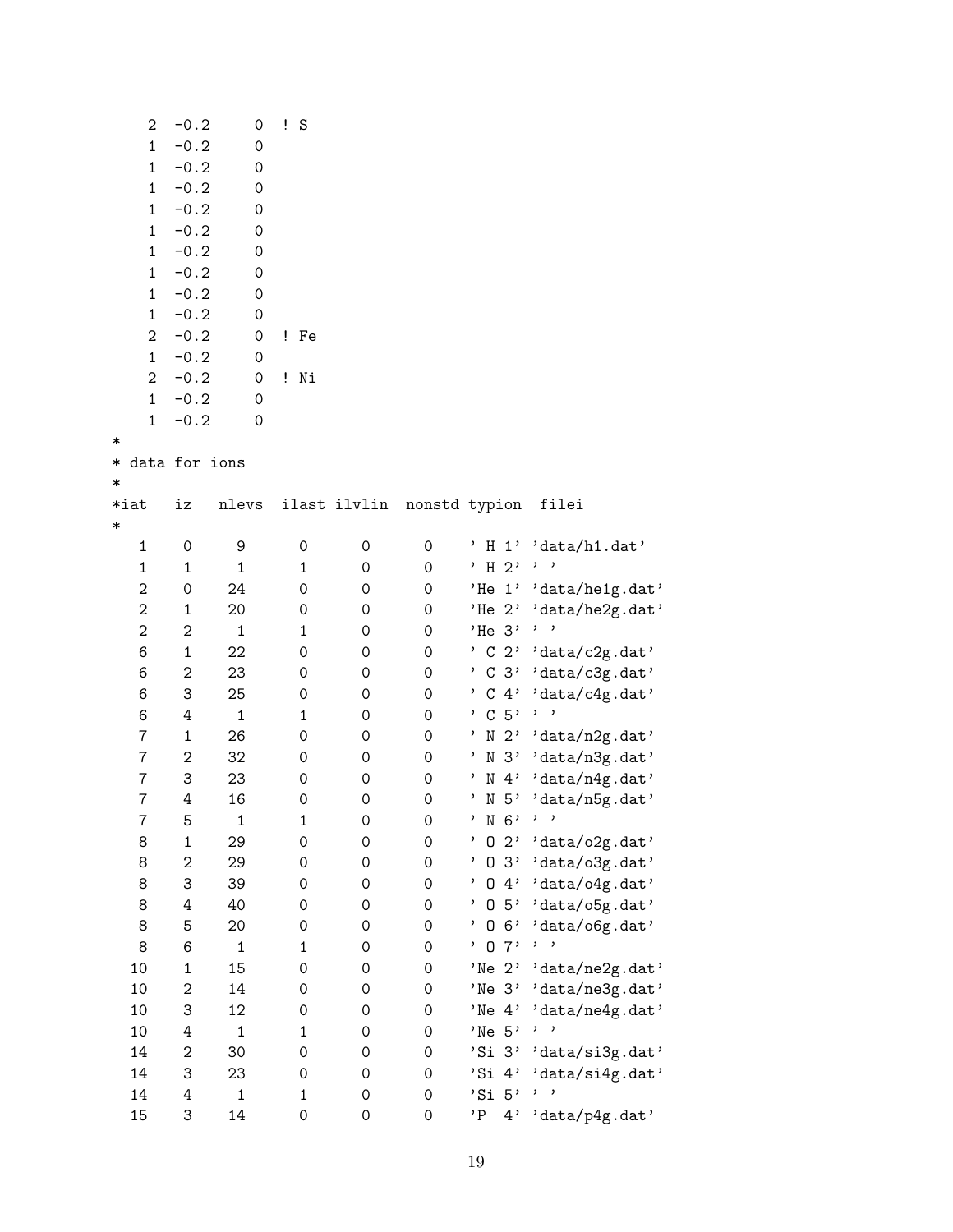| 15                  | 4                   | 17           | 0            | 0                   | 0                   | 'Ρ                  | 5' 'data/p5g.dat'        |
|---------------------|---------------------|--------------|--------------|---------------------|---------------------|---------------------|--------------------------|
| 15                  | 5                   | $\mathbf{1}$ | $\mathbf{1}$ | 0                   | 0                   | 6'<br>$^{\prime}$ P |                          |
| 16                  | $\sqrt{2}$          | 20           | 0            | 0                   | $\mathsf{O}\xspace$ |                     | ' S 3' 'data/s3g.dat'    |
| 16                  | 3                   | 15           | 0            | 0                   | 0                   |                     | ' S 4' 'data/s4g.dat'    |
| 16                  | 4                   | 12           | 0            | 0                   | 0                   |                     | ' S 5' 'data/s5g.dat'    |
| 16                  | 5                   | 16           | 0            | 0                   | $\mathsf{O}\xspace$ | $'$ S $6'$          | 'data/s6g.dat'           |
| 16                  | 6                   | $\mathbf{1}$ | $\mathbf{1}$ | $\mathsf{O}\xspace$ | $\mathsf{O}\xspace$ | ' S 7'              | $, \, \, \cdot$          |
| 26                  | $\overline{2}$      | 50           | 0            | $\mbox{O}$          | $-1$                |                     | 'Fe 3' 'data/fe3v.dat'   |
| $\mbox{O}$          | $\mathsf{O}\xspace$ |              |              |                     |                     |                     | 'data/gf2602.gam'        |
|                     |                     |              |              |                     |                     |                     | 'data/gf2602.lin'        |
|                     |                     |              |              |                     |                     |                     | 'data/fe3p_22+71ev.rap'  |
| 26                  | 3                   | 43           | 0            | $\mbox{O}$          | $-1$                | $'Fe$ 4'            | 'data/fe4v.dat'          |
| $\mathsf{O}\xspace$ | $\mathsf{O}\xspace$ |              |              |                     |                     |                     | 'data/gf2603.gam'        |
|                     |                     |              |              |                     |                     |                     | 'data/gf2603.lin'        |
|                     |                     |              |              |                     |                     |                     | 'data/fe4p_21+111ev.rap' |
| 26                  | 4                   | 42           | 0            | $\mathsf{O}\xspace$ | $-1$                | 'Fe 5'              | 'data/fe5v.dat'          |
| $\mbox{O}$          | $\mathsf{O}\xspace$ |              |              |                     |                     |                     | 'data/gf2604.gam'        |
|                     |                     |              |              |                     |                     |                     | 'data/gf2604.lin'        |
|                     |                     |              |              |                     |                     |                     | 'data/fe5p_19+111ev.rap' |
| 26                  | 5                   | 32           | 0            | $\mathsf{O}\xspace$ | $-1$                |                     | 'Fe 6' 'data/fe6v.dat'   |
| $\mathsf{O}\xspace$ | $\mathsf{O}\xspace$ |              |              |                     |                     |                     | 'data/gf2605.gam'        |
|                     |                     |              |              |                     |                     |                     | 'data/gf2605.lin'        |
|                     |                     |              |              |                     |                     |                     | 'data/fe6b.rap'          |
| 26                  | 6                   | $\mathbf{1}$ | $\mathbf{1}$ | 0                   | $\mathsf{O}\xspace$ | 'Fe 7'              | $, \, \, \cdot$          |
| 28                  | $\overline{2}$      | 36           | 0            | $\mbox{O}$          | $-1$                | 'Ni 3'              | 'data/ni3v.dat'          |
| $\mbox{O}$          | $\mathsf{O}\xspace$ |              |              |                     |                     |                     | 'data/gf2802.gam'        |
|                     |                     |              |              |                     |                     |                     | 'data/gf2802.lin'        |
|                     |                     |              |              |                     |                     |                     | 'data/ni3.72'            |
| 28                  | 3                   | 38           | 0            | $\mbox{O}$          | $-1$                | 'Ni 4'              | 'data/ni4v.dat'          |
| 0                   | $\mathsf{O}\xspace$ |              |              |                     |                     |                     | 'data/gf2803.gam'        |
|                     |                     |              |              |                     |                     |                     | 'data/gf2803.lin'        |
|                     |                     |              |              |                     |                     |                     | 'data/ni4.73'            |
| 28                  | 4                   | 48           | 0            | $\mathsf{O}\xspace$ | $-1$                | 'Ni 5'              | 'data/ni5v.dat'          |
| 0                   | $\mathsf{O}\xspace$ |              |              |                     |                     |                     | 'data/gf2804.gam'        |
|                     |                     |              |              |                     |                     |                     | 'data/gf2804.lin'        |
|                     |                     |              |              |                     |                     |                     | 'data/ni5.74'            |
| 28                  | 5                   | 42           | 0            | 0                   | $-1$                | 'Ni 6'              | 'data/ni6v.dat'          |
| $\mathsf{O}\xspace$ | $\mathsf{O}\xspace$ |              |              |                     |                     |                     | 'data/gf2805.gam'        |
|                     |                     |              |              |                     |                     |                     | 'data/gf2805.lin'        |
|                     |                     |              |              |                     |                     |                     | 'data/ni6.75'            |
| 28                  | 6                   | $\mathbf{1}$ | 1            | 0                   | 0                   | 'Ni 7'              | ,                        |
| 0                   | $\mathbf 0$         | $\mathbf 0$  | $-1$         | 0                   | $\mathbf 0$         | ,<br>,              | $, \, \, \cdot$          |
| ∗                   |                     |              |              |                     |                     |                     |                          |
|                     |                     |              |              |                     |                     |                     |                          |

\* end

The optional parameters used are

NLAMBD=3,ND=50,VTB=10.,ISPODF=1,DDNU=0.75,CNU1=6.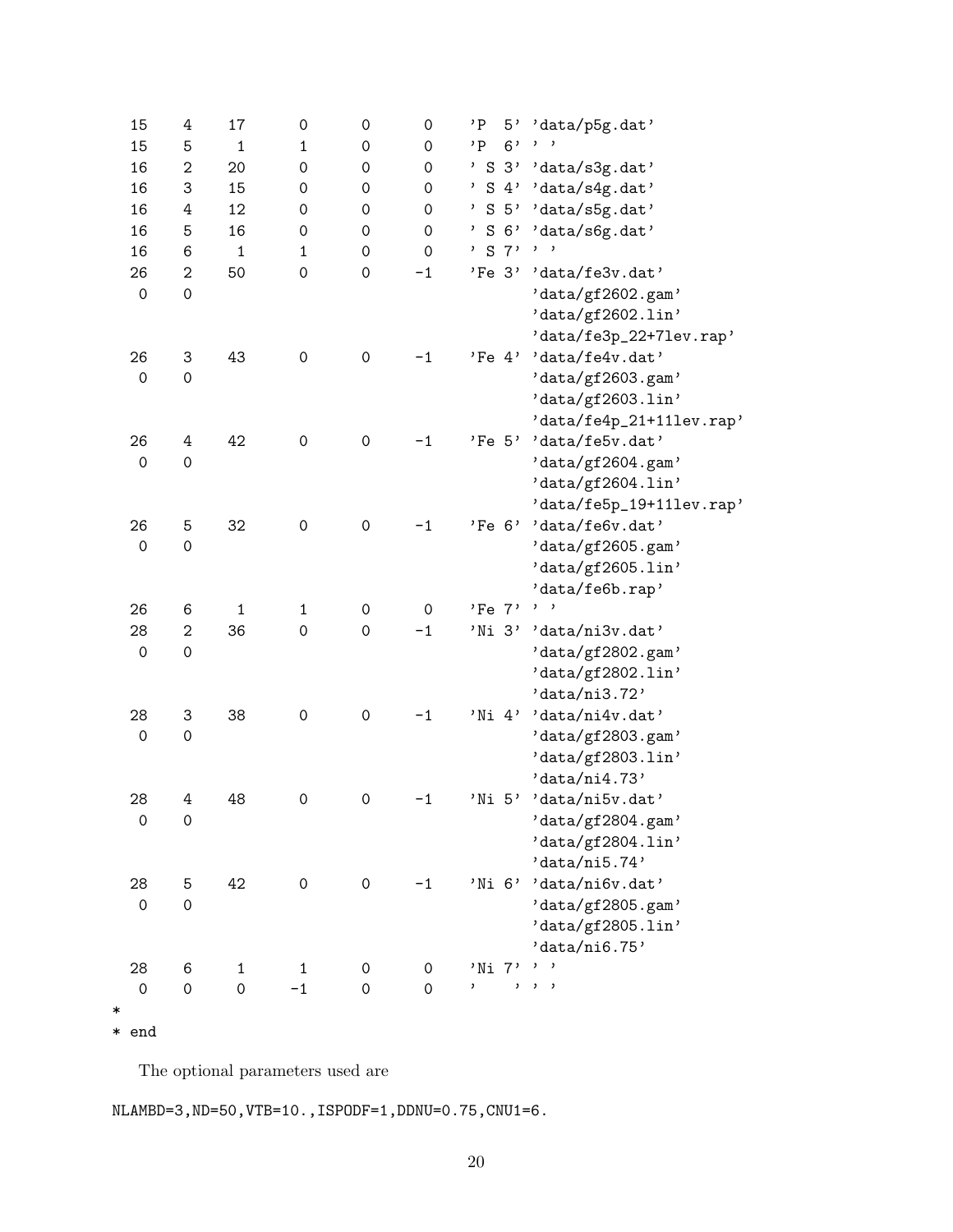The model atmosphere includes 11 explicit atoms, 45 explicit ions, and 907 explicit NLTE (super)levels. Opacity Sampling is used (ISPODF=1), with a typical step of 0.75 fiducial Doppler width for iron. The whole spectrum is represented by  $184,136$  frequencies. The radiation field mean intensity is linearized at 17 frequencies.

## 6 OPTIONAL PARAMETERS

There are about 160 different optional parameters. We repeat that an optional parameter is defined as such for which the program assigns a default value, which provides the optimum value for most applications, or the most reasonable value. A small part of optional parameters are actual physical parameters, like the convective mixing length, or the microturbulent velocity, which are zero for most applications. However, the majority of optional parameters are various computational flags and switches which specify the detailed setup of the numerical method. Notice that the overall degree of sophistication of the resulting model atmosphere is determined by the ionic input files, described in the subsequent section. The optional parameters discussed in this section, with the exception of the physical parameters mentioned above, will mostly influence the numerical performance – the rate of convergence (or a lack thereof!), the total computer time, a numerical accuracy, a degree of auxiliary output, etc.

We divide all the optional parameters into the following 14 categories.

- 1. Auxiliary physical parameters
- 2. Automatic setup of frequency points
- 3. Specification of the LTE-gray model
- 4. Flags for modifying the starting model atmosphere
- 5. Flags for the numerical setup of the radiative transfer equation and the approximate Λ operator
- 6. Flags for selecting a treatment of the statistical equilibrium equation
- 7. Parameters for the global iteration loop control
- 8. Parameters for setting up the linearization matrices
- 9. Parameters defining the additional opacities
- 10. Parameters defining the numerical treatment of convection
- 11. Parameters for a treatment of line blanketing
- 12. Parameters specifying the global acceleration schemes
- 13. Miscellaneous auxiliary parameters
- 14. Parameters determining an amount of additional output

The file, whose name is specified by the standard parameter FINSTD (see the previous Section), contains a list of the optional parameters to be changed from their non-standard values. The input format is very simple, namely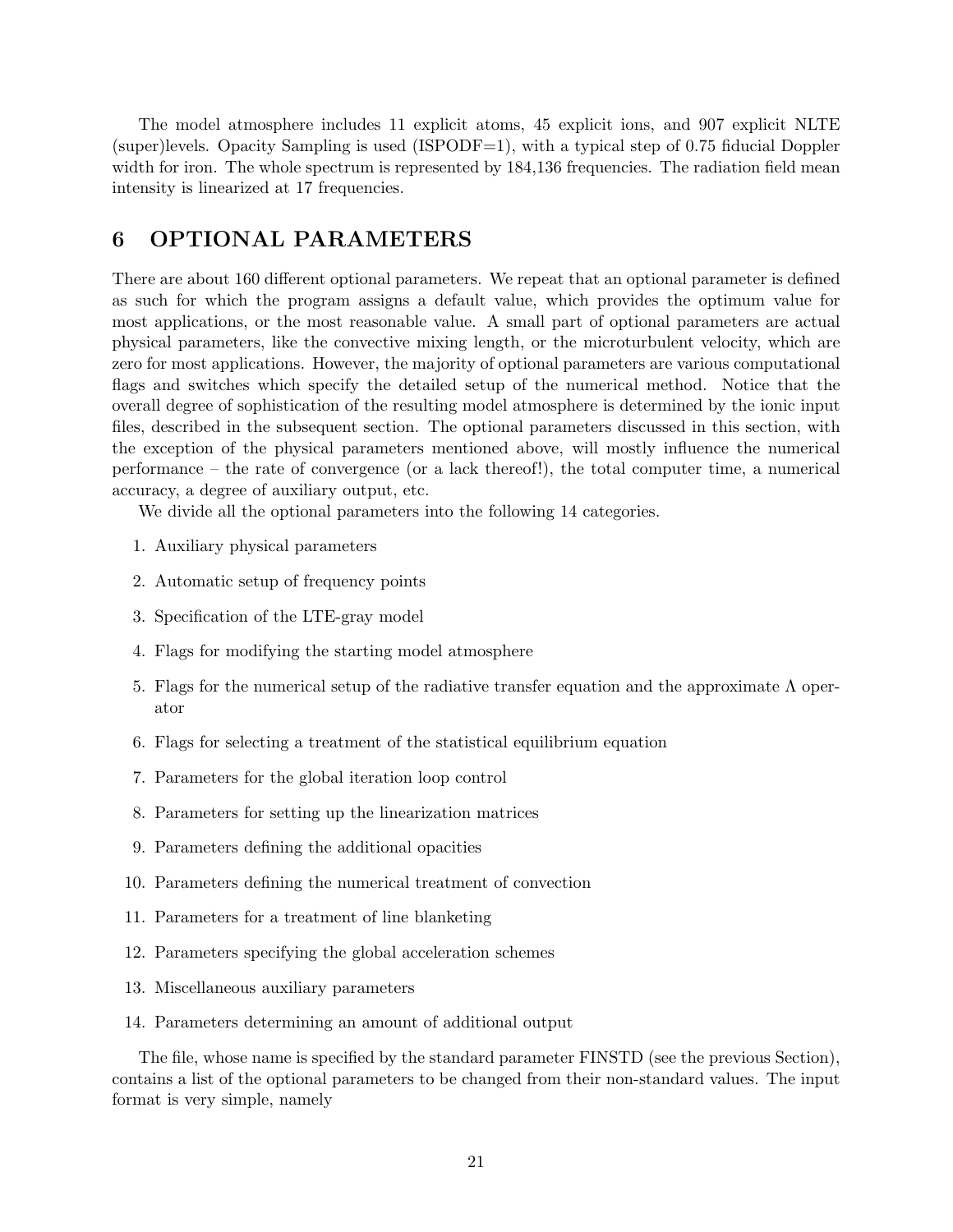PARAM1=VALUE1,PARAM2=VALUE2,...

where PARAM1, etc., are the names of the parameters as specified below, and VALUE1, etc, are the corresponding numerical values of the parameters. The individual entries are delimited by one of the following special characters: coma  $($ , $)$ , space, left or right bracket  $($  ( $)$ ), asterisk  $(*)$ , slash (/), or carriage return. The parameters may appear in any order. If a parameter does not appear in the list, its default value is adopted by the program. The name of a parameter should be coded with capital letters. The numerical values VALUE1, etc., may be up to 6 character long. This system of input was adopted from Carlsson's program MULTI (Carlsson 1976); we have used and modified his routines GETWRD and RINPUT.

Hint: Since parameters to be changed has to be specified by capital letters. changing one letter to a lower case may be used as a way of "commenting out" a given parameter, which can than easily be reinstated later. For instance, coding

#### ITEK=8

has the effect of starting the Kantorovich acceleration (see Sect.6.12) at 8th iteration; while setting ITE=8 or itek=8 or iTEK=8

has no effect, and ITEK will assume its default value (ITEK=4).

In the rest of this Section, we will describe all the individual optional parameters in detail, including their default values. Finally, we list some of the most important optional parameters, which are most likely to be changed when one encounters convergence difficulties.

### 6.1 Auxiliary physical parameters

 $HMIX0 - the mixing length parameter:$ 

 $> 0$  – convection is considered; HMIX0 has the meaning of mixing length;

 $= 0$  – convection is suppressed, but the adiabatic and radiative gradients are calculated and printed;

 $< 0$  – convection is suppressed and no gradients are calculated.

DEFAULT: HMIX0=-1.

MLTYPE – switch for the type of the mixing length prescription:

 $= 0$  or  $1$  – normal mixing length (type 1);

- $= 2$  the so-called ML2 prescription (Fontaine et al 1981; Bergeron et al. 1992) DEFAULT: MLTYPE=0.
- **VTB** microturbulent velocity; in km s<sup>-1</sup> or cm s<sup>-1</sup> a numerical value  $\lt 10^3$  indicates that the microturbulent velocity is expressed in  $km s^{-1}$ . DEFAULT: VTURB=0.
- IPTURB switch for setting the effects of microturbulent velocity:  $= 0$  – the turbulent velocity is considered only for modifying the Doppler widths, but not for turbulent pressure (which is set to zero);  $= 1$  – the turbulent velocity is considered both for Doppler widths as well as for determining the turbulent pressure via  $P_{\text{turb}} = (1/2)\rho v_{\text{turb}}^2$ DEFAULT: IPTURB=1.
- TRAD the external irradiation parameter:
	- $= 0$  no external irradiation is considered;
	- $> 0$  the external irradiation is considered; the irradiation intensity is assumed to be given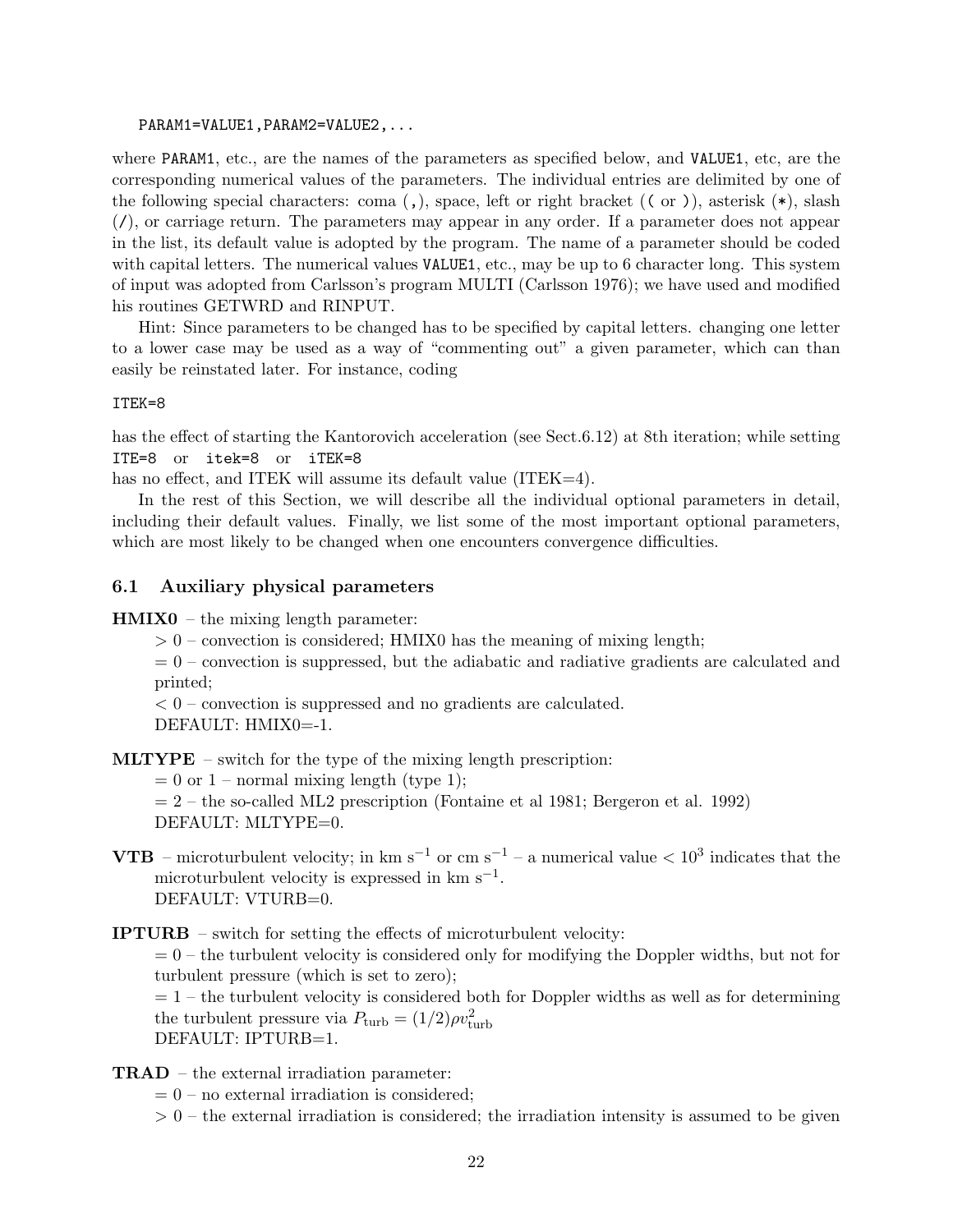by  $I_{\nu}^{\text{irrad}} = W B_{\nu}(T^*)$ , where W is the dilution factor, B the Planck function, and  $T^*$  the characteristic temperature of incoming radiation. The parameter TRAD has then the meaning of  $T^*$ .

 $< 0$  – the irradiated intensity is read for all frequency points. DEFAULT: TRAD  $=0$ .

- **WDIL** the dilution factor W (has a meaning only if  $\text{TRAD} > 0$ ). DEFAULT: WDIL=1.
- Parameters specific to disk models:
- **ALPHAV** viscosity parameter  $\alpha$ . If  $> 1$ , then ALPHAV has the meaning of the Reynolds number. DEFAULT: ALPHAV=0.1
- IVISC a mode of treating depth-dependent viscosity:

 $\geq 0$  – the depth-averaged viscosity is determined through the "averaged"  $\alpha$ , given by the parameters ALPHAV; while the depth dependence of kinematic viscosity is treated as a twostep power law as described by Hubeny & Hubeny 1998. In this case, one needs to specify four more parameters: two power-law exponents  $\zeta_0$  and  $\zeta_1$ ; the division point DMVISC; and the fraction of energy dissipated in the inner layer, FRACTV – see below.

 $= 2$  – the local viscous stress is given by  $t_{\phi r} = \alpha P_{\text{gas}}$ ; i.e.  $\alpha$  determines the *local* viscosity. Additional details are given in the Appendix 2. DEFAULT: IVISC=0

- **ZETA0** the viscosity parameter  $\zeta_0$ DEFAULT: ZETA0=0 (viscosity constant in the inner layers).
- **ZETA1** the viscosity parameter  $\zeta_1$ DEFAULT:  $ZETA1=0$  (viscosity constant in the outer layers).

**FRACTV** – the viscosity parameter  $f$ ; i.e. the fraction of energy dissipated in inner layers (with the power-law exponent  $\zeta_0$ ; if < 0 – the kinematic viscosity is assumed to be a continuous function of depth, and FRACTV is computed through the division mass DMVISC; DEFAULT: FRACTV=-1

- **DMVISC** the division mass  $m_0$  in the viscosity prescription. (expressed as  $m_0/m_{\text{tot}}$ , where  $m_{\text{tot}}$ is the column mass at the disk midplane). DEFAULT: DMVISC=0.01 (i.e. 1% of the total column mass is considered as "outer layers").
- **IZSCAL** switch determining whether the basic depth scale is given by the column mass,  $m$ , or a geometrical distance, z.

 $= 0$  – the basic scale is the m-scale. In this case, the total column mass at the midplane is computed in the LTE-grey model (or is read from the input model), and is held fixed.  $= 1$ the basic scale is the z-scale DEFAULT: IZSCAL=0

## 6.2 Automatic setup of frequency points

FRCMAX – the maximum frequency.

 $= 0$  – maximum frequency is set up such as a) for atmospheres:  $\nu_{\text{max}} = 8 \times 10^{11} T_{\text{eff}}$ ; i.e.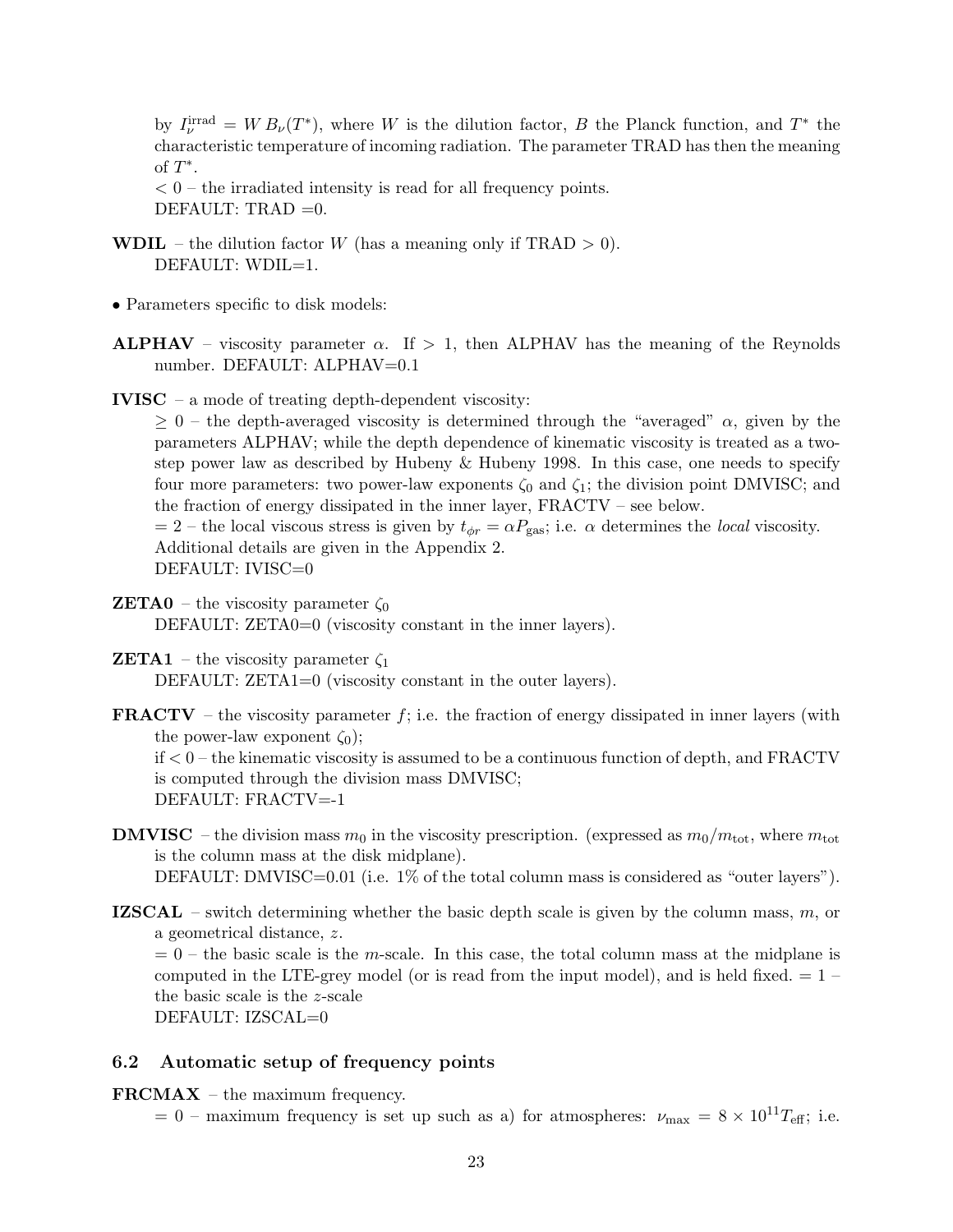$h\nu_{\text{max}}/kT_{\text{eff}} \approx 38;$ 

b) for accretion disks:  $h\nu_{\text{max}}/kT_{\text{mid}} = 17$ , where  $T_{\text{mid}}$  is the local temperature at the midplane (evaluated approximately through the effective temperature and the total column density  $\Sigma$ as  $T_{\text{mid}} = 2.83 \times 10^{11} T_{\text{eff}} (0.2 \,\Sigma)^{1/4} h\nu_{\text{max}}/(kT_{\text{eff}}) = 38$  (see Hubeny et al. 2001).

 $> 0$  – the value of maximum frequency.

If another optional parameter CFRMAX is set to a value larger than 1, the maximum frequency is then set to maximum of the above and CFRMAX times the frequency of the explicit photoionization edge with the highest-frequency. DEFAULT: FRCMAX=0.

- **CFRMAX** auxiliary parameter for setting the maximum frequency see above DEFAULT: CFRMAX=2 for atmospheres;  $=0$  for disks
- FRCMIN the minimum frequency.  $= 0$  – the minimum frequency is set to  $10^{12}$  s<sup>-1</sup>.  $> 0$  – the value of minimum frequency DEFAULT: FRCMIN= $10^{12}$

FRLMAX – the maximum frequency in the line transitions.

 $= 0$  – the maximum frequency in the line transitions is set to FRCMAX.

 $> 0$  – the value of maximum frequency in the line transitions

DEFAULT: FRLMAX=FRCMAX

FRLMIN – the minimum frequency in the line transitions.

 $= 0$  – the minimum frequency in the line transitions is set to  $10^{13}$  s<sup>-1</sup>.  $> 0$  – the value of minimum frequency in the line transitions DEFAULT:  $\text{FRLMIN}=10^{13}$ 

NFTAIL – one of parameters that determine the automatic setting of frequency points.

 $> 0$  – it has the meaning of the number of frequency points between the highest-frequency continuum edge and the maximum frequency given by parameter FRCMAX – see above. In this case, the frequencies are set up in such a way that each continuum edge is represented through two frequency points immediately above and below the edge, plus the high- and low-frequency tails, plus some frequencies between edges (see also description of parameter NFREQ of the standard input).

The integration is done by the Simpson formula, so that NFTAIL must be an odd number. Specifically, the integration is done by two Simpson integrations, dividing the total tail region into two parts, each part is done by a  $(NFTAIL/2+1)$ -point Simpson integration, and the part nearer the photoionization edge is DFTAIL times the total interval. This allows one to consider denser grid of frequency points just blueward of the highest-frequency discontinuity, which yields more accurate evaluation of the photoionization rate of the corresponding transition.

 $< 0$  – the frequencies are set as equidistant in  $\log \nu$  between the minimum and maximum frequency. The total number of frequency points is now exactly NFREQ. This option is very useful for hot disks, for which the previous option would generate an unnecessarily large number of frequencies around completely unimportant edges.

DEFAULT: NFTAIL=21

```
DFTAIL – see above.
    DEFAULT: DFTAIL=0.25
```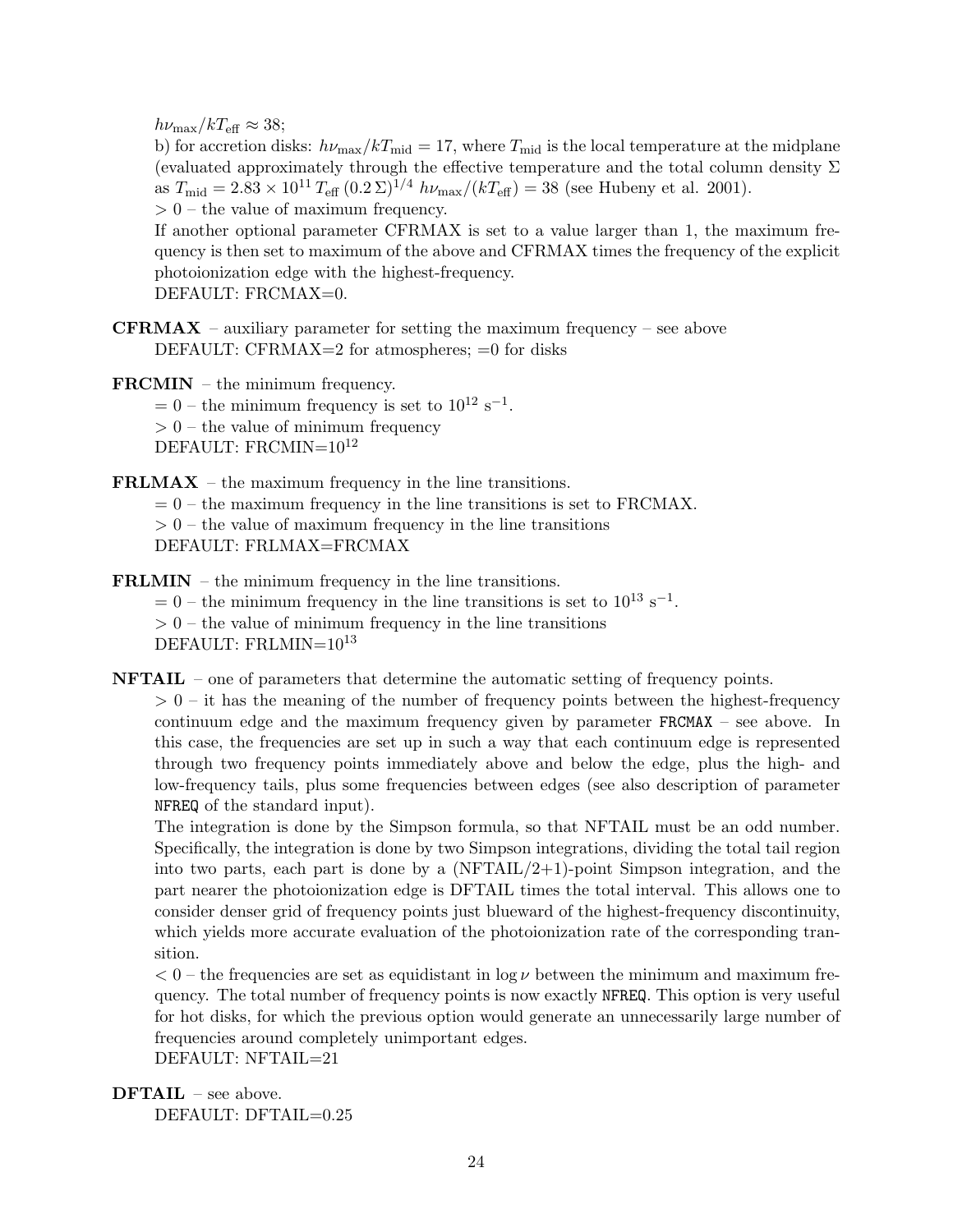## 6.3 LTE-grey model input

For stellar atmospheres:

- TAUFIR the Rosseland optical depth in the first depth point. DEFAULT: TAUFIR=1.d-7
- TAULAS the Rosseland optical depth in the last depth point. DEFAULT: TAULAS=3.16d2
- ABROS0 the initial estimate of the Rosseland opacity (per gram) at the first depth point. DEFAULT: ABROS0=0.4
- TSURF a mode of evaluation of the surface temperature:  $= 0$  – surface temperature and the Hopf function are evaluated exactly;  $> 0$  – the value of surface temperature is set to TSURF, and the Hopf function is assumed to be constant, corresponding to TSURF (this has only a pedagogical significance). DEFAULT: TSURF=0.
- ALBAVE frequency-integrated wind blanketing albedo; DEFAULT: ALBAVE=0 (no wind blanketing)
- $DION0 -$  the initial estimate of the degree of ionization at the first depth point ( $=1$  for completely ionized;  $=1/2$  for completely neutral). DEFAULT: DION0=1.
- NDGREY the number of depth points for evaluating LTE-grey model.  $= 0$  – NDGREY is taken to be ND−1 DEFAULT: NDGREY=0
- IDGREY a mode of determining the mass-depth scale to be used in the subsequent linearization:  $= 0$  – the depth grid DM (in g cm<sup>-2</sup>) is evaluated as a column mass corresponding to Rosseland optical depths which are equidistantly spaced in logarithms between the first point TAUFIR and the last point TAULAS the last-but-one point is, however, set to TAULAS−1.

 $= 2$  – the depth grid DM is evaluated as that corresponding to input values of Rosseland optical depth – array TAU0(ID), ID=1,ND

 $= 1$  – similar, but now DM is evaluated as the mass corresponding to the Rosseland optical depths which are equidistantly spaced in logarithms between the first point TAU1 and the lastbut-one point TAU2; the last point is TAUL (with TAU1, TAU2, and TAUL are additional input parameters). This option is similar to the option IDGREY=0, but now TAU1 and TAUL may be different from TAUFIR and TAULAS. DEFAULT: IDGREY=0

- IPRING a flag that controls diagnostic output of the LTE-gray model calculations:
	- $= 0$  no output;
	- $= 1$  only final LTE-gray model is printed;
	- $= 2$  results of all internal iterations are printed;
	- DEFAULT: IPRING=0
- $NCONT a$  number of internal iterations for calculating the gray model with convection. DEFAULT: NCONIT=10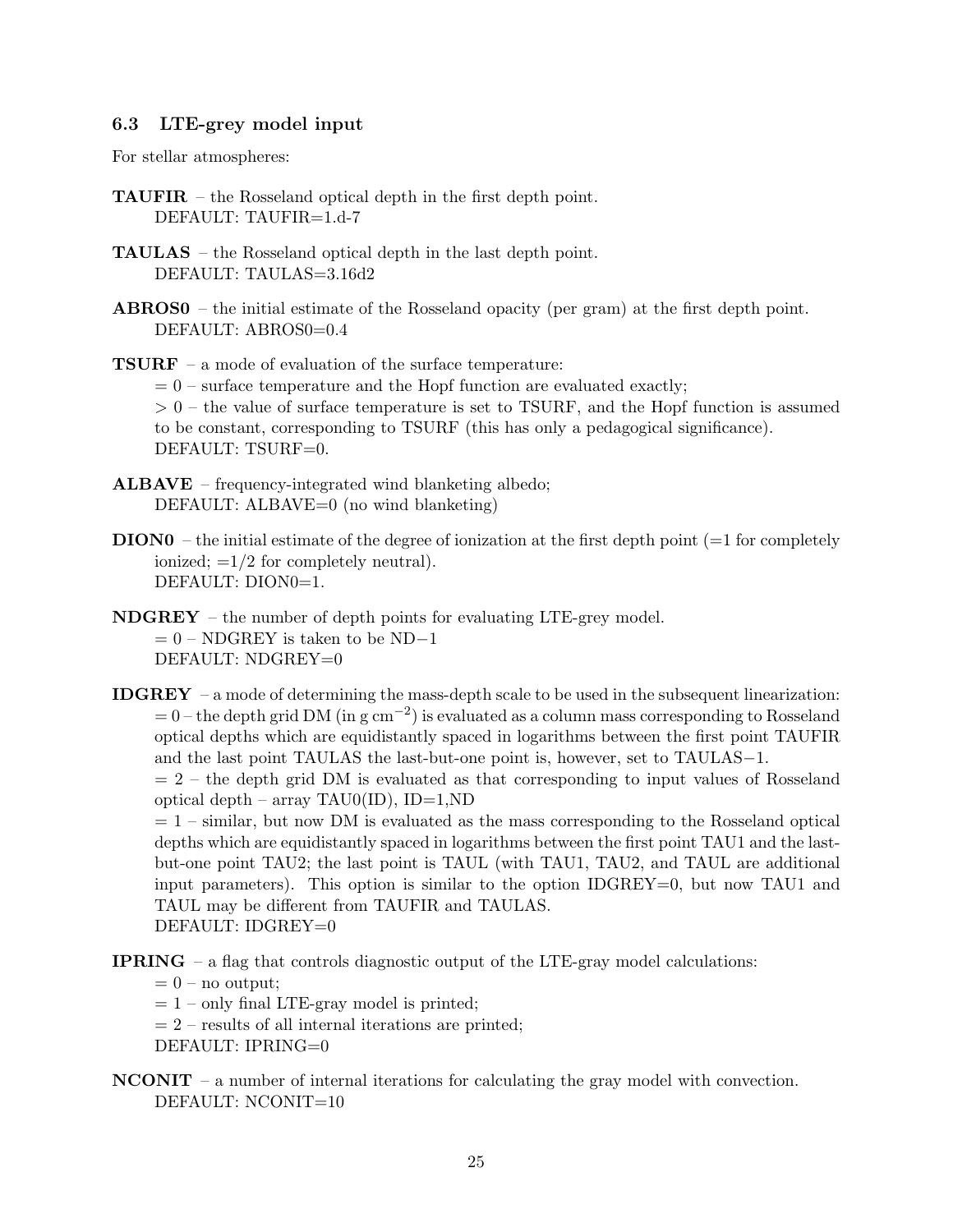- IHM if non-zero, negative hydrogen ion is considered in the particle and charge conservation in subroutine ELDENS; DEFAULT: IHM=0
- IH2 if non-zero, hydrogen molecule is considered in the particle and charge conservation in subroutine ELDENS; DEFAULT: IH2=0
- IH2P if non-zero, ionized hydrogen molecule is considered in the particle and charge conservation in subroutine ELDENS; DEFAULT: IH2P=0

For accretion disks:

- DM1 the column mass in the first depth point. DEFAULT: DM1=1.d-3
- ABPLA0 the initial estimate of the Planck mean opacity (per gram) at the first depth point. DEFAULT: ABPLA0=0.3
- ABPMIN minimum value of the Planck mean opacity. DEFAULT: ABPMIN=1.d-5
- ITGMAX the number of internal iterations in computing the LTE-grey model. DEFAULT: ITGMAX=10
- NNEWD indicator of changing the depth grid in the LTE-grey model.  $= 0$  – the grid is set up once and for all and is not changed; > – the grid is updated NNEWD times. DEFAULT: NNEWD=0
- **TDISK** if set to be non-zero and positive, it has the meaning of the temperature of the disk, assumed constant with height (it is that a means to compute the hydrostatic structure of an isothermal disk) DEFAULT: TDISK=0 (i.e., the temperature structure is determined by solving the energy balance equation)

Other parameters, ABROS0, NDGREY, IDGREY, IHM, IH2, and IH2P, have the same meaning as in the atmospheric case.

## 6.4 Flags for modifying the starting model atmosphere

INTRPL – a switch indicating that the input model atmosphere has to be interpolated to a new depth scale to obtain the starting model. For a detailed discussion, see § 9.

 $= 0$  – no interpolation (i.e. the same depth grid in the input and current models);

 $> 0$  – interpolation from the input depth grid to the current one; the actual interpolation scheme is the polynomial interpolation of the (INTRPL−1)th order;

 $< 0$  – the starting model atmosphere is a Kurucz model.

DEFAULT: INTRPL=0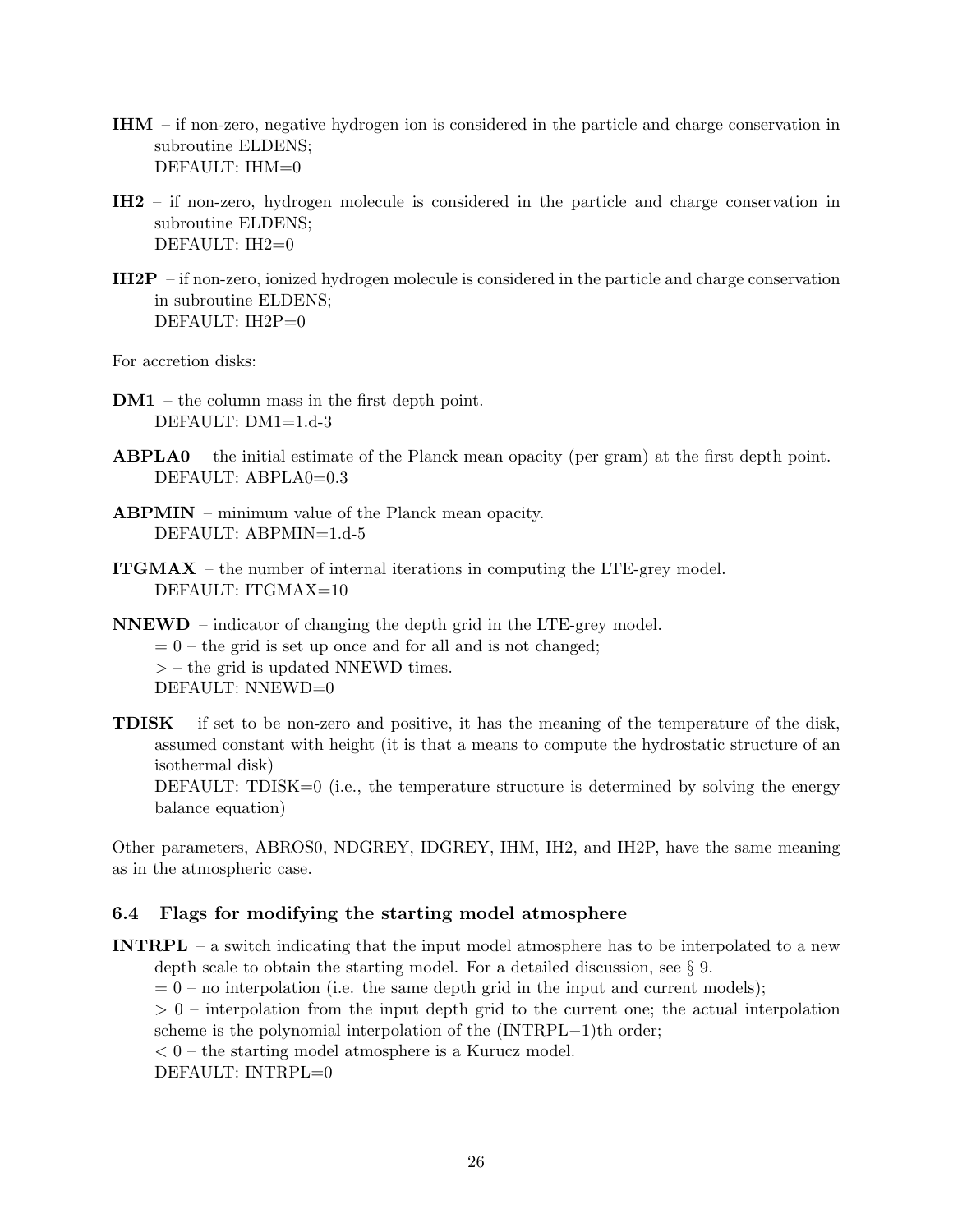ICHANG – switch indicating a change of the explicit level structure between the input model atmosphere and the current run. It has an effect only for NLTE models. For a detailed discussion, see § 9.

 $= 0$  – no change of level structure (i.e. the same explicit levels, with the same overall indices, are considered in the input model and in the present model to be computed).

 $> 0 - a$  "simple" change of the level structure – levels are only added, and only for new species;

 $< 0$  – change of the structure; a detailed additional input for each level of the present run is required.

DEFAULT: ICHANG=0

## 6.5 Flags for a numerical setup of the radiative transfer equation and evaluation the approximate  $\Lambda$  operator

- NMU number of angle points for the formal solution of the transfer equation; using the Gaussian quadrature in angles DEFAULT: NMU=3
- ISPLIN Mode of numerical representation of the radiative transfer equation.
	- $= 0$  ordinary second-order Feautrier scheme
	- $= 1$  spline collocation scheme
	- $= 2 Auer's fourth-order Hermitian scheme$
	- $= 3$  improved Feautrier scheme (Rybicki & Hummer 1991)

= 5 – Discontinuous Finite Element (DFE) scheme (Castor, Dykema, & Klein 1992) DEFAULT:  $ISPLIN = 0$ 

- IRTE mode of setup of the DFE method (effective only if ISPLIN=5). There are several options which have only historical significance, as they were used for testing. DEFAULT: IRTE=1
- IFALI basic switch for treating the ALI mode:
	- $= 0$  no ALI option, i.e. all frequency points are explicitly linearized; and all the "fixed-rates" transitions are treated as fixed (as in original TLUSTY – Hubeny 1988);

 $= 1 - 4 - ALI$  scheme, with some limitations. It has only a historical significance; it was used for testing purposes.

 $= 5$  – full ALI scheme with diagonal  $\Lambda^*$ ;

 $= 6$  – full ALI scheme with tri-diagonal  $\Lambda^*$  (this option was not properly tested in version 200; doesn't work properly for some setups).

DEFAULT: IFALI=5

**JALI** – switch determining the type of the  $\Lambda^*$  operator.

 $= 1 - \Lambda^*$  evaluated by the Rybicki-Hummer (1991) algorithm;

- $= 2 -$ Olson-Kunasz (1988) operator.
- DEFAULT: JALI=1

**IFRALI** – a switch for a global change of the ALI mode of a whole group of frequency points  $= 0$  – the ALI mode for all frequencies is determined by the input for the individual frequency points and/or for individual transitions;

 $= 1$  – all frequency points in lines are set to ALI mode (which overwrites an input for line transitions);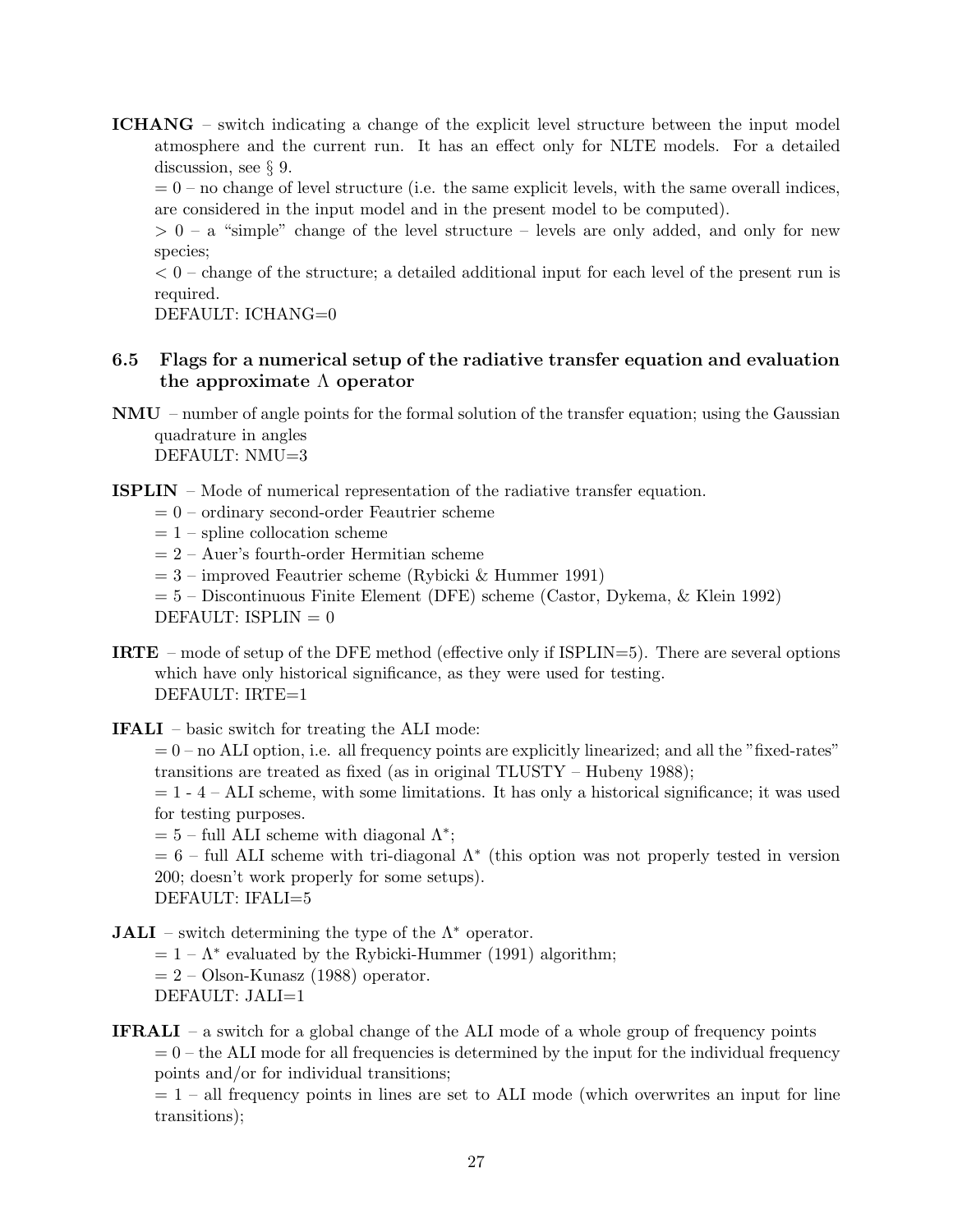$= 2$  – all frequency points altogether are set to the ALI mode (i.e. the fully ALI scheme is forced regardless of other input).

 $= -1$  – al points are in the linearized mode, regardless of other input (i.e., the original complete linearization method). DEFAULT: IFRALI=0

**IBC** – mode of the treatment of  $\Lambda^*$  at the lower boundary:

 $= 0 - \Lambda^*$  at depth points ND and ND−1 given by  $J_{\nu}/S_{\nu}$ 

 $> 0 - \Lambda^*$  at depth points ND and ND-1 is computed exactly in the Rybicki-Hummer or Olson-Kunasz algorithms;

 $= 3$  – in addition, all appropriate derivatives in the linearization are calculated exactly. DEFAULT: IBC=3

ILMCOR – a mode of including the electron scattering contribution to the approximate lambda operator:

 $= 0$  – the Lambda operator is defined as that acting on the source function  $S = \eta/(\kappa + \sigma)$ , i.e.  $J = \Lambda[\eta/(\kappa + \sigma)]$ ; here  $\eta$  and  $\kappa$  are the thermal emission and absorption coefficients, and σ the scattering coefficient,  $σ = n_e σ_e$ , with  $σ_e$  being the electron scattering cross-section.  $= 1$  – the Lambda operator is defined as that acting on the thermal source function  $S<sup>th</sup> = \eta/\kappa$ , i.e.  $J = \Lambda[\eta/\kappa]$ .

DEFAULT: ILMCOR=1

- **ILPSCT** a mode of including the electron scattering correction in the preconditioning scheme (subroutines RATSP1, ALIST1, etc.):
	- $= 0$  the Lambda operator is defined as that acting on the thermal source function;
	- $= 1$  the Lambda operator is defined as that acting on the source function of the form  $S = \eta/(\kappa + \sigma).$

DEFAULT: ILPSCT=0

- ILASCT a mode of including the electron scattering correction in the evaluation of the derivative of the source function with respect to the state parameters  $(T, n_e)$ , and populations – subroutine ALIFR1):
	- $= 0$  the Lambda operator is defined as that acting on the thermal source function;
	- $= 1$  the Lambda operator is defined as that acting on the source function of the form  $S = \frac{\eta}{\kappa + \sigma}$ .

DEFAULT: ILASCT=0

- $\textbf{DMAX}$  the maximum relative change of the mean intensity in the internal ALI iteration loop for treating electron scattering in the case of DFE formal solution. Has an effect only if ISPLIN=5 and IRTE  $\geq$  3. DEFAULT: DJMAX=0.001
- NTRALI the maximum number of iterations of the internal ALI iteration loop for treating electron scattering in the case of DFE formal solution. Has an effect only if ISPLIN=5 and IRTE  $\geq$  3. DEFAULT: NTRALI=3

#### 6.6 Flags for selecting a treatment of the statistical equilibrium equations

**IATREF** – a flag for setting up the reference atom.

Reference atom is the species to which all abundances are related (usually, but not necessarily, hydrogen). IATREF refer to the index of the atomic species in the numbering of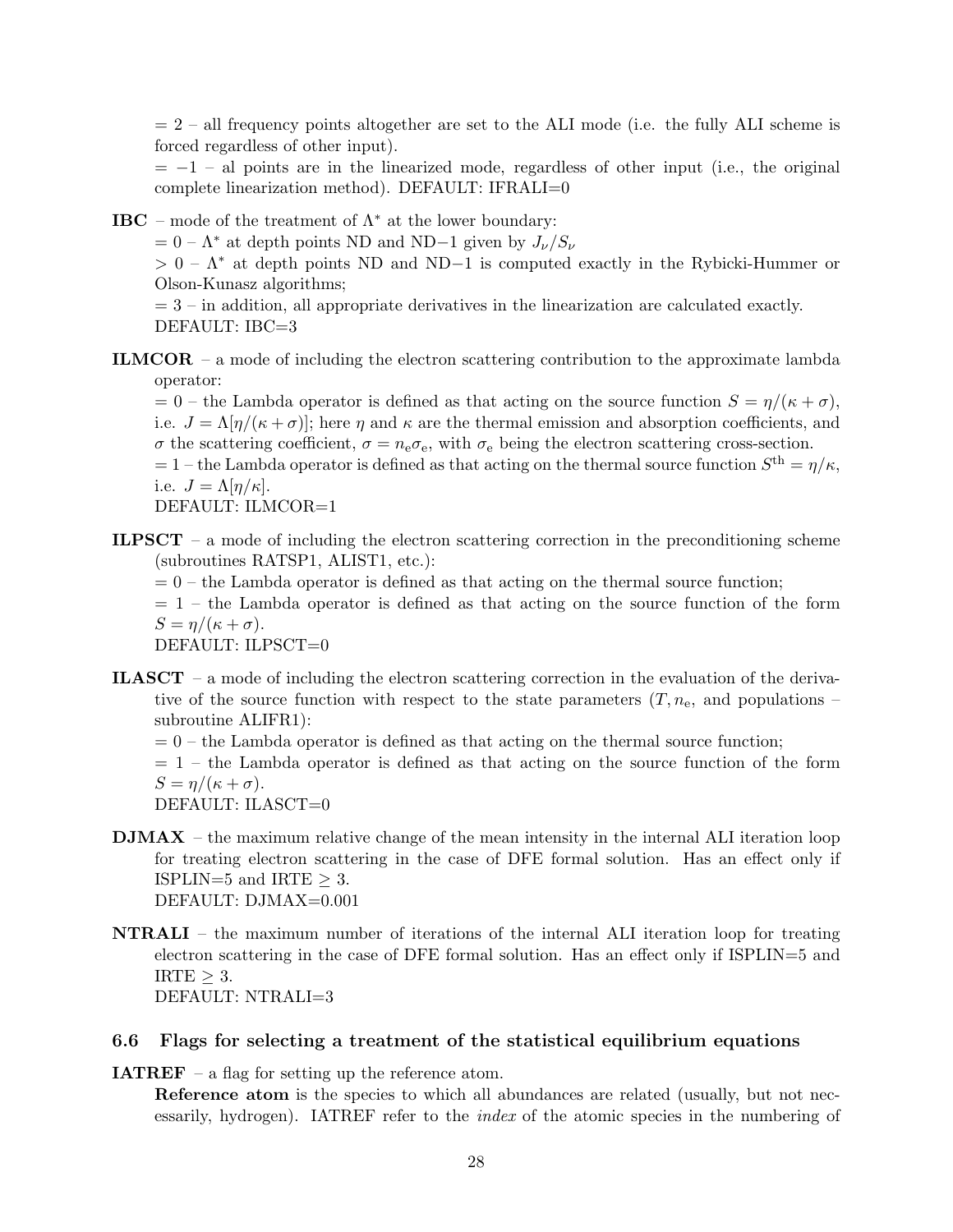explicit species. Therefore, for instance, if H is not considered explicitly at all (mode 0 or 1) and He is explicit, then the index IAT for He is set to 1, and the IATREF should be set to 1 (which is a default anyway).

 $= 0$  – IATREF is set to 1 (i.e. the first explicit species). DEFAULT: IATREF=1

**MODREF** – a flag for setting up the reference reference levels of the individual explicit atoms. Reference level is the energy level for each species for which the statistical equilibrium equation is not written; instead, one considers the abundance definition equation. The indices of reference levels are stored in the array NREF(IAT), IAT=1,NATOM.

 $= 0$  – NREF(IAT) is set to NKA(IAT), i.e. the highest ionization state of the species IAT.

 $= 1$  – NREF(IAT) is determined by the program to be the index of ground level of the most populated ion of the species IAT.

 $= 2$  – NREF(IAT) is set to index of the ground state of the second highest ionization state of the species IAT.

DEFAULT: MODREF=1

IFLEV – a switch for globally changing the mode of treating the linearization of atomic level populations:

 $= 0$  – the mode is specified by the input parameter IMODL (see the explanation of input block explicit levels), and is not changed;

 $> 0$  – the mode is reset to all levels except the highest ionization stage to IMODL=1, i.e. the updated LTE. mode (see explanation in the input block of levels).

DEFAULT: IFLEV=0 for NLTE models; IFLEV=1 for LTE models

- **IFPREC** a flag for treating the preconditioning of the statistical equilibrium equations (after Rybicki & Hummer 1991):
	- $= 0$  no preconditioning (i.e. a normal treatment of statistical equilibrium;
	- $= 1 a$  diagonal (local) preconditioning (after Rybicki & Hummer 1991) is switched on.
	- $> 1$  tri-diagonal (non-local) preconditioning is switched on (this option is not supported in version 200, and thus should not be used).
	- DEFAULT: IFPREC=1
- IELCOR the flag for turning off an iterative update of the electron density by solving iteratively a non-linear system of rate equations + charge conservation equation (subroutine ELCOR). IELCOR has the meaning of the serial number of the global iteration, starting from which the calls to ELCOR are switched off. Introduced for testing purposes only. DEFAULT: IELCOR=100 (i.e. ELCOR is called always)
- ICHC switch for selecting the closing equation of the statistical equilibrium equation set:
	- $= 0$  the closing equation is the particle conservation equation;

 $= 1$  – the closing equation is the charge conservation equation.

DEFAULT: ICHC=0

**IRSPLT** – a switch for the mode of solution of the global system of rate equation set:

 $= 0$  – statistical equilibrium equations for all species are solved simultaneously (with one big rate matrix);

 $= 1$  – statistical equation is solved for one species at a time (i.e. the big rate matrix is split into partial rate matrices for the individual chemical species). DEFAULT: IRSPLT=1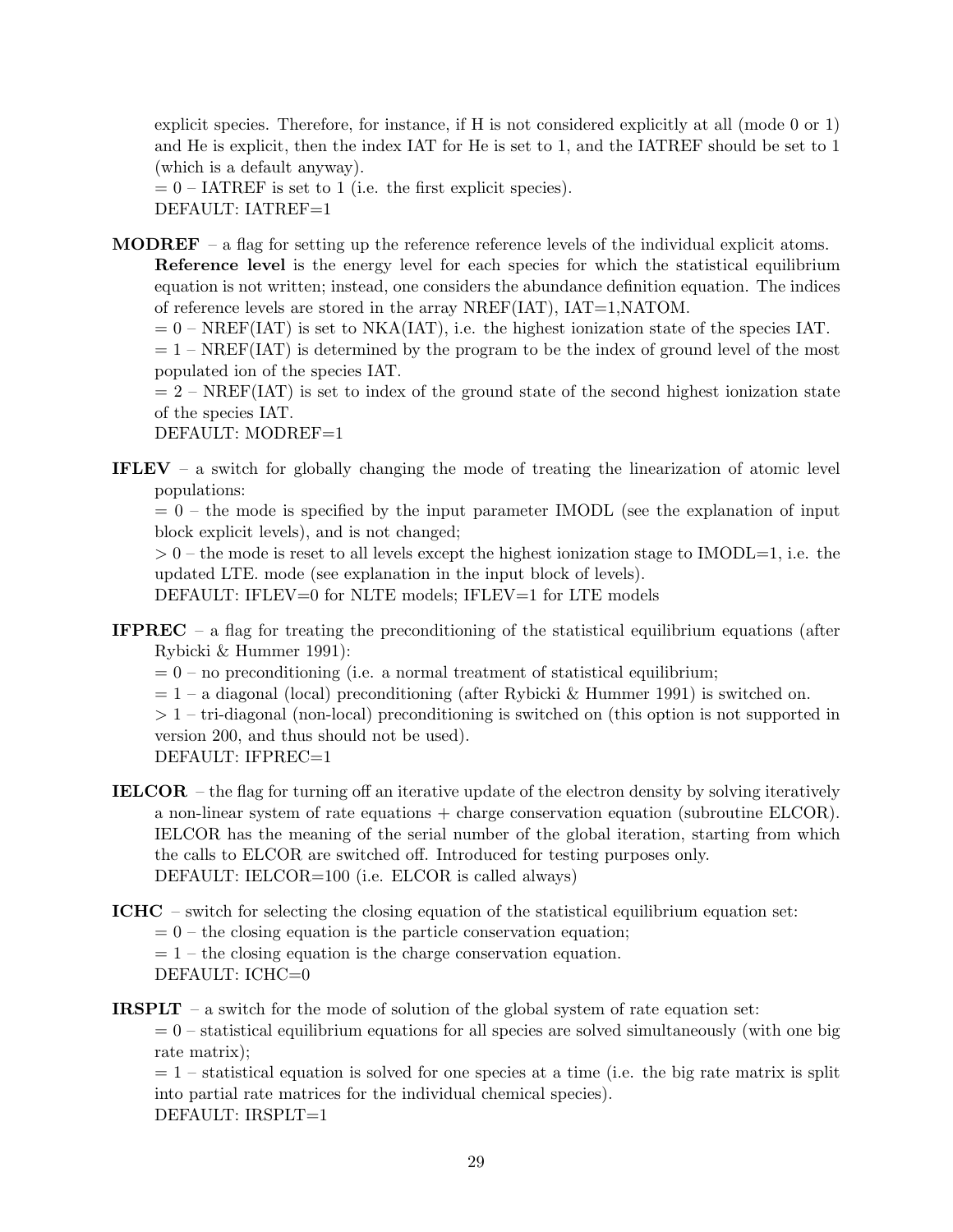IACPP – switch for Ng acceleration of the preconditioned formal solution:  $= 0$  – no acceleration;  $> 0$  – acceleration is done first in the IACCP-th iteration of the formal solution, and is repeated every IACDP iterations; Notice that if IACCP > NLAMBD (total number of iterations of the formal solution (called, inaccurately, lambda iterations), then no acceleration is performed. DEFAULT: IACPP=7

- IACDP step for the Ng acceleration of the formal solution (see above). DEFAULT: IACDP=4
- IDLTE a depth point below which all the explicit levels are forced to have LTE populations (even for NLTE models); DEFAULT: IDLTE=1000 (no LTE populations are forced)
- IFPOPR switch for treating a recalculation of populations.

 $= 0$  – the original Auer-Mihalas scheme: after a completed linearization iteration, new populations (i.e. those obtained as  $n^{\text{new}} = n^{\text{old}} + \Delta n$ ) are not used; instead one uses a new radiation field to compute new radiative rates, and the populations are determined by solving a rate equation. The option is kept for historical reasons; it is only useful for a pure complete linearization scheme.

 $> 0$  – population directly coming from linearization are used. The individual values of IF-POPR switch on a different setup; again, these have only historical meaning; there is virtually no practical reason to change the default value. DEFAULT: IFPOPR=4

- POPZER a value of the ratio of a level population over the population of the most populated level of a given species, below which the population is declared to be "too small" and is set to 0. This option allows to consider many ionization degrees of an atom without running into numerical problems connected with too small/large numbers. DEFAULT: POPZER=1.e-30
- POPZR2 a secondary parameter for setting up a level zeroing. DEFAULT: POPZER=1.e-30
- NITZER iteration number till which the population can be zeroed or un-zeroed. After NITZERth iteration, any new zeroing is switched off, so the populations that were already zeroed at this iteration stay zeroed till the end of the run DEFAULT: NITZER=3
- RADZER an analogous parameter for zeroing the mean intensity. This option avoids numerical problems connected with extremely small intensity at the highest frequencies, in particular for accretion disks. When mean intensity decreases below RADZER times the maximum relative intensity, it is set to zero. DEFAULT: RADZER=1.e-20
- 6.7 Parameters for the global iteration loop control
- ND number of depth points DEFAULT: ND=70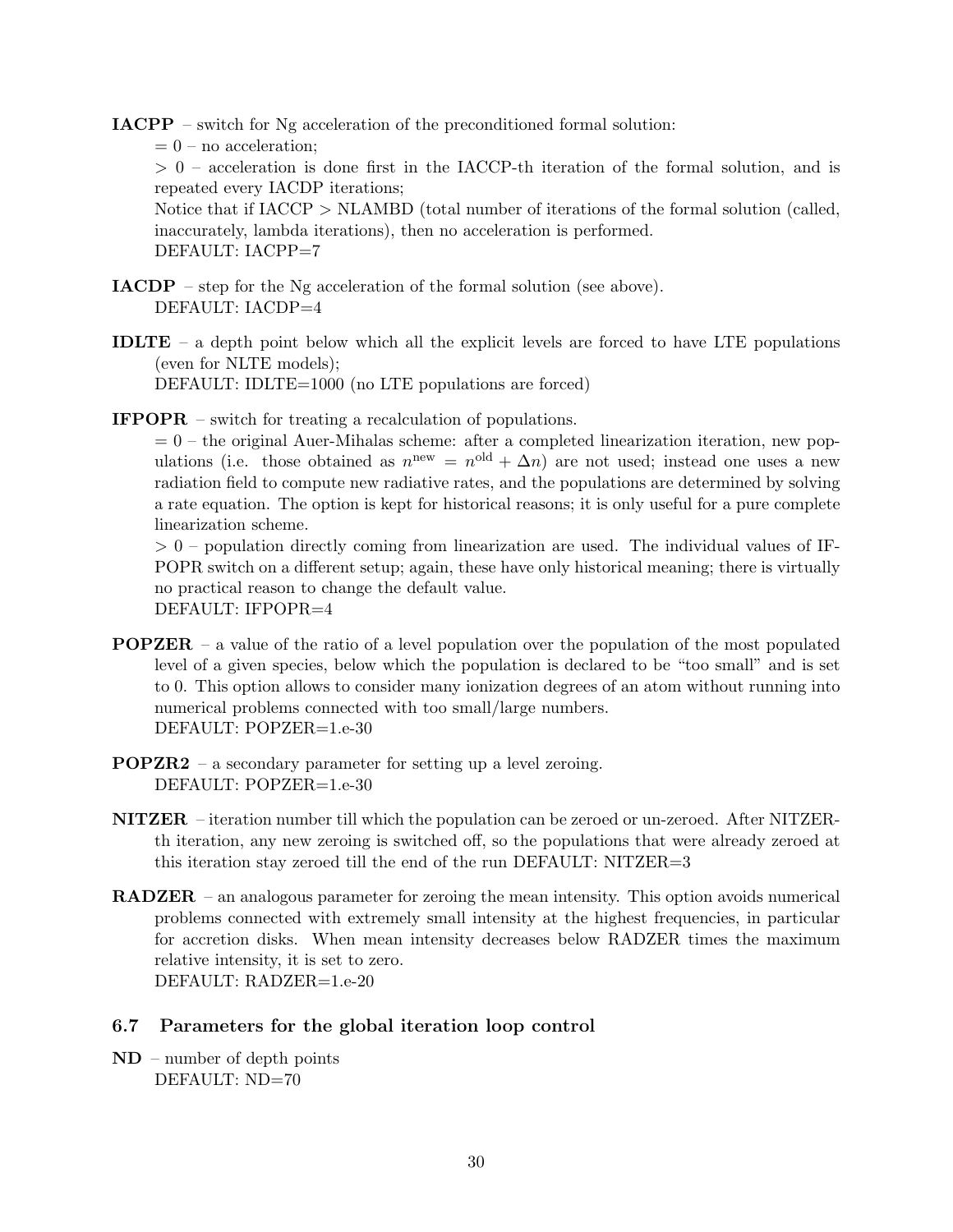- NITER maximum number of global linearization iterations. DEFAULT: NITER=30
- **CHMAX** maximum relative change of the state vector. If all the relative changes of all state parameters at all depth points are below this value, the model is declared converged, and the execution stops after a finished formal solution. DEFAULT: CHMAX=  $10^{-3}$
- NLAMBD number of "lambda" iterations of the formal solution. DEFAULT: NLAMBD=2 for NLTE models; NLAMBD=1 for LTE models
- **CHMAXT** a parameter which enables to change the number of iterations of the formal solution (the so-called lambda iterations) when the model is almost converged. If the maximum of absolute values of relative changes of the temperature at all depths decreases below CHMAXT, the number of lambda iterations is set to NLAMT. DEFAULT: CHMAXT=0.01
- NLAMT the reset number of lambda iterations see above. DEFAULT: NLAMT=1
- IOVER a flag for turning on the "line-overlapping" mode:  $= 0$  – no overlapping allowed for (only one line may contribute to opacity at any single frequency), This option is kept for historical reasons only;  $> 0$  – a general line overlap is allowed. DEFAULT: IOVER=1
- ITLAS a flag for turning off laser lines, i.e. those for which the absorption coefficient (= true absorption minus stimulated emission) becomes negative. Turning off laser lines means that the line absorption and emission coefficient are set to zero at depths where the absorption coefficient would be negative. ITLAS has the meaning of the global iteration number starting from which the laser lines are turned off (ITLAS=0 turns off laser lines from the very beginning).

DEFAULT: ITLAS=100

**NELSC** – a mode of treating the electron scattering by the Feautrier scheme (it has no meaning for the DFE scheme, ISPLIN  $\geq 5$ :

 $= 0$  – the electron scattering source function is treated exactly; i.e. the single-frequency formal solution of the transfer equation contains an explicit angular coupling due to the  $J_{\nu}$ dependence of the electron scattering source function;

 $> 0$  – the electron scattering source function is treated as the thermal source function, i.e. it is given through the current mean intensity  $J_{\nu}$ . It is included for pedagogical and testing purposes only.

DEFAULT: NELSC=0

**IHECOR** – a mode of recalculating the hydrostatic equilibrium equation in the formal solution:  $= 0$  – no recalculation (i.e. the total particle density N is held fixed);

 $> 0$  – the total particle density N is recalculated.

DEFAULT: IHECOR=0

**IBFINT** – a mode of storing the photoionization cross-sections:

 $= 0$  – means that cross-sections are stored for all frequency points;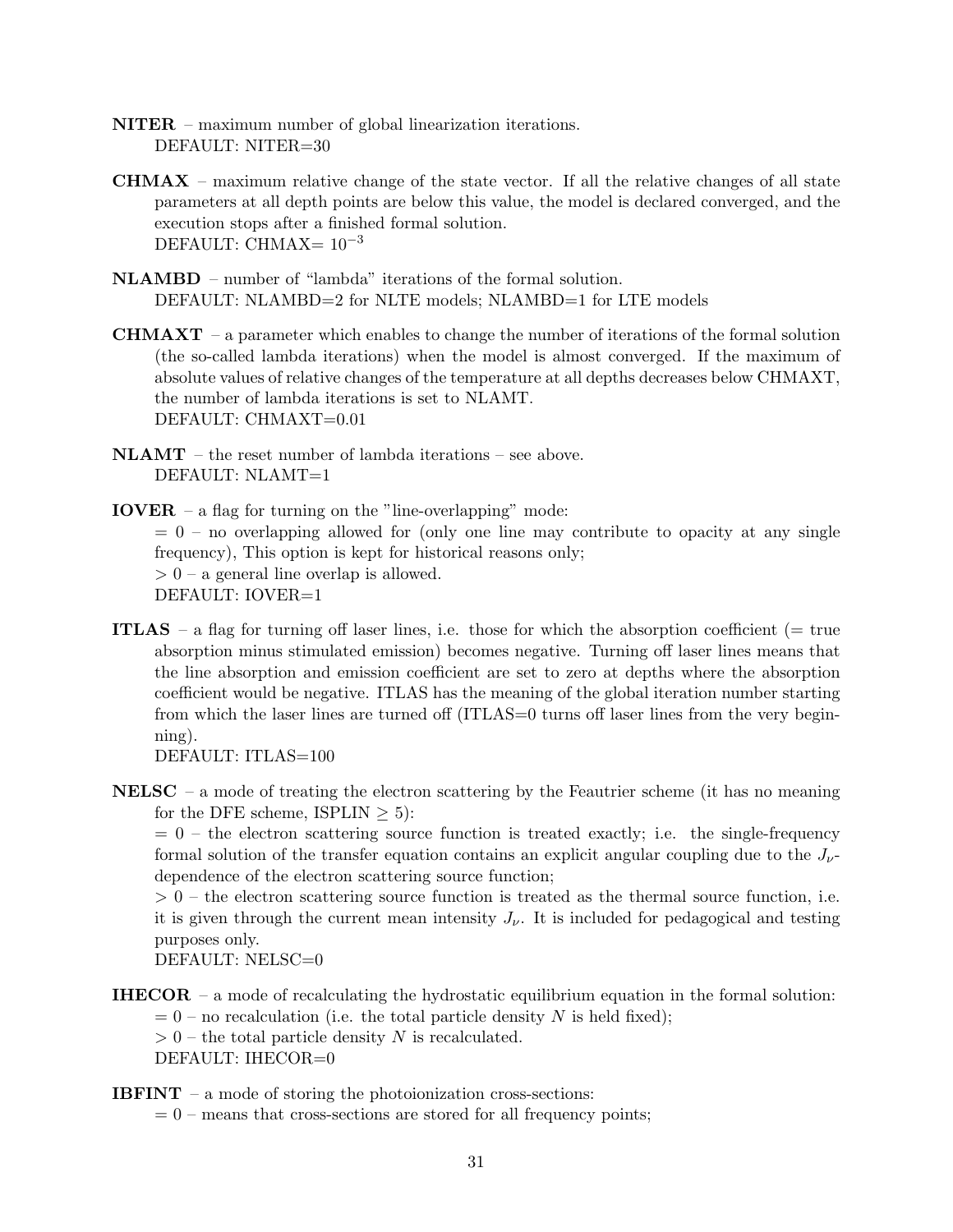$= 1$  – means that photoionization cross-sections are stored only for continuum frequencies, and are interpolated for line frequencies; DEFAULT: IBFINT=1

IRDER – a mode of treatment of linearization of the statistical equilibrium equations in the ALI scheme:

 $= 0$  – the rate equation in the ALI scheme are not linearized;

 $> 0$  – the rate equation in the ALI scheme are linearized; there are several variants of neglecting specific derivatives, which are of historical significance as they were used for testing purposes;

 $= 3$  – full linearization; all derivatives are calculated exactly. DEFAULT: IRDER=3

ILDER – a flag for controlling evaluation of derivatives of recombination rates with respect to temperature. Introduced for testing purposes only.

 $= 0$  – derivatives are calculated;

 $> 0$  - derivatives are set to zero.

DEFAULT: ILDER=0

IBPOPE – a flag for controlling derivatives of the rate equations. Introduced for testing purposes only.

 $= 0$  – derivatives of the rows of rate equations with respect to the mean intensity in the linearized frequency points are not calculated. This option is kept for pedagogical and historical reasons only.

> 0 – derivatives are calculated. DEFAULT: IBPOPE=1

- DPSILG during linearization, the relative changes of all state parameters are artificially limited not to exceed certain values. DPSILG sets up a general limit for all quantities, in a sense that  $\delta(\psi_i)/\psi_i = \max[1/\text{DPSILG} - 1, \delta(\psi_i)/\psi_i]; \ \delta(\psi_i)/\psi_i = \min[\text{DPSILG} - 1, \delta(\psi_i)/\psi_i];$ DEFAULT: DPSILG=10. (i.e. all the relative changes are truncated to have values between  $-0.9$  and 9.)
- **DPSILT** analogous, but limits specifically the relative changes in temperature. If DPSILT  $\lt$ DPSILG, DPSILT overwrites DPSLIG. DEFAULT: DPSILT=1.25
- DPSILN analogous, but for relative changes of electron density. DEFAULT: DPSILN=10.
- **DPSILD** analogous, but for the logarithmic gradient  $\Delta$  (effective only if convection is switched on, ICONV  $\neq$  0. DEFAULT: DPSILD=1.25

## 6.8 Parameters for setting up the linearization matrices

The following parameters INHE, INRE, INPC, INSE, INMP, INDL, INZD, each correspond to one equation and one model parameter – see below.

If  $INxx = 0$ , then the corresponding equation is not solved, and the corresponding quantity is thus held fixed.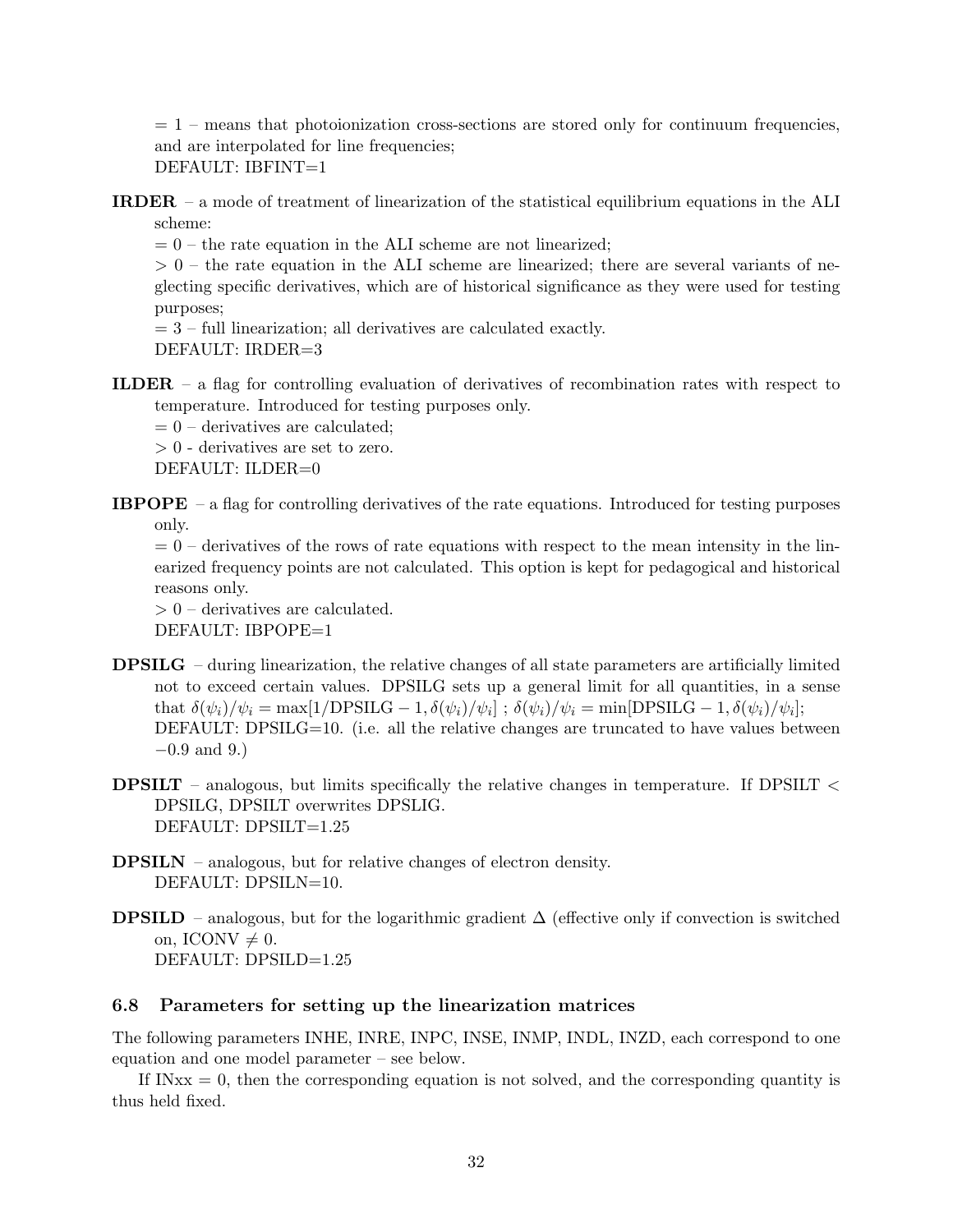If  $INxx > 0$ , the corresponding equation is solved, and the corresponding quantity is the (NFREQE+INxx)-th component of the vector PSI of unknown model parameters (the first NFREQE components are mean intensities of radiation in explicitly linearized frequency points).

- **INHE** a position of N; an index of the hydrostatic equilibrium equation. DEFAULT: INHE=1
- **INRE** a position of T; an index of the radiative equilibrium equation. DEFAULT: INRE=2
- **INPC** a position of  $n_e$ ; an index of the number conservation equation (or the charge conservation equation, depending on parameter ICHC). In any case, it is the equation which determines the electron density. DEFAULT: INPC=3 (or INPC=4 for convective models)
- **INSE** a position of  $n_1$ , i.e. the first population; index of the first statistical equilibrium equation. DEFAULT: INSE=4 (or INSE=5 for convective models or disks)
- **INMP** a position of  $n_m$  massive particle number density; after Auer & Mihalas. The option is included for historical reasons only. DEFAULT: INMP=0
- INDL a position of  $\Delta$  the logarithmic gradient of temperature. It is used only for convective models. DEFAULT: INDL=0; or INDL=3 for convective models
- INZD a position of  $z$  vertical distance from the midplane. Used for disk models only. DE-FAULT: INZD=0 for atmospheres; INZD=4 for disks.
- IFIXMO a shortcut for setting all parameters INHE, INRE, INPC, and (for disks) INZD, to zero. It happens if IFIXMO is set to a non-zero value. DEFAULT: IFIXMO=0
- **NDRE** a parameter that defines a treatment of the radiative equilibrium equation (REE), namely a form of the superposition of the integral and the differential equation representations:  $= 0$  – a linear combination of both forms is used, after Hubeny & Lanz (1995). In this case, the form of the linear combination is given by parameters TAUDIV and IDLST, in such a way that:
	- the integral form is used for depth points ID, ID=1,ND-IDLST;
	- the differential form for depth points where the Roseland optical depth is smaller than TAUDIV.

 $> 0$  – the coefficients are step functions with discontinuity at ID = NDRE, i.e.: for depth points  $(ID=1, NDRE-1) - REE$  is treated as a pure integral equation; for depth points  $(ID=NNRE, ND) -REE$  is treated as a pure differential equation. DEFAULT: NDRE=0

**TAUDIV** – see above (effective only if  $NDRE=0$ ) DEFAULT: TAUDIV=0.5

**IDLST** – see above (effective only if NDRE=0) DEFAULT: IDLST=5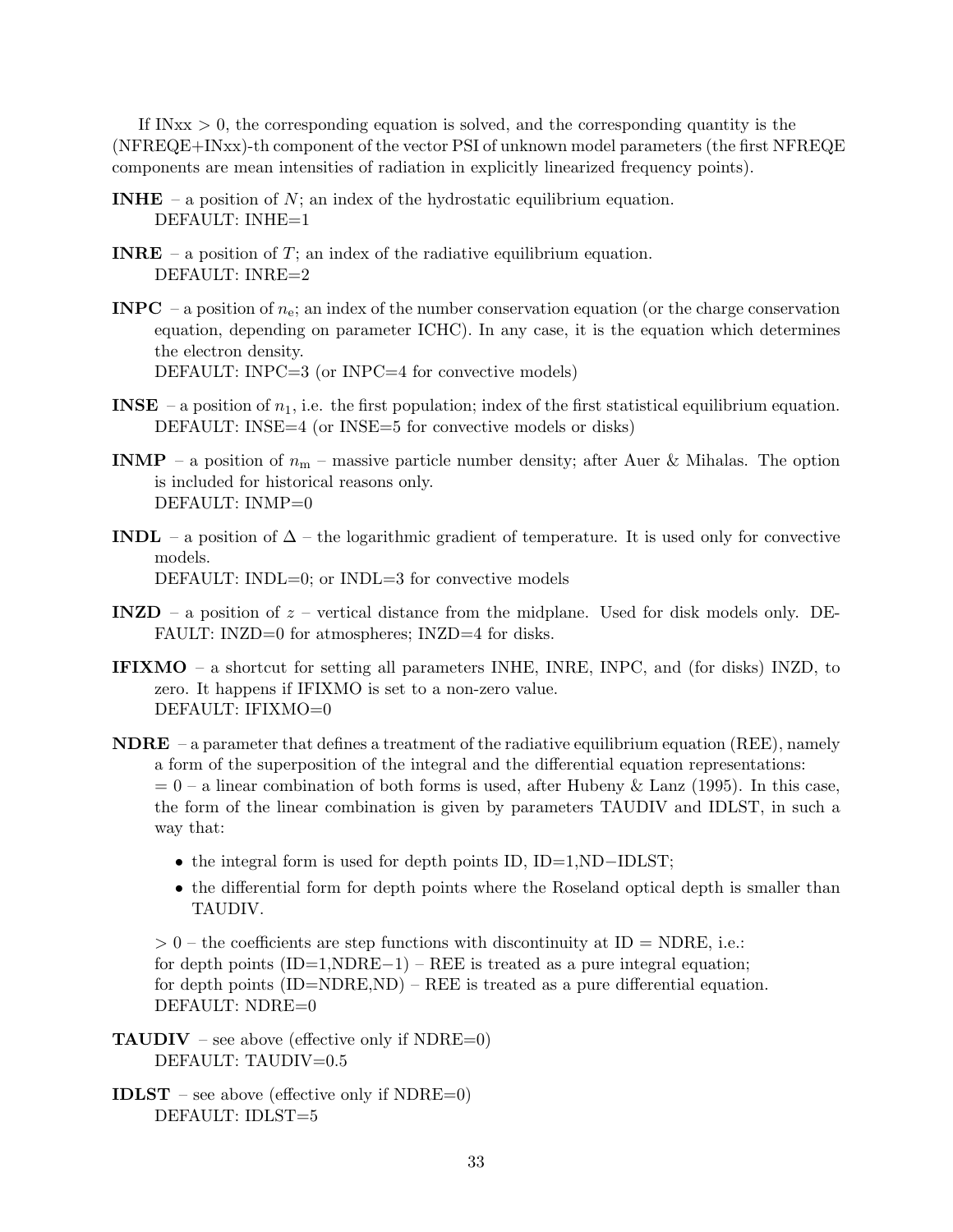## 6.9 Additional opacities

IOPADD – a switch for calculating additional opacities:

 $= 0$  – no additional opacities are calculated, regardless of what the following parameters say. In other words, to allowd for instance for the Rayleigh scattering opacity, one has to set not only IRSCT=1 (see below), but also IOPADD=1. If one sets IRSCT=1 and IOPADD=0, the Rayliegh scattering is still neglected.

 $> 0$  – certain additional opacities are calculated, the user either employs existing expressions in OPADD, or add his/her own expressions into OPADD. In the former case, there are the following existing possibilities; the relevant opacity is evaluated if the values of the following switches are non-zero.

DEFAULT: IOPADD=0

- **IRSCT** a switch for considering the Rayleigh scattering DEFAULT: IRSCT=0
- IOPHMI a switch for considering the H- opacity (both bound-free and free-free), assuming LTE. Note that H- can be considered as one of explicit ions, then the opacity is automatically calculated (in NLTE if such model is calculated). In this case one must code IOPHMI=0 in order not to calculate H- opacity twice. DEFAULT: IOPHMI=0
- **IOPH2P** a switch for considering the opacity of  $H_2^+$  (molecular hydrogen ion) DEFAULT: IOPH2P=0
- IOPHE1 a switch for considering the approximate, hydrogenic, opacity of neutral helium given as a sum of bound-free transitions from averaged levels with principal quantum numbers between that next to the highest level considered explicitly and IOPHE1. Outdated, and included for historical reasons only. DEFAULT: IOPHE1=0
- IOPHE2 a switch for considering the approximate, hydrogenic, opacity of ionized helium given as a sum of bound-free transitions from averaged levels with principal quantum numbers between that next to the highest level considered explicitly and IOPHE2. Outdated, and included for historical reasons only. DEFAULT: IOPHE2=0

## 6.10 Parameters defining a numerical treatment of convection

 $ICONV - a$  flag to switch on the convection:

 $= 0$  – convection is neglected. However, if the optionnal parameter HMIX0 is set to a positive value, ICONV is reset to  $ICONV=1$ .

 $> 0$  – convection is considered, and is linearized. There are several numerical options, but they are at the moment experimental. The user is recommended to use value  $ICONV=1$ (which is set automatically if the parameter HMIX0 is set).

Note: if ICONV is set to ICONV  $>0$ , but HMIX0=0, then all convective routines are called, but the convective flux will always be zero, so effectively no convection is allowed for.  $< 0$  – convection is taken into account, but is not linearized.

DEFAULT: ICONV=0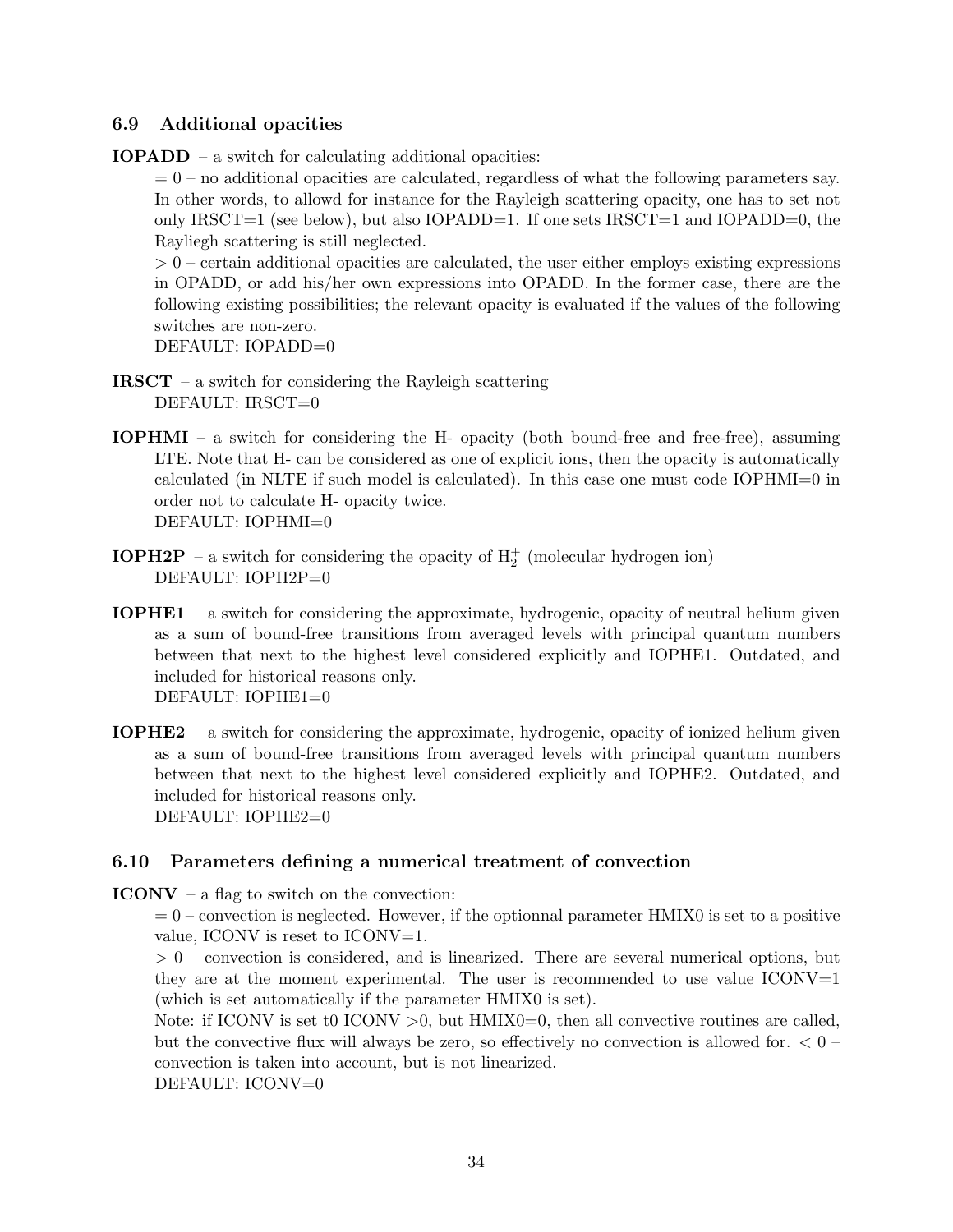IPRESS – a flag for treating the total pressure in the convection zone:

 $= 0$  – total pressure is held fixed when evaluating derivatives of the convective flux;

 $= 1$  – derivatives w.r.t. total pressure are calculated.

DEFAULT: IPRESS=0

**ITEMP** – a flag for treating the temperature correction when the convection is taken into account:  $= 0 - a$  "new" temperature, obtained after a completed iteration of the complete linearization, is calculated as  $T^{\text{new}} = T^{\text{old}} + \Delta(T)$  (as it is done without convection);  $= 1$  – new temperature is calculated through the logarithmic gradient DELTA in the convec-

tion zone (DELTA  $\equiv \Delta = d \ln T / d \ln P$ );

 $= 2$  – new temperature is calculated through DELTA everywhere. DEFAULT: ITEMP=0

**IPRINT** – a flag that controls a diagnostic output for models with convection:

 $= 0$  – no additional print, only final model is printed;

 $= 1$  – the convective flux and the results of routine CONCOR are printed after each iteration. DEFAULT: IPRINT=0

## 6.11 Parameters for a treatment of line blanketing

ISPODF - the basic mode of treating line blanketing:

 $= 0$  - the Opacity Distribution Function (ODF) mode. Here, frequencies are set up for each line or ODF. ODFs cross-sections must be pre-tabulated; the filenames of the corresponding tables are specified in the standard input. In this case, there are no other optional parameters to be specified.

 $\geq$  1 - the Opacity Sampling (OS) mode. Frequencies are set up systematically, with a variable step depending on lines and continua. Small frequency steps are adopted to sample adequately lines of light elements. In between these lines, iron-peak lines are sampled with a step DDNU times the fiducial Doppler with for Fe. Line cross-sections are calculated by TLUSTY based on Kurucz data files. Lines are selected dynamically based on a criterion including ionization, excitation and  $gf$ -value. Parameter STRLX sets the selection criterion (the smaller STRLX the more lines are selected; values  $10^{-6} \leq \text{STRLX} \leq 10^{-10}$  are generally appropriate). The cross-sections are recalculated after first 3 Ng accelerations if the maximum relative temperature change is larger than CHMAXT. Cross-sections are calculated by default (JIDS=0) at three depth points (top, bottom, and layer where  $T \approx T_{\text{eff}}$ ) and are logarithmically interpolated in between. They may be calculated at more depth points, in which case  $JIDS > 0$  gives the number of layers. DEFAULT: ISPODF=0

- DDNU the step for Opacity Sampling expressed in fiducial Doppler widths for iron (see above). DEFAULT: DDNU=0.75
- STRLX selection criterion for iron-peak elements lines in the Opacity Sampling mode (see above) DEFAULT: STRLX=1.e-10
- JIDS number of depths at which the cross-sections for iron-peak (super)lines are computed. = 0 - sets the default of 3 depths (ID=1, ND, and the depth where  $T \approx T_{\text{eff}}$ );  $> 0$  - number of depths. DEFAULT: JIDS=0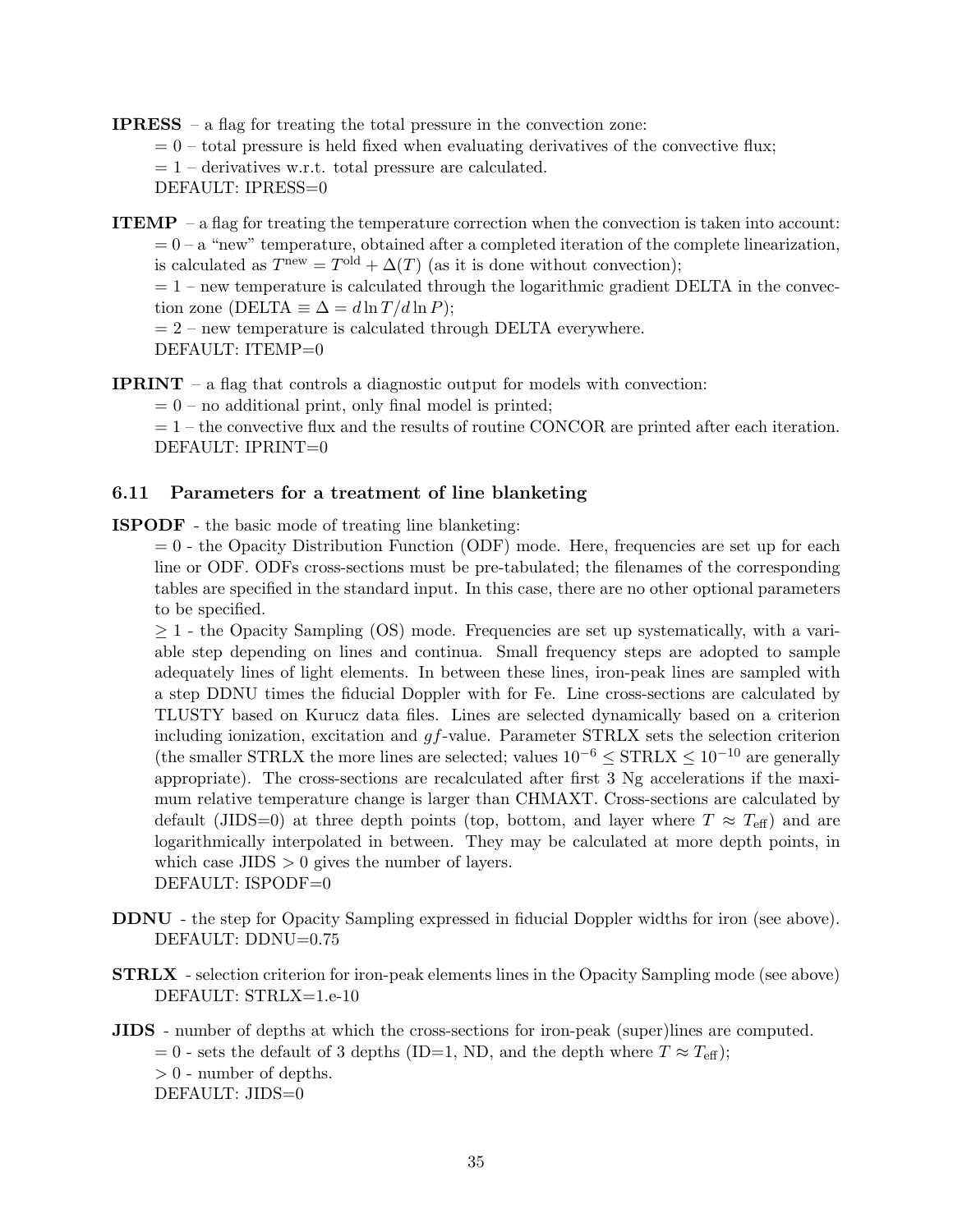## 6.12 Acceleration parameters

 $IACC - a switch for the Ng acceleration procedure:$ 

- $\leq 4$  Ng acceleration in the 7th, 10th, etc, iteration;
- $\geq$  5 Ng acceleration in the iterations ITER=IACC, IACC+IACD, IACC+2×IACD, etc.
- $\leq 0$  no Ng acceleration.

DEFAULT: IACC=7

- $IACD a$  step for Ng acceleration see above. DEFAULT: IACD=4
- ITEK the iteration after which the Kantorovich method is set up DEFAULT: ITEK=4
- ORELAX an over-relaxation coefficient. DEFAULT: ORELAX=1.

## 6.13 Miscellaneous parameters

IWINBL – a switch indicating whether the wind-blanketing albedo is considered. Kept for historical reasons.

 $= 0$  – wind blanketing is not considered

 $> 0$  – wind blanketing is considered, basically as in Abbott and Hummer (1985), slightly modified after Voels et al. (1988) to treat properly the angle-averaged albedos.

 $= -1$  – wind blanketing is not considered; moreover the incoming radiation is either exactly zero, or is set up through parameters TRAD and WDIL.

DEFAULT: IWINBL=-1 (no wind blanketing; no incoming radiation unless specified explicitly)

**NRETC** – a switch for setting an option of fixed temperature at the upper layers

 $= 0$  – no fixed temperature; radiative equilibrium is solved for all depths

 $> 0$  – the temperature at first NRETC depth points is held fixed (given by the input model); radiative equilibrium at those depths is not solved for. DEFAULT: NRETC=0

XGRAD – a switch controlling an artificial lowering of radiation acceleration at surface layers.

 $= 0$  – allows to auto-limit the radiative acceleration to some fraction of the gravity in the 10 uppermost depth points. The fraction of the gravity acceleration to which the radiation acceleration is limited to was found empirically and is hard-wired in the program; it is given as  $(0.1, 0.3, 0.5, 0.7, 0.9, 0.92, 0.94, 0.96, 0.98, 0.99)$  times g, in the first 10 depths, respectively.  $=$  $-1$  or  $-2$  – allows to impose a more stringent cut-off in the 20 uppermost layers.  $> 0$  – autolimits the radiative acceleration to fraction XGRAD of the gravity acceleration g everywhere in the atmosphere.

- **ICRSW** a flag indicating whether the collisional-radiative switching scheme (Hummer  $\&$  Voels 1988) is considered:
	- $= 0$  collisional-radiative switching not considered;
	- $> 0$  collisional-radiative switching is considered; and
	- $= 1$  with depth-independent switching parameter;
	- $> 1$  with depth-dependent switching parameter.

DEFAULT: ICRSW=0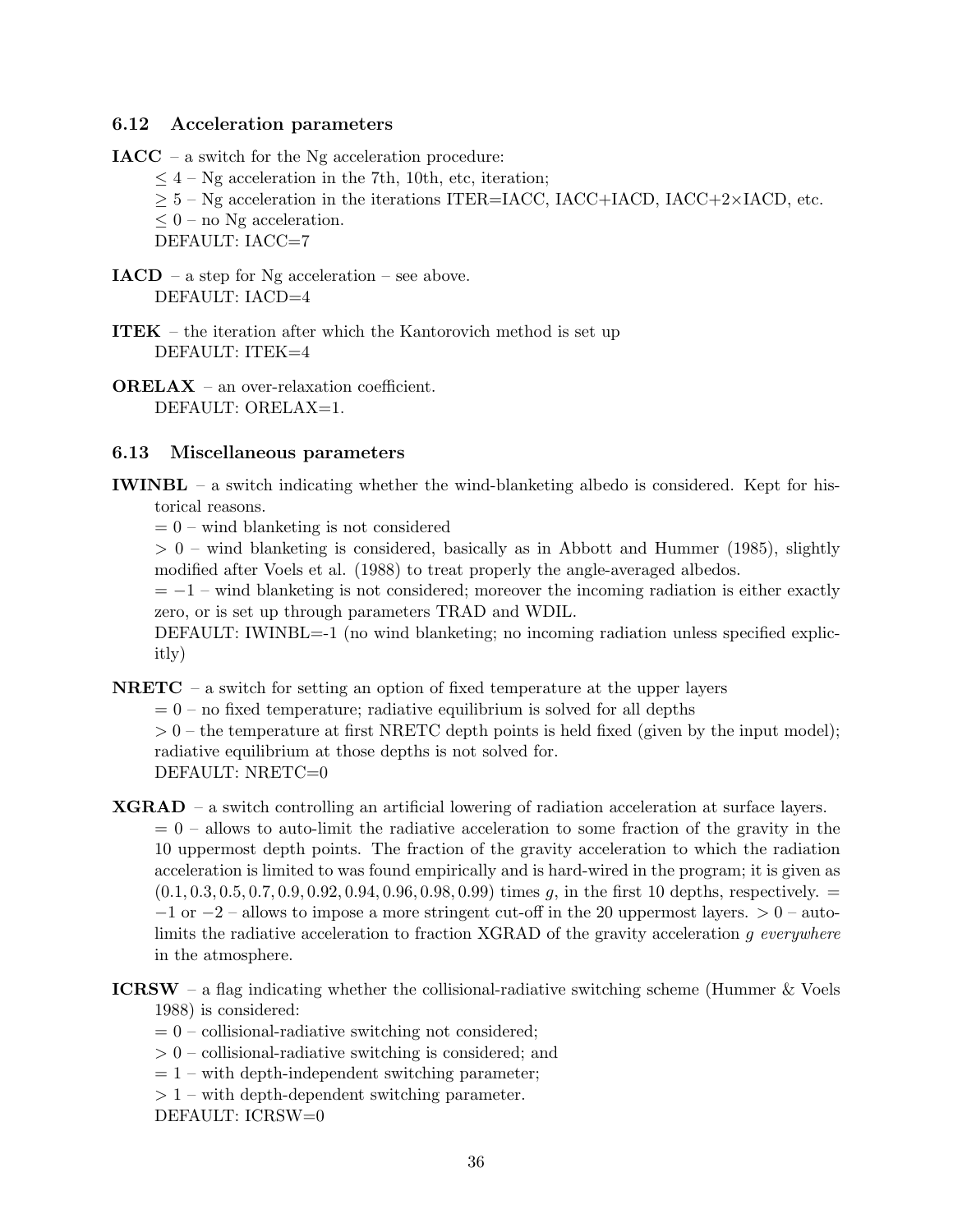- SWPFAC the initial c.-r. switching parameter is given by SWPFAC  $\times$  min(collisional rate/radiative rate) DEFAULT: SWPFAC=0.1
- SWPLIM has the meaning that if c.-r. switching parameter is larger than SWPLIM, then the program assigns c.-r. switching parameter  $= 1$ . DEFAULT: SWPLIM=0.001
- SWPINC the increment of the switching parameters, defined by switching parameter(actual) = switching parameter(previous)  $\times$  SWPINC. DEFAULT: SWPINC=3.

## 6.14 Parameters determining an amount of additional output

- IPRIND if set to a non-zero value, a condensed model atmosphere is stored after each iteration of complete linearization (Unit 17) – see Sect.10.2 DEFAULT: IPRIND=0
- ICOOLP if set to a non-zero value, the net total cooling rate is stored as a function of depth (Unit 86); if moreover it is set to a vale  $> 10$ , also the individual cooling rates for all explicit ions are stored (Unit 87) – see Sect.10.2. DEFAULT: ICOOLP=0
- ICHCKP if set to a non-zero value, an additional output showing the total transition rates in and out of all explicit levels is generated (Unit 16) – see Sect.10.2. DEFAULT: ICHCKP=0
- IPRINP if set to a non-zero value, the explicit level populations are stored in output unit 7 (condensed model atmosphere) even for LTE models (the populations are always stored for a NLTE model, so in NLTE this parameter has no effect). DEFAULT: IPRINP=1
- IPOPAC if set to a non-zero value, an additional output of opacity for all continuum frequencies as a function of depth is generated (Unit 85) DEFAULT: IPOPAC=0

## 6.15 List of all optional parameters in alphabetic order

Here we give the list of all optional parameters in alphabetic order, including their default values.

| ABPLA0            | $0.3\,$   |
|-------------------|-----------|
| <b>ABPMIN</b>     | $10^{-5}$ |
| ABROS0            | 0.4       |
| <b>ALBAVE</b>     | 0         |
| <b>ALPHAV</b>     | $0.1\,$   |
| <b>CHMAX</b>      | $10^{-3}$ |
| CHMAXT            | 0         |
| <b>DDNU</b>       | 0.75      |
| <b>DFTAIL</b>     | 0.25      |
| DION <sub>0</sub> | 1.        |
| <b>DJMAX</b>      | 0.001     |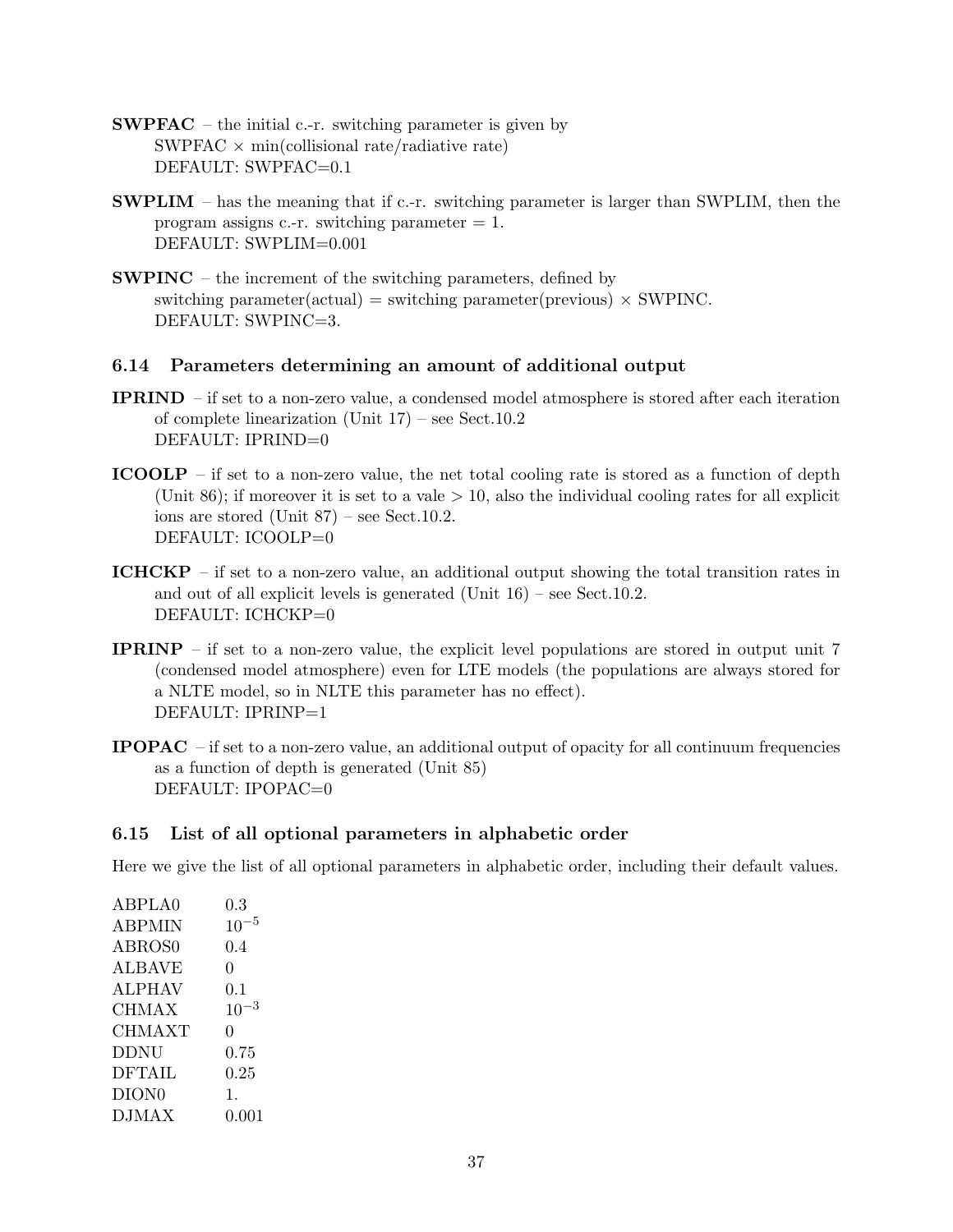| <b>DMVISC</b>     | 0.01                                    |
|-------------------|-----------------------------------------|
| <b>DPSILD</b>     | 1.25                                    |
| <b>DPSILG</b>     | 10.                                     |
| <b>DPSILD</b>     | 1.25                                    |
| <b>DPSILN</b>     | 10.                                     |
| <b>FRACTV</b>     | $-1$                                    |
| <b>FRCMAX</b>     | $\overline{0}$ .                        |
| <b>FRCMIN</b>     | $10^{12}$                               |
| <b>FRLMAX</b>     | 0.                                      |
| <b>FRLMIN</b>     | $10^{13}$                               |
| HMIX0             | -1.                                     |
| <b>IACC</b>       | $\overline{7}$                          |
| <b>IACD</b>       | 4                                       |
| <b>IACDP</b>      | 4                                       |
| <b>IACPP</b>      | 7                                       |
| <b>IATREF</b>     | 1                                       |
| <b>IBC</b>        | 3                                       |
| <b>IBFINT</b>     | 1                                       |
| <b>IBPOPE</b>     | 1                                       |
| <b>ICHANG</b>     | 0                                       |
| <b>ICHC</b>       | 0                                       |
| <b>ICHCKP</b>     | $\theta$                                |
| <b>ICOMPT</b>     | 0                                       |
| <b>ICONV</b>      | 0                                       |
| <b>ICRSW</b>      | 0                                       |
| <b>IDGREY</b>     | $\theta$                                |
| <b>IDLST</b>      | 5                                       |
| <b>IDLTE</b>      | 1000                                    |
| <b>IELCOR</b>     | 100                                     |
| <b>IFALI</b>      | $\overline{5}$                          |
| <b>IFDIEL</b>     | $\theta$                                |
| <b>IFLEV</b>      | 0 for NLTE models; 1 for LTE models     |
| <b>IFPOPR</b>     | 4                                       |
| <b>IFPREC</b>     | 1                                       |
| <b>IFRALI</b>     | $\theta$                                |
| IFZ <sub>0</sub>  | -1 for atmospheres; 9 for disks         |
| IH <sub>2</sub>   | 0                                       |
| IH <sub>2</sub> P | 0                                       |
| <b>IHECOR</b>     | $\theta$                                |
| <b>IHM</b>        | 0                                       |
| <b>ILASCT</b>     | $\theta$                                |
| <b>ILDER</b>      | 0                                       |
| <b>ILMCOR</b>     | 1                                       |
| <b>ILPSCT</b>     | $\overline{0}$                          |
| <b>INDL</b>       | $0$ (or INDL = 3 for convective models) |
| <b>INHE</b>       | 1                                       |
| <b>INMP</b>       | $\overline{0}$                          |
| <b>INPC</b>       | $3$ (or INPC = 4 for convective models) |
|                   |                                         |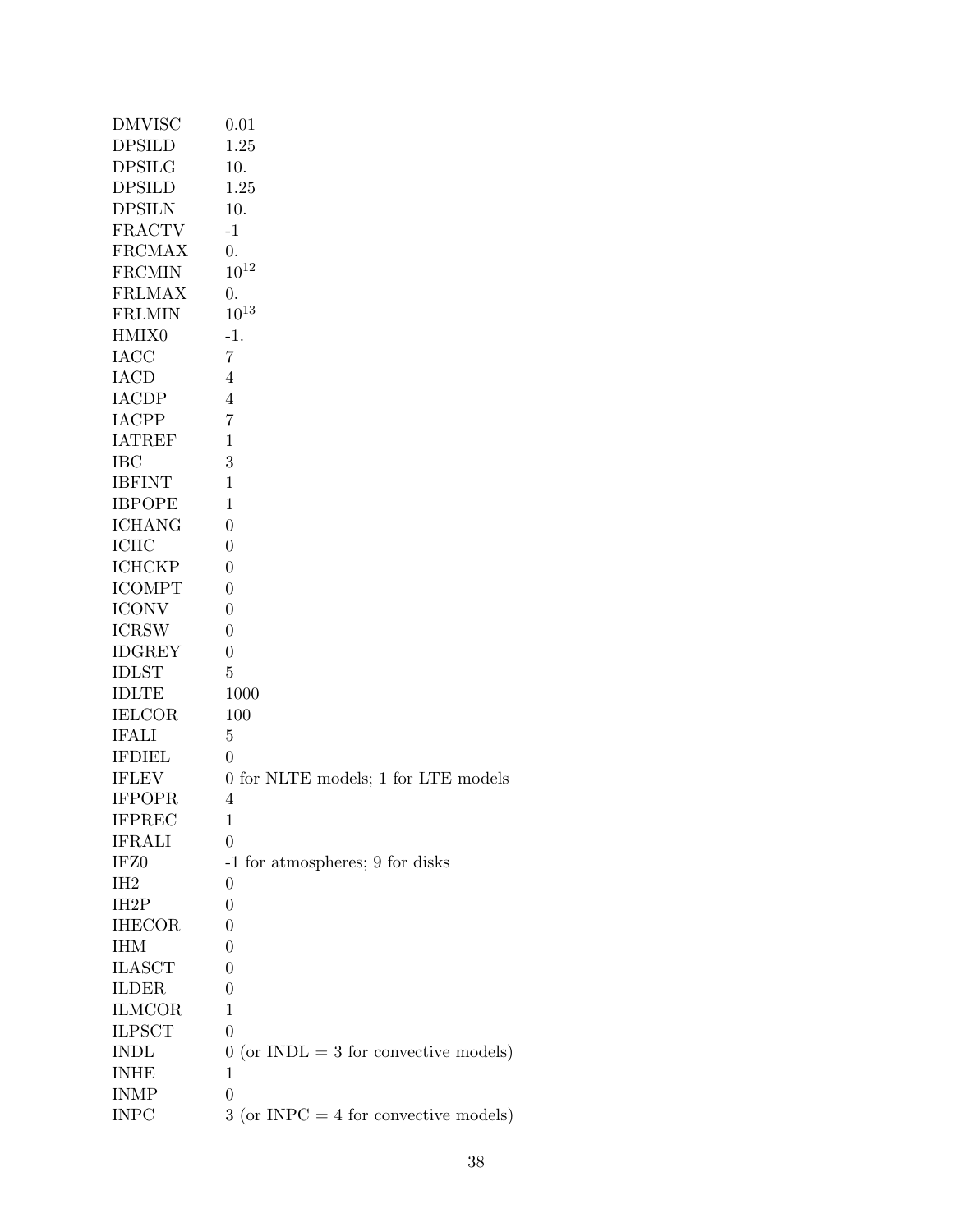| <b>INRE</b>         | $\overline{2}$                                 |
|---------------------|------------------------------------------------|
| <b>INSE</b>         | $4$ (or INSE = 5 for convective models)        |
| <b>INTRPL</b>       | $\overline{0}$                                 |
| <b>IOPADD</b>       | $\overline{0}$                                 |
| IOPH <sub>2</sub> P | $\overline{0}$                                 |
| IOPHE1              | $\overline{0}$                                 |
| IOPHE2              | $\boldsymbol{0}$                               |
| <b>IOPHMI</b>       | $\boldsymbol{0}$                               |
| <b>IOVER</b>        | 1                                              |
| <b>IPOPAC</b>       | $\overline{0}$                                 |
| <b>IPRESS</b>       | $\boldsymbol{0}$                               |
| <b>IPRIND</b>       | $\overline{0}$                                 |
| <b>IPRING</b>       | $\overline{0}$                                 |
| <b>IPRINP</b>       | $\overline{0}$                                 |
| <b>IPRINT</b>       | $\boldsymbol{0}$                               |
| <b>IPTURB</b>       | $\mathbf{1}$                                   |
| <b>IRDER</b>        | 3                                              |
| <b>IRSCT</b>        | $\boldsymbol{0}$                               |
| <b>IRSPLT</b>       | $\mathbf{1}$                                   |
| <b>IRTE</b>         | 3                                              |
| <b>ISPLIN</b>       | $\overline{0}$                                 |
| <b>ISPODF</b>       | $\overline{0}$                                 |
| <b>ITEK</b>         | $\overline{4}$                                 |
| <b>ITEMP</b>        | $\boldsymbol{0}$                               |
| <b>ITLAS</b>        | 100                                            |
| <b>IVISC</b>        | $\overline{0}$                                 |
| <b>IWINBL</b>       | $-1$                                           |
| <b>IZSCAL</b>       | $\boldsymbol{0}$                               |
| JALI                | 1                                              |
| <b>JIDS</b>         | $\boldsymbol{0}$                               |
| <b>MLTYPE</b>       | $\mathbf{1}$                                   |
| <b>MODREF</b>       | $\mathbf{1}$                                   |
| <b>NCONIT</b>       | 10                                             |
| ND                  | 70                                             |
| <b>NDGREY</b>       | $\boldsymbol{0}$                               |
| <b>NDRE</b>         | $\boldsymbol{0}$                               |
| <b>NELSC</b>        | 0                                              |
| <b>NFTAIL</b>       | 21                                             |
| <b>NITER</b>        | 30                                             |
| <b>NITZER</b>       | $\sqrt{3}$                                     |
| <b>NLAMBD</b>       | 2 for NLTE models; $NLAMBD = 1$ for LTE models |
| <b>NLAMT</b>        | $\mathbf{1}$                                   |
| <b>NMU</b>          | 3                                              |
| <b>NRETC</b>        | $\boldsymbol{0}$                               |
| <b>NTRALI</b>       | 3                                              |
| ORELAX              | 1.                                             |
| <b>POPZER</b>       | $10^{-30}$                                     |
| POPZR2              | $10^{-30}$                                     |
|                     |                                                |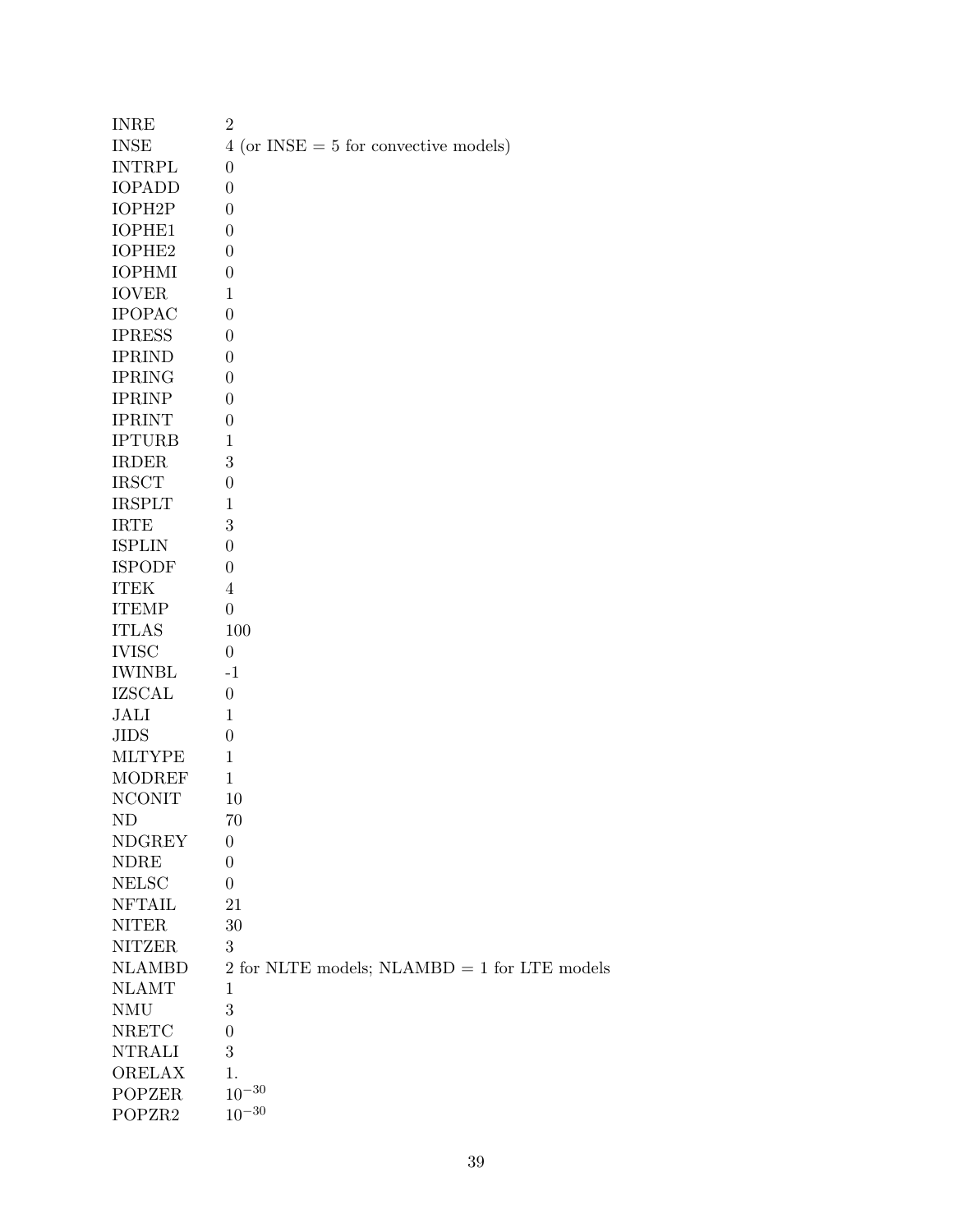| <b>RADZER</b> | $10^{-20}$ |
|---------------|------------|
| STRLX         | $10^{-10}$ |
| SWPFAC        | 0.1        |
| SWPINC        | 3.         |
| SWPLIM        | 0.001      |
| <b>TAUDIV</b> | $0.5\,$    |
| <b>TAUFIR</b> | $10^{-7}$  |
| TAULAS        | 316.       |
| <b>TRAD</b>   | 0.         |
| TSURF         | 0.         |
| <b>VTB</b>    | 0.         |
| XGRAD         | $\Omega$ . |
| <b>WDIL</b>   | 1.         |
| ZETA0         | 0.         |
| ZETA1         | 0.         |
|               |            |

## 7 SUMMARY OF NUMERICAL AND PHYSICAL TRICKS

TLUSTY introduces a variety of numerical and physical tricks that aim at speeding up calculations, avoiding convergence problems, or introducing minor physical simplifications that do not deteriorate the quality of the resulting model. All such tricks prove useful in some cases, but in some other cases they may harm the convergence or even yield to additional numerical problems.

Most of keyword parameters that switch on/off such options are set as default values and may be changed by setting an appropriate value in the optional flags file. The choice of defaults was made based on experience gained from many different models, and typically a default value was found successful in most cases. However, there are cases where those default values may be changed to improve the convergence properties of the run.

We will summarize the tricks and their appropriate control keyword(s), together with a brief discussion, below. We stress that we described here only computational options. Obviously, the model atmosphere itself as well as its convergence properties may be significantly influenced by the global choice of explicit species, energy levels, and general atomic data. The topic of atomic data and their choice is discussed in detail in Sect. 8

The following text will present an explanation of many optional keyword parameters introduced above. The previous chapter presented a formal explanation; the present one will concentrate more on practical aspects, in particular on the role of the individual parameters in troubleshooting and dealing with convergence problems.

There are essentially four categories of such parameters; i) flags for switching purely numerical tricks: ii) parameters that influence an accuracy of the model; iii) parameters that introduce minor, but helpful physical approximations; and iv) parameters that switch on/off a potentially important, but still optional, physics. We will discuss these categories in turn.

## 7.1 Purely numerical tricks

These procedures are defined such as their use does not change the resulting model. In other words, using or not using an option, provided that both options converge, would lead to the same numerical results (that is, essentially the same results; the rounding errors and other computer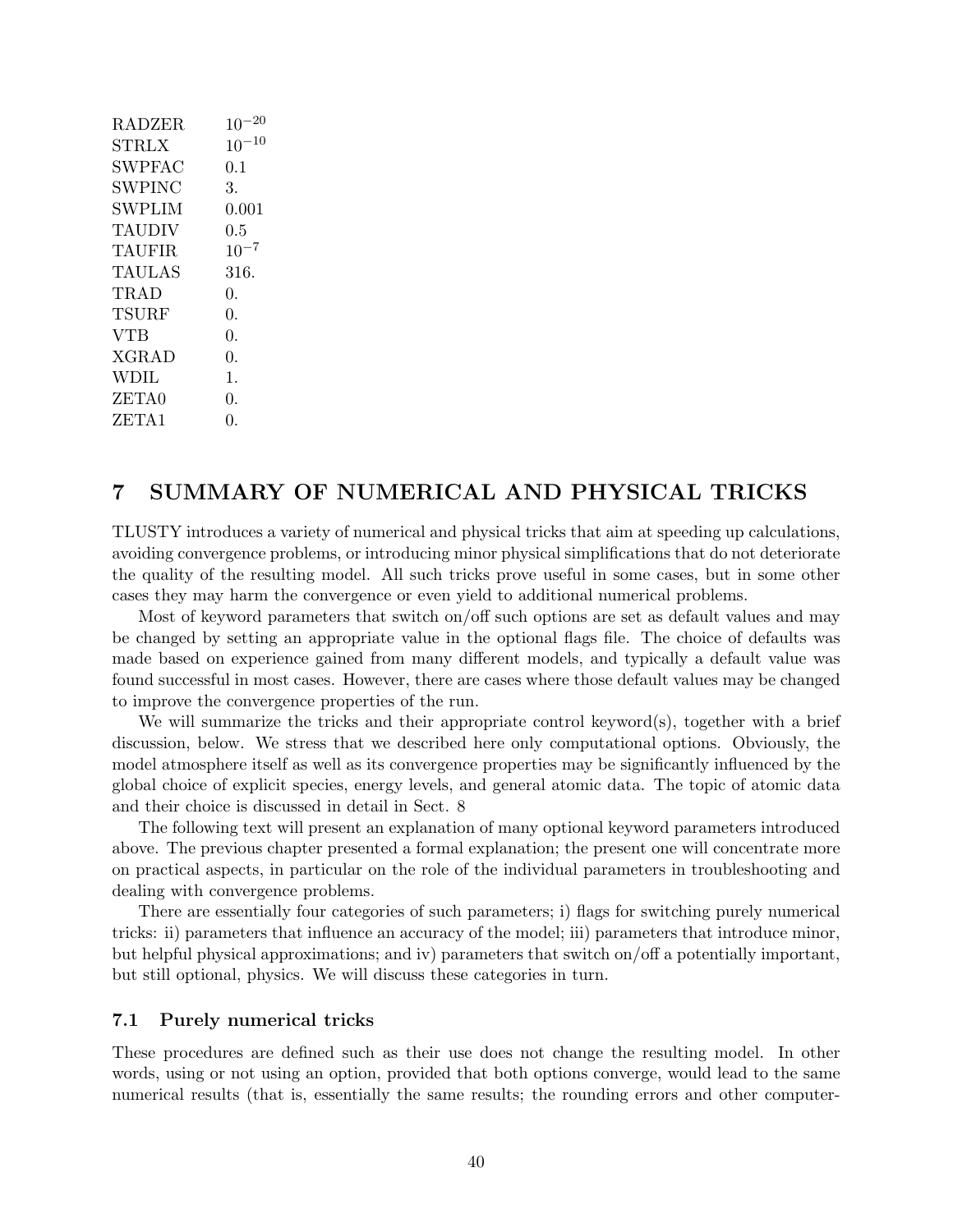related inaccuracies may lead to differences at 4th and higher decimal place of the computed model parameters.

• Set-up of of the hybrid CL/ALI scheme

This is partly set up by the atomic data files, where one uses default settings – the first six frequencies in the hydrogen Lyman continuum; the three central frequencies in the  $L\alpha$ , and the central frequency in  $L\beta$  and  $L\gamma$ , together with first three points in the He II Lyman continuum are set to linearized mode; the rest of frequencies is in the ALI mode.

There is also a useful keyword IFRALI (see Sect. 6.5) which can change the setup globally.

• Accelerations

There are two accelerations, Ng and Kantorovich. The corresponding keywords are described in Sect.6.12. Both accelerations are helpful tools to speed up calculations considerably, or even sometimes to improved convergence properties, but on the other hand they may cause problems in some cases. Therefore, they should not be used blindly.

One should be careful about the parameter IACC, which represents the iteration number where the Ng acceleration is done for the first time. If the value is too low, the acceleration is done too soon, with a consequent harmful or disastrous effect upon the convergence; if it is done too late it didn't do what it could have, namely speed up the calculations. In some cases the Ng acceleration is even crucial for the success of the run; it is when the normal linearization produces a regular oscillations, so that only Ng acceleration is able to find the way out of otherwise non-convergent situation. The best strategy is to examine carefully the convergence log (file fort.9); if the convergence pattern deteriorates drastically exactly at the iteration number when Ng acceleration was switched on, a simple cure is to increase the value of IACC. If, in contrast, one sees an oscillatory behavior for many iterations, and just at the onset of Ng acceleration the maximum change suddenly drops, it is advisable to try to decrease the value of IACC.

In the case of convection, Ng acceleration may often be harmful; in this case one may skip the acceleration completely, i.e. to set IACC to a value larger than NITER.

• Level grouping

This numerical trick may significantly reduce the number of level populations to be linearized. The level group is a set of one or more levels whose populations are assumed to vary in a coordinated way in the linearization. More precisely, instead of linearizing the individual level populations, one linearizes the total population of the groups, assuming that the ratios of the individual level populations within the group to the total population of the group is unchanged in linearization. In the formal solution step, one solves exactly for all the individual level populations. The concept of level groups should not be confused with the concept of superlevels; in the former case, the level groups are only a numerical trick to make the matrices of complete linearization smaller, while the level populations are determined exactly; the latter case – superlevels – approximates the individual populations of the components of the superlevel by assuming that they are in Boltzmann equilibrium with respect to each other. In fact, one may group the individual superlevels into level groups as well.

The grouping is set up by the atomic data files (parameter IMODL; see Sect. 8.1). The standard files, for instance those distributed through the TLUSTY website, contain a default level grouping. This grouping works well in most cases. However, the user should be aware that under some circumstances (e.g., low temperature), this grouping may cause convergence problems, and should be reset by changing parameter IMODL, typically by letting more low-lying levels to form a single-level group.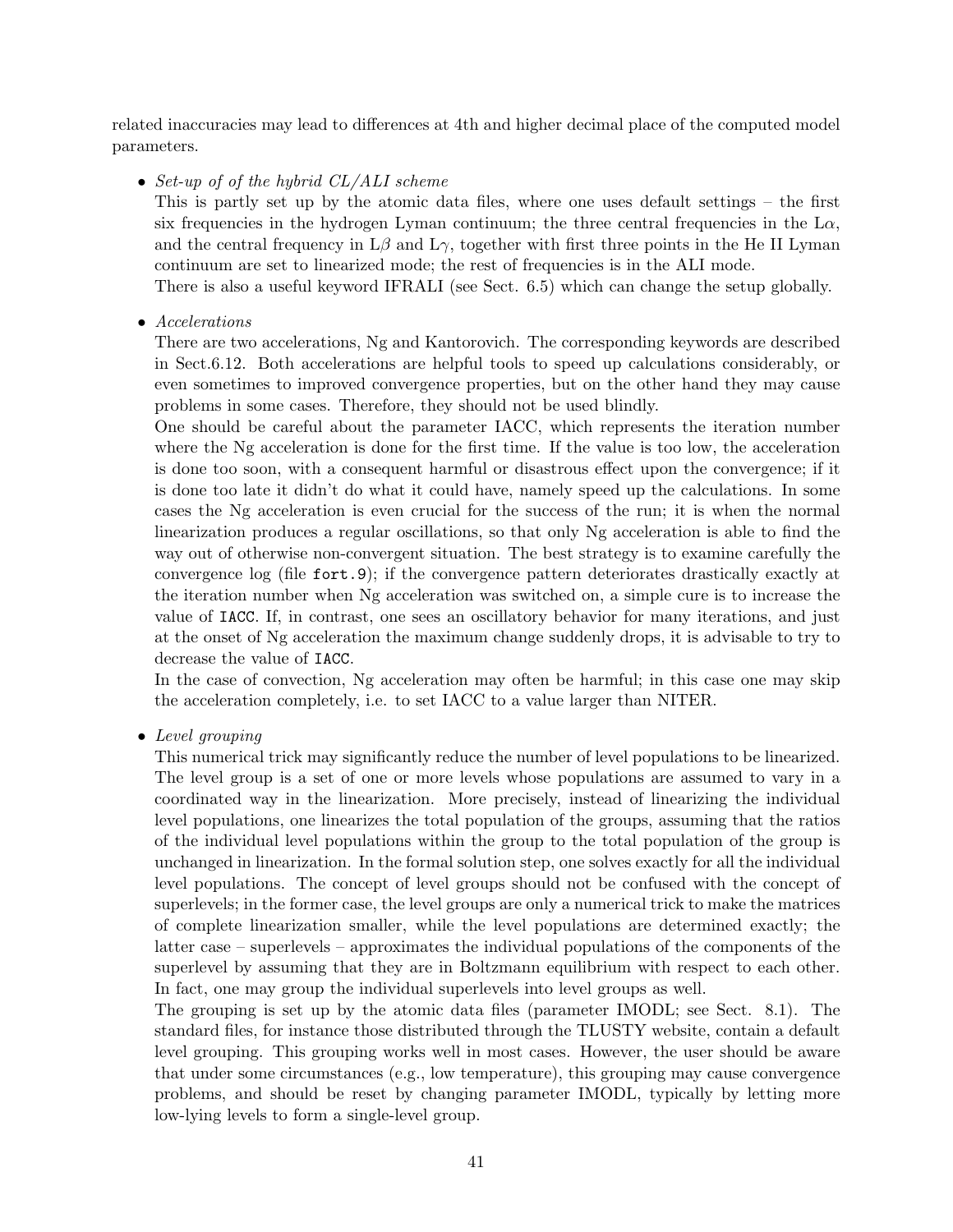• Choice of radiative transfer formal solver

This is driven by keyword ISPLIN (see Sect. 6.5). Usually, the original 2nd-order Feautrier scheme (ISPLIN=0; the default) works very well. The only exception is a case of strong external irradiation; in this case setting ISPLIN=5 (the DFE scheme) may be preferable.

• Number of internal "Lambda" iterations in the formal solution

This is driven by keyword NLAMBD. The default value (NLAMBD=2) usually works well; in some cases one may increase this number, which increases the computer time, but may provide a more stable scheme.

• Choice of the approximate  $\Lambda^*$ -operator

This is driven by keywords IFALI (see Sect. 6.5) – diagonal or tridiagonal operator, and JALI (Rybicki-Hummer or Olson-Kunasz evaluation). While the value of JALI usually does not matter, in some cases a tridiagonal operator (set up with IFALI=6 - notice that the default is IFALI=5, corresponding to the diagonal operator) may provide a more stable solution. However, at present, this option is not yet fully tested, and may not work properly in some cases.

- Choice of treatment of the approximate  $\Lambda^*$ -operator at the lower boundary This is driven by keyword IBC (see Sect. 6.5). Usually, the default value works well.
- Choice of the so-called "reference atom" and ' 'reference levels" This is driven by keyword IATREF and MODREF (see Sect. 6.6). Usually, the default values work well. However, for highly unusual chemical compositions, in particular for extremely hydrogen-deficient objects, it is advisable to set  $IATREF=2$  (so that He will be the reference species).
- Treatment of charge conservation in the formal solution This is driven by keyword IELCOR (see Sect. 6.6). Usually, the default value works well.
- Choice of treatment of electron scattering with the hybrid CL/ALI approach This is driven by keywords ILMCOR, ILPSCT, and ILASCT (see Sect. 6.5). Usually, the default values work well.
- Limiting the values of the relative changes to be used to obtain next iterates of structural parameters

This is driven by keywords DPSILT, DPSILG, DPSILN, DPSILD - see Sect. 6.7. Usually, the default values work well.

## 7.2 Change of parameters that influence the accuracy of the model

In this category there are parameters that are originally meant to influence an accuracy of the model without significantly changing its general properties (e.g., the number of depth points). However, these parameters may in certain cases significantly influence the global convergence properties.

• Number of depth points

The default value (ND=70) is usually satisfactory. In some cases (for instance if some quantities vary very sharply with depth), it may be helpful to increase this value. On the other hand, for hot stars it is highly recommended to decrease the value to ND=50, which saves computer time without a decrease of the accuracy of the model (in fact, this was used in our recent O-star model grid calculations - Lanz & Hubeny 2002).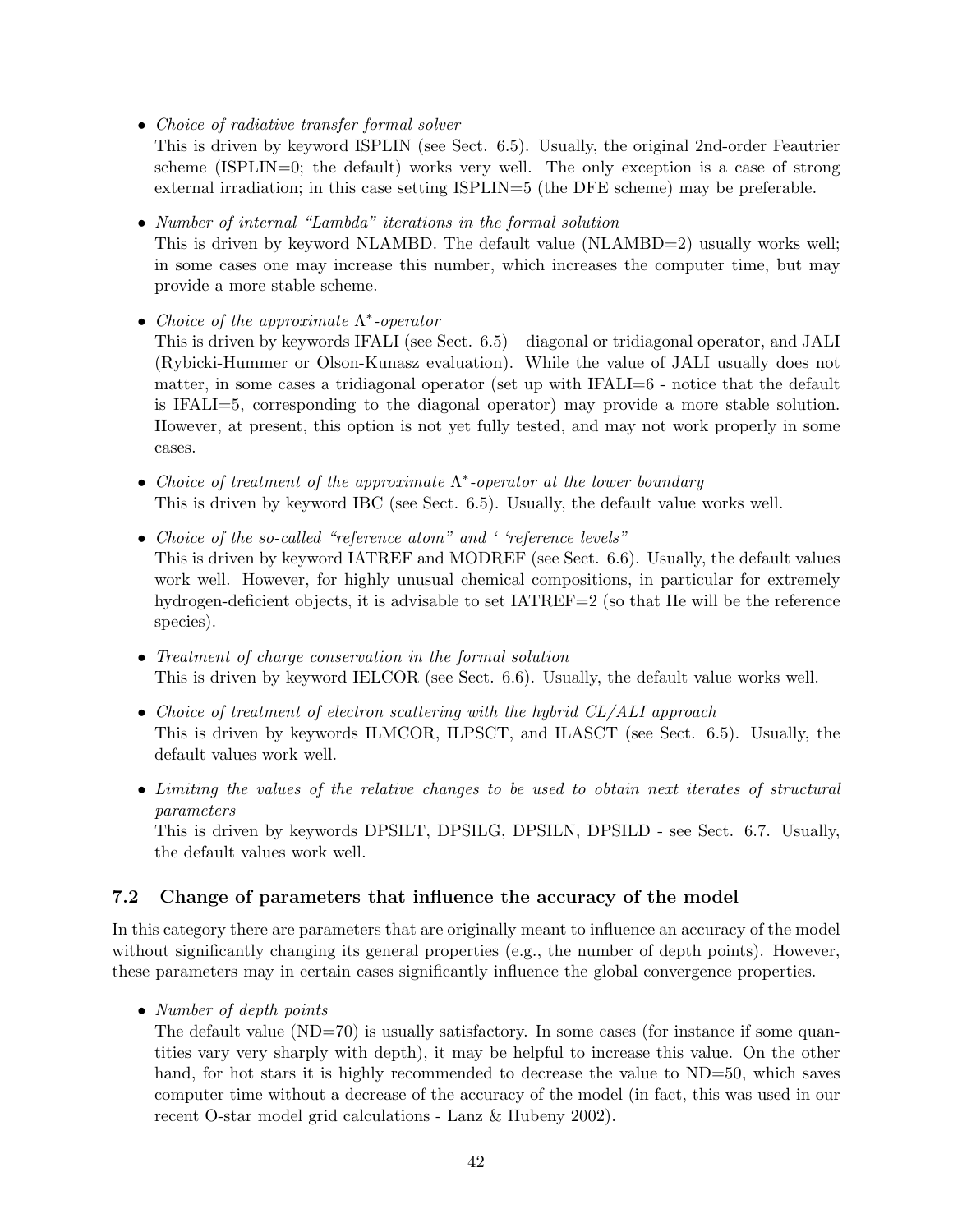- Setting up the minimum and maximum Rosseland optical depth for a model (only if the model is computed from scratch) This is driven by keywords TAUFIR and TAULAS (see Sect. 6.3). The default values usually work well; in special cases one may need to increase TAULAS or to decrease TAUFIR.
- Convergence criterion

Driven by keywords NITER and CHMAX (see Sect. 6.7). We recall that NITER represents the maximum number of the global linearization iterations. If set to zero, the program only computes radiation field and prints an output information. This is useful if for instance some output files of the previously computed model (but not the resulting model file on unit 7) were accidentally destroyed; or for some exploratory calculations to test a basic setup without a goal to produce a converged model.

• Treatment of the iron-peak lines This is controlled by keywords ISPODF, DDNU, STRLX, CHMAXT, and JIDS - see Sect. 6.11. These parameters influence typically an accuracy of the model, but usually not its convergence properties.

## 7.3 Tricks that introduce helpful minor physical approximations

Here, we introduce physical approximations that either shorten the computer time, or help to prevent convergence problems. In some cases, these tricks lead to negligible deficiencies in the computed model; in some cases (e.g. rejecting, i.e. setting to detailed radiative balance, of too many lines) would provide a model of an insufficient accuracy. In such a case, the option is useful to compute an intermediate model, starting from which one may compute a more realistic model that would not converge otherwise.

From the point of view of troubleshooting, the following parameters are the most important ones, so this Section warrants a careful reading.

- Division point between differential and integral treatment of the radiative equilibrium
	- This is driven by keywords TAUDIV, IDLST, and NDRE see Sect.6.8. The most important parameter is TAUDIV – the division point for treating energy balance as a linear combination of the differential and integral form (see Hubeny & Lanz 1995). Changing this value is often the decisive trick to make LTE models converge. There is no a priori recipe which value is the best, or whether to increase or decrease it. The most reasonable strategy is to try two values of both sides of the default (which is 0.5), say 0.05 and 5 or so. Experience shows that for cool stars  $(T_{\text{eff}} < 10,000 \text{ K})$  setting TAUDIV=5 usually helps. In contrast, for accretions disks the value TAUDIV=0.05 is sometimes advantageous. However, the user should be aware of the fact that this trick may lead to numerical inaccuracies – when the linear combinations of the differential and integral equations from is satisfied, this does not necessarily mean that both are satisfied individually. The errors are the larger the higher the value of TAUDIV is set. If the user sets a value larger than the default, is is advisable to recompute the converged model with a default value of TAUDIV. In other words, increasing TAUDIV to obtain an intermediate model may enable to converge model that would not converge directly with the default value of TAUDIV.
- Artificial lowering of the total radiative pressure at the surface

Radiative acceleration increases in superficial layers ( $\tau_{\rm Ross} < 10^{-5}$ ), and may overcome the gravitational acceleration. The model may become numerically unstable in these layers, although physically stable at larger optical depths. Option XGRAD=0 allows to auto-limit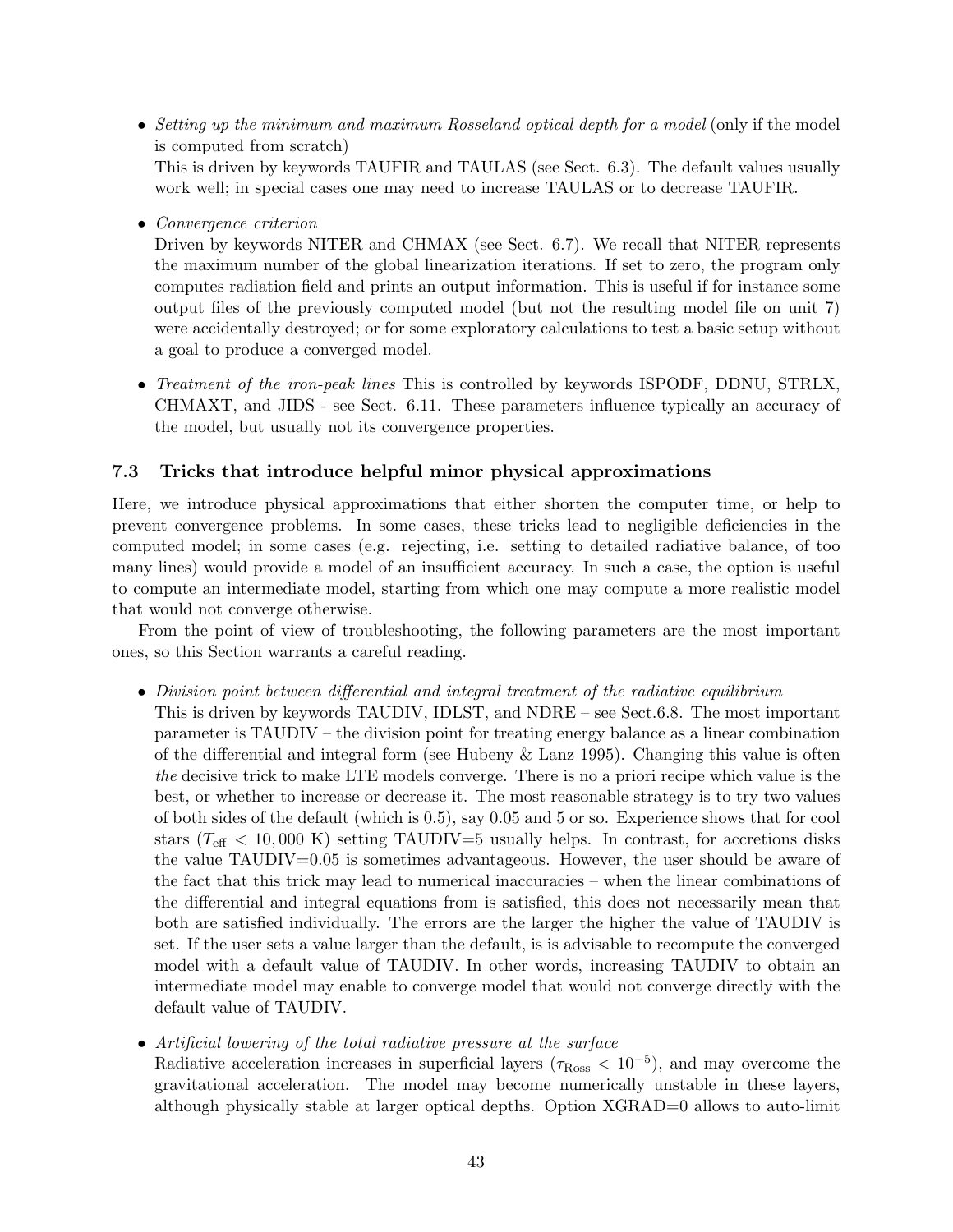the radiative acceleration to some fraction of the gravity in the ten most upper points. This is the default value. XGRAD=-1., or -2., allows to impose a more stringent cut-off in the 20 most upper layers, which may critically help convergence near the Eddington limit. XGRAD > 0 auto-limits the radiative acceleration to fraction XGRAD of the gravity acceleration g everywhere in the atmosphere. Potentially, this may lead to an incorrect atmospheric structure, so this option may be used only with extreme caution.

• Fixed temperature at a surface layer

This is set up by the parameter NRETC (see Sect. 6.13). The option is useful if the model does not converge at the upper layers, while the convergence is reasonable elsewhere. In this case one may set up, for instance,  $NRETC=10$  (that is, the temperature at first 10 depth points will be held fixed to the values given by the input model). Once one obtains a converged solution, it is recommendable to reconverge the model with NRETC=0 (the default), i.e. with the radiative equilibrium solved exactly at all depths.

• Setting up the minimum and maximum frequency

This is driven by parameters FRCMIN and FRCMAX – see Sect. 6.2. In some cases it may be advantageous to obtain an intermediate model by lowering the maximum frequency FRCMAX, because high frequencies may cause numerical problems due to high sensitivity of mean intensities on the state parameters, in particular to temperature.

• Setting up frequency points in a high-frequency tail

This is driven by parameters NFTAIL, DFTAIL, and CFRMAX - see Sect. 6.2. The default values usually work well; in some cases, typically with Comptonization (i.e. for very hot atmospheres or, in particular, disks), one may consider more frequencies in the high-energy tail, that is increasing NFTAIL.

• Setting a detailed balance in lines

In many cases, this trick helps to provide an intermediate model if other tricks fail. One may set up a detailed radiative balance in a line (and therefore to exclude the corresponding transition rate from the statistical equilibrium equation, and removing the corresponding opacity) in several different ways:

i) individually; in which case one has to modify the corresponding entry in the atomic data file (see Sect. 8.3). This is the most flexible way, but also most cumbersome since one has to modify the atomic data file.

ii) excluding all lines of an atom/ion that originate from a selected set of lower levels. This is driven by the parameter ILVLIN (see Sect. 5.4) for a given atom/ion, coded in the standard input. The meaning of ILVLIN is that all lines originating at level index lower than ILVLIN are set up to detailed radiative balance. For instance, ILVLIN=2 excludes all resonance lines (i.e., originating from the ground state with index 1); setting  $ILVLIN=99$  (or some other large number) will effectively set all lines of the given atom/ion to detailed balance. Traditionally, such an approach was often used as an intermediate NLTE model, usually called NLTE/C (continua-only) model. The ALI method will often allows the uses to converge a full NLTE model with all lines directly from a starting LTE model, so that converging first a NLTE/C model is no longer a mandatory option, though still usefull in some difficult cases.

iii) The third way to set lines to detailed balance is based on their wavelength (frequency). This is driven by optional parameters FRLMAX and FRLMIN (see Sect. 6.2), which set all lines with frequency smaller than FRLMIN and/or larger than FRLMAX to detailed balance. Setting FRLMIN to values around  $10^{13}$  will not only save computer time because it excludes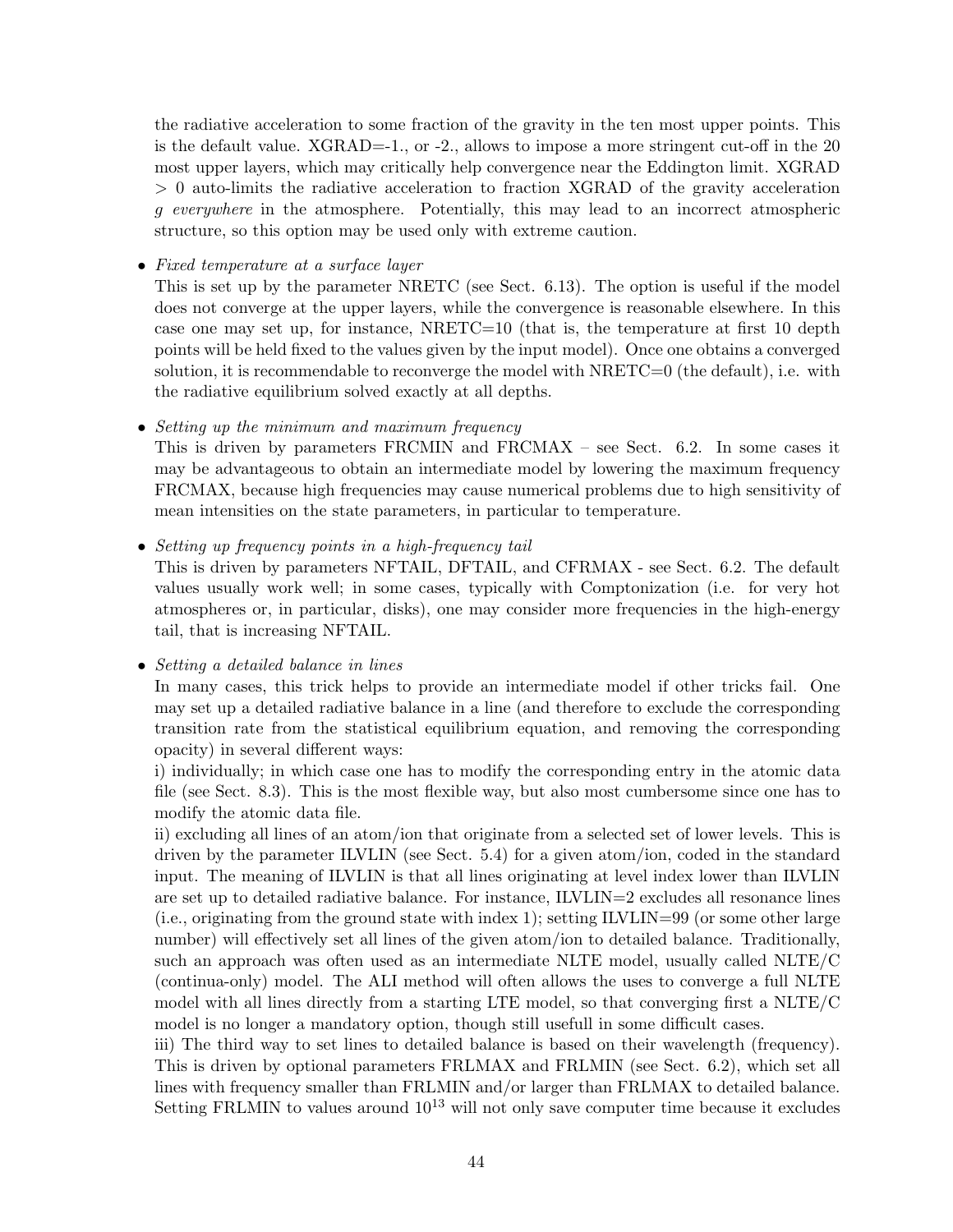all far-infrared lines that typically do not influence the atmospheric structure, but also remove possible problems with laser effect in lines, which may lead to numerical problems.

• Level zeroing

This is a useful trick that may avoid some floating-point problems. The idea is as follows: Whenever a local population of a level becomes lower than a prescribed fraction of the total population of the species (given by the parameter POPZER; with a default value  $10^{-30}$ ), the population is set exactly as zero, and instead of considering an appropriate rate equation for such a level, one replaces it by a simple condition  $n<sub>i</sub> = 0$ . This does not decrease the number of state parameters, but improves numerical stability without compromising the final solution.

• Zeroing of the mean intensity

Analogously, one may set the mean intensity of radiation to zero if the value of the mean intensity decrease below a prescribed fraction of the maximum mean intensity. This fraction is given by the optional parameter RADZER, with a default value  $10^{-20}$ .

• Keeping selected structural parameters fixed

This is driven by keywords described in Sect.6.8. Any of these options may be useful to compute an intermediate model in cases when convergence cannot be achieved with all structural parameters being linearized. Usually, keeping just temperature fixed (INRE=0) will provide an intermediate converged model; in some cases it is better to keep also electron density and the total particle density fixed; in this case one may code the shortcut parameter IFIXMO=0.

## 7.4 Potentially important, but still optional, piece of physics

This category of trick contains removing or including a major physical mechanism (e.g. convection, Compton scattering, etc.) that should be either present always, or should be uniquely given by the considered model parameters, but are left to the discretion and judgment of the user whether they are included or not. The reason is that at the intermediate case between a complete negligible and almost negligible influence of the given mechanism its inclusion or rejection may significantly influence convergence properties of the model.

• *Convection* 

Parameters for switching on and treating convection are described in Sects. 6.1 (HMIX0, MLTYPE), and 6.10 (ICONV, IPRESS, ITEMP). If the convection is weak, it may be advantageous to converge first a model without convection; sometimes it is however better to include convection from the outset. There may still be problems for very cool stars; we are working on a more robust scheme for treating convection.

• Additional opacity sources

This is driven by parameters IOPADD, IRSCT, IOPHMI, IOPH2P – see Sect. 6.9. This option was useful in the past where only a limited amount of explicit atoms, ions, and levels could be considered. The utility of the so-called additional opacities is lower now, but there are still cases where it is useful. For instance, one may simply switch on a H<sup>−</sup> opacity even if the H<sup>−</sup> ion is not an explicit ion (however, treating H<sup>−</sup> as an explicit ion is preferable because this approach can account for NLTE effects in H−). Another example is the Rayleigh scattering opacity (IRSCT), or  $H_2^+$  opacity (IOPH2P). In the two latter cases, setting IRSCT and IOPH2P to non-zero values is the only available mechanism in TLUSTY how to switch on these opacities.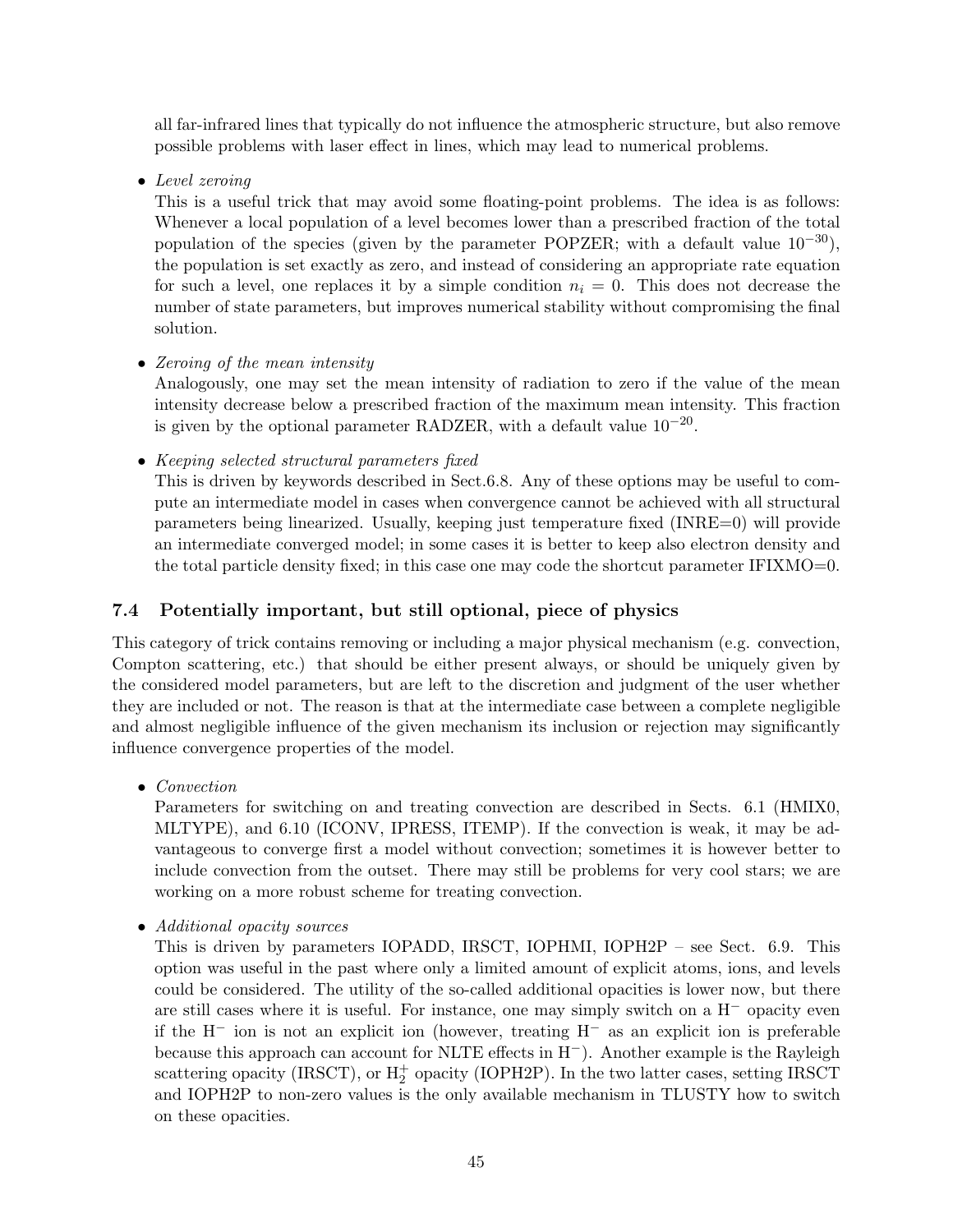- Compton scattering Compton scattering is important for very hot atmospheres and, in particular, accretion disks.
- Microturbulence and turbulent pressure

This is driven by parameters VTB and IPTURB – see Sect. 6.1. The value of VTB does not usually influence the convergence properties of the model. On the other hand, parameter IPTURB, which decides whether the assumed microturbulence will will be associated with a corresponding turbulent pressure, and thus influence the hydrostatic equilibrium. In case of a high microturbulence (close to, or larger than, the thermal velocity), a safer and perhaps more physical setting is to set IPTURB=0, in which case there is no turbulent pressure associated with an assumed turbulent velocity.

## 8 INPUT FILES FOR THE INDIVIDUAL IONS

The input file contains information about three or four basic types of atomic data (the fourth type is only required in the OS mode), namely:

- 1. Energy levels (i.e. level energies, statistical weights, etc.).
- 2. Bound-free transitions (modes of evaluation of the photoionization cross-section, collisional ionization rates, etc.).
- 3. Bound-bound transitions (necessary data for lines).
- 4. Energy bands for setting superlevels of iron-peak elements (only required in the OS mode)

The new system of input enables the user to set up a library of more or less universal data sets for all the astrophysically important ions, and to select a desired degree of sophistication of a model atmosphere easily by pointing to those filenames the standard (unit 5) input. In fact, such a library is available through the TLUSTY website, http://tlusty.gsfc.nasa.gov.

Moreover, there is an IDL–based program called MODION, written by F. Varosi (NASA/GSFC), which is designed to construct the individual ionic input files directly from the Opacity Project (OP) database TOPBASE. The program displays the Grotrian diagram of a selected ion, and the user selects explicit levels, and/or build superlevels, simply by a mouse. Program MODION then builds an array of bound-bound and bound-free transitions. For the latter, the user may form an approximate photoionization cross-section graphically from the detailed OP cross-sections. The "new" format of input to TLUSTY thus perfectly dovetails this new tool, but is very useful also for a user who does not use MODION.

Important note: Unlike the standard input (Unit 5), the ionic files *must not* contain "comment" lines" beginning with  $*$  or !. Instead, there is one mandatory record beginning by  $*$  immediately preceding each block, i.e the structure of the file looks for instance as follows:

```
****** Levels
```
followed by data for energy levels, without any comment line,

\*\*\*\*\*\* Continuum transitions

followed by data for bound–free transitions, without any comment line,

\*\*\*\*\*\* Line transitions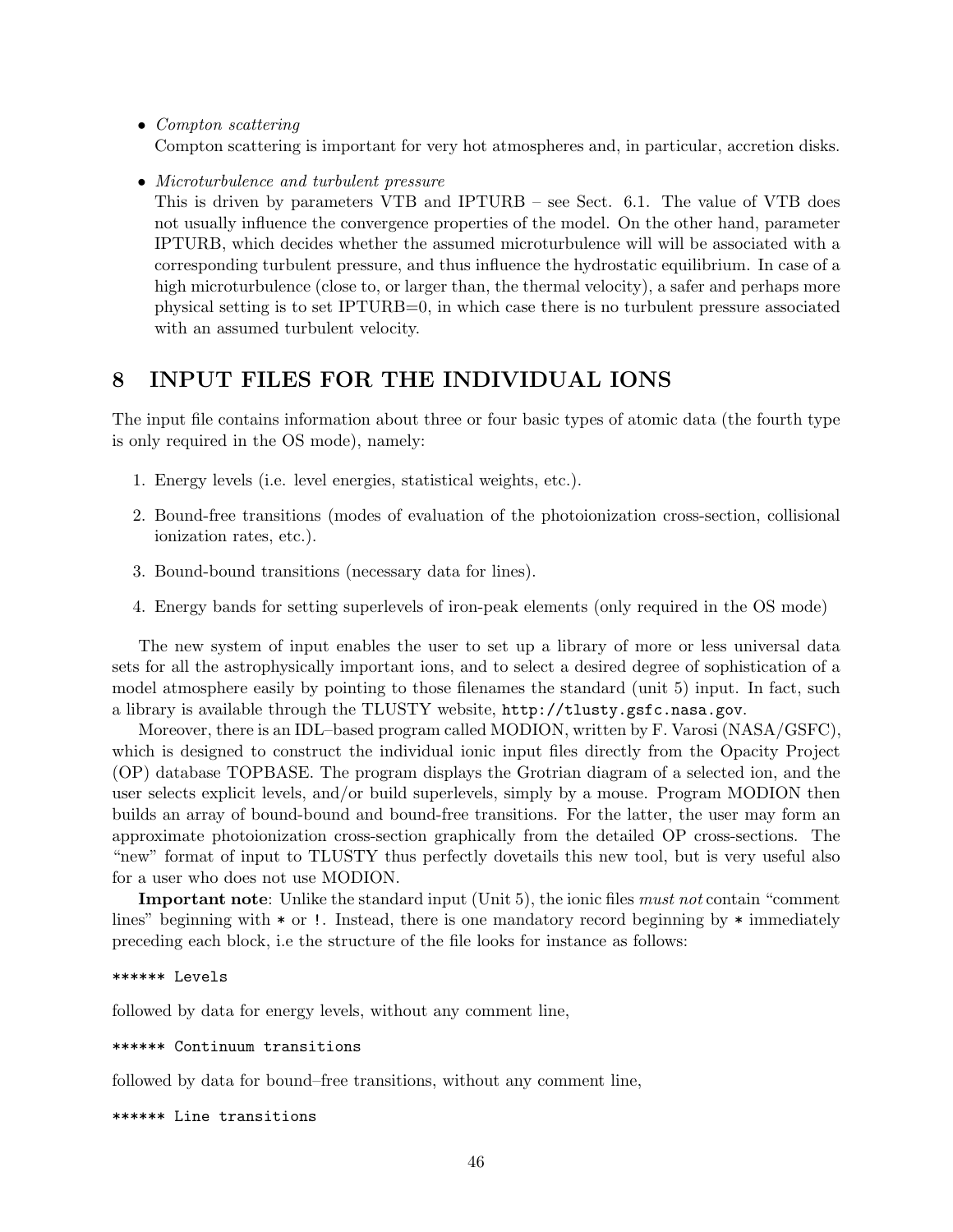followed by data for bound–bound transitions, without any comment line.

#### \*\*\*\*\*\* Energy bands

followed by limits for energy bands for superlevels, without any comment line.

We will now describe the three basic blocks of the ionic input file in detail.

## 8.1 Energy level parameters

By the term "level" we mean here either a genuine atomic energy level, or any reasonably defined group of energy levels, e.g. a superlevel (see Hubeny and Lanz 1995). There are two types of superlevels:

i) a genuine superlevel, which is a pre-defined group of levels; all the input parameters have to be specified (used for instance for the iron-peak elements); and

ii) a "merged level", which is a superlevel composed of all merged Rydberg, partially dissolved, states of an ion. The level parameters, such as statistical weight and a mean energy, are considered as depth-dependent (because of a depth-dependent dissolution), and are computed by the program.

Each energy level has one input record containing the following parameters:

ENION – ionization energy of the level (with respect to the ground level of the next ionization state may be given either in erg, eV,  $cm^{-1}$ , or as frequency  $(s^{-1})$ .

 $= 0$  – the program assigns the hydrogenic ionization energy, assuming that the principal quantum number is the order number of level within the corresponding ion

 $G$  – statistical weight;

 $= 0$  – the program assigns the hydrogenic statistical weight, analogously as for level energies.

NQUANT - principal quantum number.

 $=0$  – the program assigns for NQUANT the serial number of the level;

 $< 0$  – indicates that the given level is kept in LTE (even if the model is NLTE); NQUANT is then set to abs(NQUANT)

**TYPLEV** – character\*10 string – a spectroscopic identification of the level. It appears only in outputs, but may also be used as an identifier in the case of using the pretabulated photoionization cross-section data

## **IFWOP** – an mode of the treatment of level dissolution (See Hubeny, Hummer,  $\&$  Lanz 1994):

 $= 0$  – occupation probability set to 1, i.e no level dissolution;

 $= 1$  – occupation probability of the level is calculated, and is used consistently in the rate equations and in evaluating the opacities and emissivities;

 $= 2$  – depth-dependent statistical weight for the iron-peak superlevels is calculated (see Hubeny & Lanz 1995).

The occupation probabilities are calculated in the hydrogenic approximation, i.e., they may be used for any atom/ion, but for non-hydrogenic ions they are of a limited accuracy.

 $<$  0 – signals that the level is a so-called merged level (i.e. the Rydberg states lumped together).

FRODF – dummy (a former option, now obsolete), kept for downward compatibility of the input data.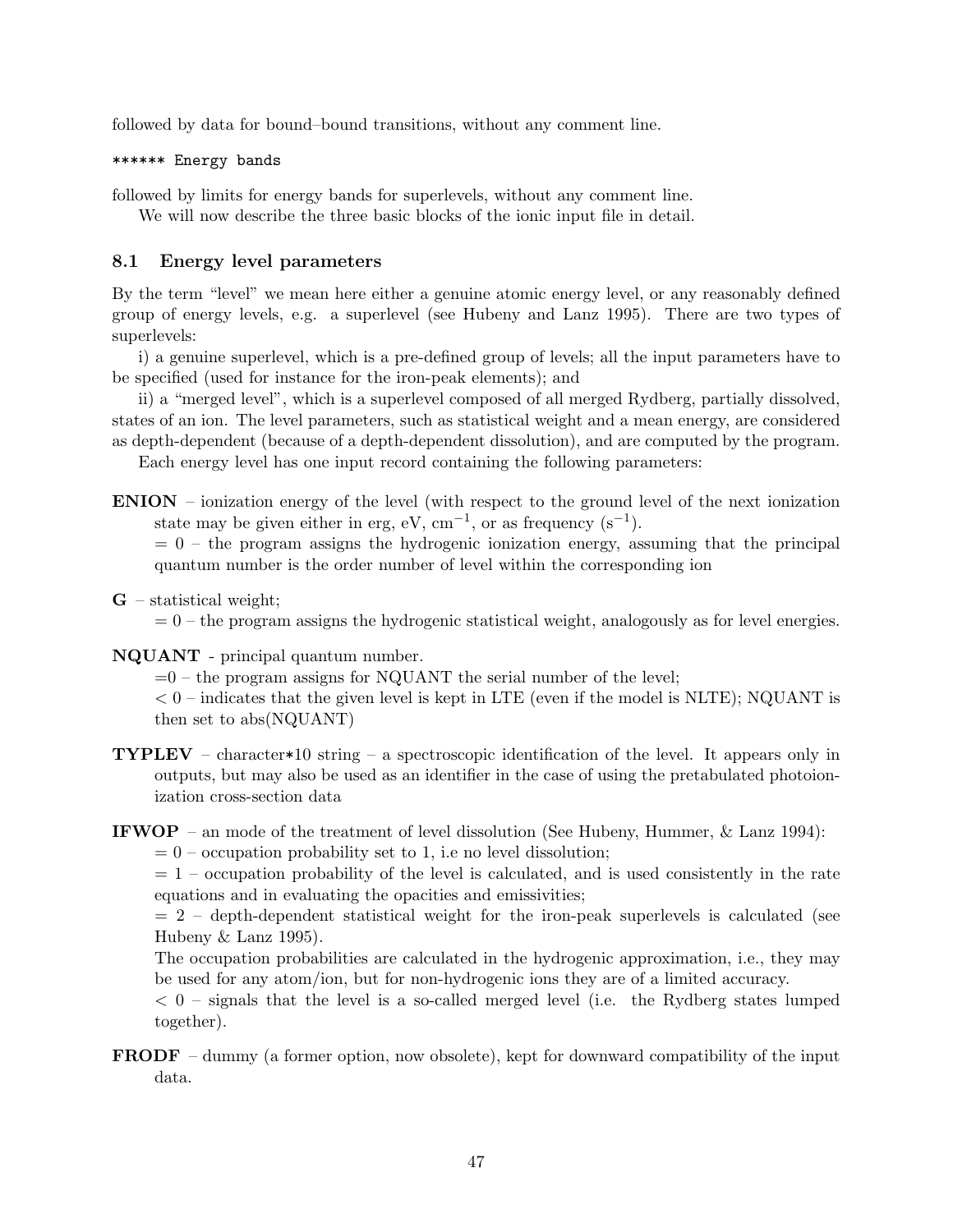IMODL – a mode of treating a linearization of the level population There are several options, which all are more or less outdated. The only practical use of parameters IMODL is to set up the level groups. The level group is a set of one or more levels whose populations are assumed to vary in a coordinated way in the linearization. More precisely, instead of linearizing the populations of the individual levels, one linearizes the total population of the groups, assuming that the ratios of the individual level populations within the group to the total population of the group is unchanged in linearization. In the formal solution step, all the individual level populations are solved for exactly. The concept of level groups should not be confused with the concept of superlevels; in the former case, the level groups are only a numerical trick to make the matrices of complete linearization smaller, while the level populations are determined exactly; the latter case – superlevels – approximate the individual populations of the components of the superlevel by assuming that they are in Boltzmann equilibrium within each other. In fact, one may group the individual superlevels into level groups as well.  $= 0$  – the level is linearized (i.e., it forms its own group);

 $<-100$  – the given level is a member of a level group. A group is this defined by all levels with the same value of IMODL. For instance, all levels with IMODL=−101 will from one group; the levels with IMODL=−102 another group, etc. It is usually advisable to form the level groups by levels with the same multiplicity and parity. The actual value of parameter IMODL is inconsequential.

## 8.2 Parameters for bound–free transitions

The structure is as follows. Each transition which is to be taken into account is specified by one standard record. If the transition is assumed to be in detailed radiative balance, there are no other records. Otherwise, there are one or more additional records for each transition, depending on the actual values of some control parameters.

## The standard record of input parameters for continuum transitions

- $II$  relative index of the lower level (i.e.  $II=1$  corresponds to the ground state, etc.)
- JJ relative index of the upper level

 **– mode of treating treating the radiative rates in the transition:** 

 $= 0$  – detailed radiative balance (i.e. radiative rates are not evaluated; but collisional rates are);

> 0 – primarily linearized transition;

 $< 0$  – primarily ALI transition;

Note: the distinction "primarily linearized" or "primarily ALI" does not have any meaning for continua;

 $abs(MODE) = 5$  or 15 – signals that the given continuum is supplemented by a pseudocontinuum. Pseudocontinuum is a dissolved part of a corresponding spectral series converging to the given edge. In this case, there is one additional record immediately following the present one, which specifies the minimum frequency to which the pseudo-continuum is considered.

IFANCY – a mode of evaluation of the photoionization cross-section (for detailed expression, see Appendix 1):

- $= 0$  hydrogenic photoionization cross-section, with Gaunt factor set to 1;
- $= 1$  hydrogenic cross-section with the exact Gaunt factor;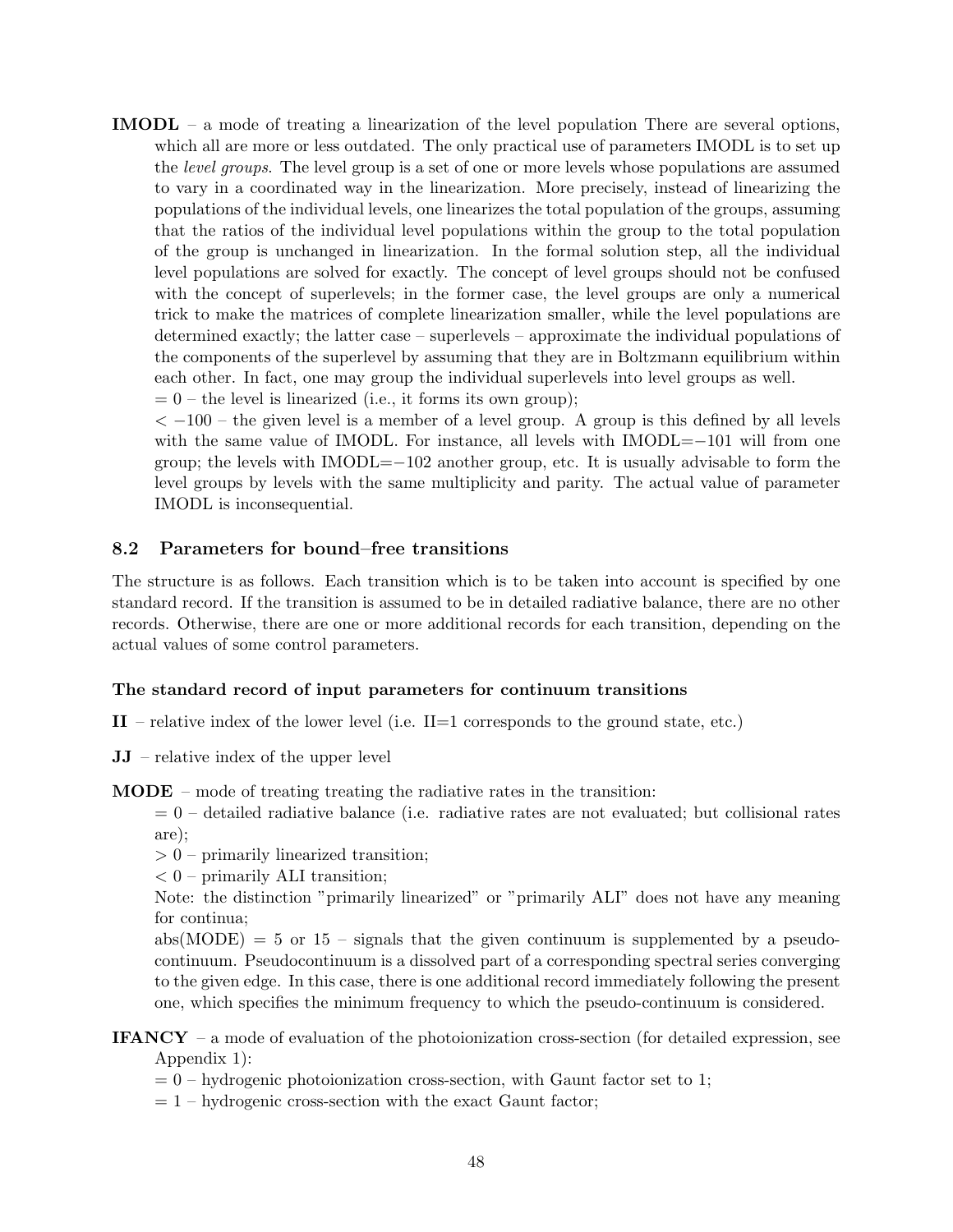- $= 2$  cross-section by a Peach-type expression;
- $= 3$  modified Peach-type expression (called Henry-type);
- $= 4$  Butler's fit formula (polynomial fits to the Opacity Project results);
- $= 5$  cross-section from Verner tables;
- $= 7$  hydrogenic cross-section with the Gaunt factors from Klaus Werner;
- $= 9$  Opacity Project data stored in a special file, named RBF.DAT (obsolete option)
- $= 11$  or 13 Opacity Project cross section for He I with Seaton-Ferney's cubic fits;
- $= 11$  means that the multiplicity S=1 (singlet);
- $= 13$  means that the multiplicity S=3 (triplet);

 $= 10$  – cross section for He I, based on Opacity Project, but appropriately averaged for an averaged level (see explanation in SBFHE1);

 $= 21$  – Cross-section for ground state of He I from Koester fit (A&A 149, 423);

> 49 and < 100 – special cross-section for a superlevel, precalculated. IFANCY then indicates the input unit number from which the data are read.

> 100 – Opacity Project data, immediately following the given record. There are IFANCY−100 data points.

 $< 0$  – non-standard expression, given by a user supplied subroutine (SPSIGK).

ICOL – mode of evaluation of the collisional rate:

 $\geq 0$  – means that collisional rate is evaluated by some standard expression, already coded in the program – see Appendix 1 for details.

 $= 0$  – Seaton's formula. Here the value of the photo-ionization cross section at the threshold is transmitted in array OSC0;

- $= 1$  Allen's formula; again, OSC0 has the meaning of the necessary multiplicative parameter;
- $= 2$  the so-called SIMPLE1 mode see Appendix 1;
- $= 3$  the so-called SIMPLE2 mode see Appendix 1;
- $< 0$  non-standard expression, given by a user–supplied procedure (CSPEC)
- IFRQ0, IFRQ1 a means of setting some frequency points in the continuum to the linearized mode in the case of automatic setting of frequency points. Notice that in such a case the continuum frequency points are treated by default in the ALI mode. If IFRQ0 and IFRQ1 are non-zero, then all the frequency points between the IFRQ0-th and IFRQ1-th point in the continuum are set to linearization mode. Typically, one sets  $IFRQ0=1$  and  $IFRQ1=4$  for the hydrogen Lyman continuum, and sometimes analogously for the He II Lyman continuum.
- OSC0 first collision parameter (see Appendix 1 for details);

CPARAM – second collision parameter (see Appendix 1 for details).

#### Additional input parameters for continuum transitions

In most cases, there is one or more additional input records for the continuum transition, which depends on coded values of the basic parameters listed in the first record, described above.

(1) For MODE  $=$  5 or 15, i.e. when the given continuum is supplemented by a pseudo-continuum (i.e. a dissolved part of a corresponding spectral series converging to the given edge. In this case, there is one additional record immediately following the present one, containing one number: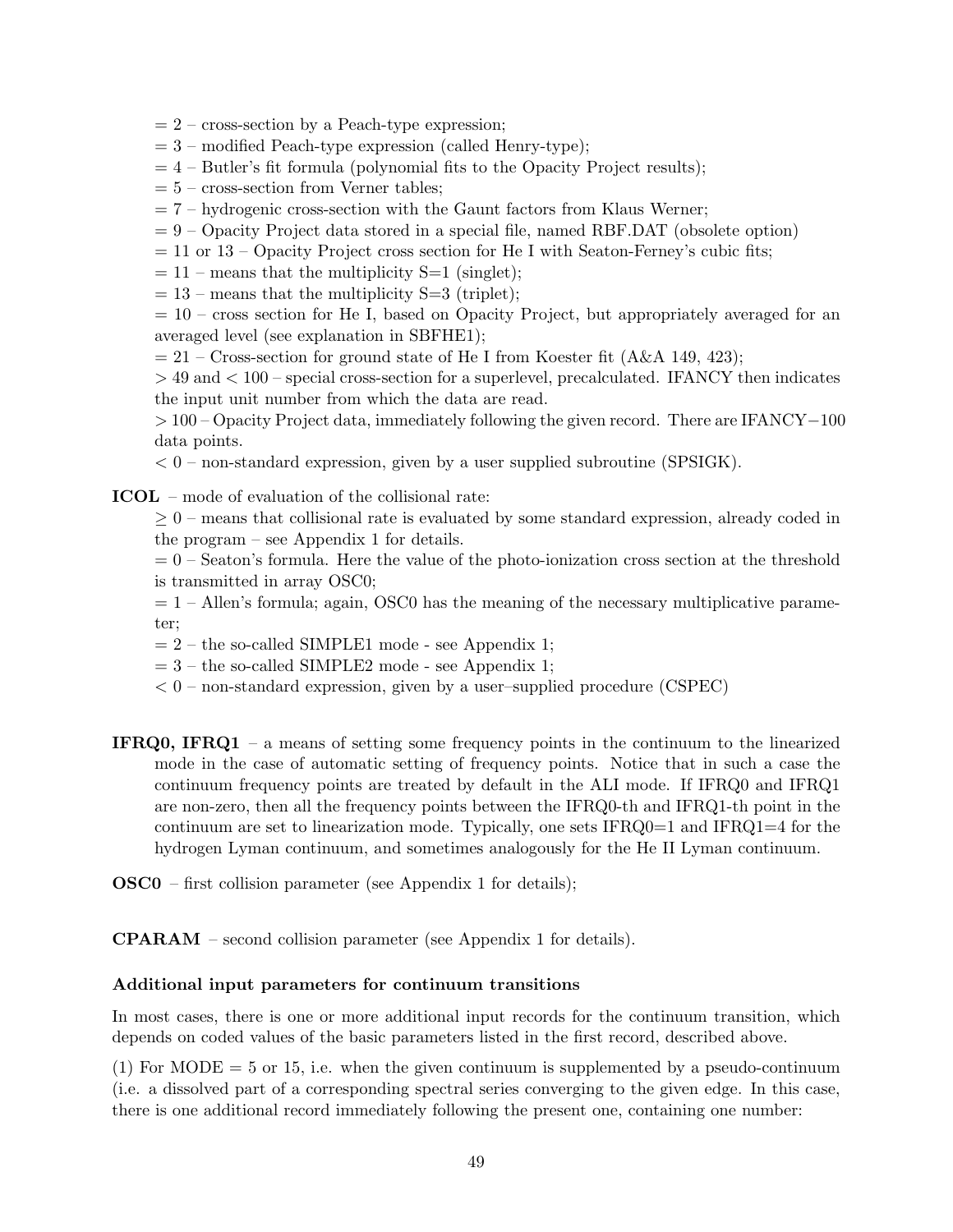FR0PC – the minimum frequency to which the pseudo-continuum is considered.

- (2) For IFANCY = 2, 3, or 4, there is one additional record containing 4 numbers:
- S0, ALF, BET, GAM parameters for evaluation the photoionization cross-section in the Peach, Henry, and Butler form. See Appendix 1 for the detailed meaning of these parameters in each individual case.

(3) For IFANCY > 100, there are two or more additional records, containing the fit points for the Opacity Project photo-ionization data. The actual value of IFANCY has the meaning that there are IFANCY−100 fit points. The first (or more, if needed) record(s) then contains IFANCY−100 values of XTOP, followed by the same number of records with values of CTOP, where

- **XTOP** the value of x,  $x = log_{10}(\nu/\nu_0)$ , of a fit point, where  $\nu_0$  is the edge frequency;
- **CTOP** the corresponding value of the cross-section, expressed as CTOP =  $\log_{10}(\sigma_{\nu} \times 10^{18})$  of a fit point.

## 8.3 Parameters for bound-bound transitions

The structure is analogous to that for the bound-free transitions, § 8.2. Each transition which is to be taken into account is specified by one standard record. If the transition is assumed to be in detailed radiative balance, there are no other records. Otherwise, there are one or more additional records for each transition, depending on the actual values of some control parameters.

## The standard record of input parameters for line transitions

II – index of the lower level

 $JJ - index of the upper level$ 

MODE – mode of treating treating the radiative rates in the transition.

- $= 0$  detailed radiative balance (ie. radiative rates are not evaluated; but collisional rates are);
- > 0 primarily linearized transition;
- $< 0$  primarily ALI transition;
- $= 1$  or  $-1 a$  "normal" line (i.e any line not represented by an ODF);

 $= 2$  or  $-2$  – an ODF corresponding to the transition from a normal to a "merged" level (i.e. all high members of a spectral series lumped together). In this case, the ODF is calculated by TLUSTY. This option is typically used for H and He II.

= 3 or −3 – in the OS mode, TLUSTY computes the detailed line cross-sections rom the basic atomic data; in the ODF mode, the ODF is calculated by a separate program, and is communicated to TLUSTY by means of two additional input files (see  $\S 5.5$ ).

 $= 9$  or  $-9 - a$  contribution of the transition to the total radiation pressure is set to zero. This option represents a means of avoiding numerical as well as physical instabilities in the atmosphere due to a large radiation pressure in certain individual strong lines (like C IV or N V resonance lines).

This option is obsolete! Use instead the XGRAD keyword, see Sect. 6.13 and 7.3).

 $> 100$  or  $<-100$  – the next immediate input record contains frequency or wavelength of the transition; MODE is immediately changed to MODE−100 (or MODE+100 for negative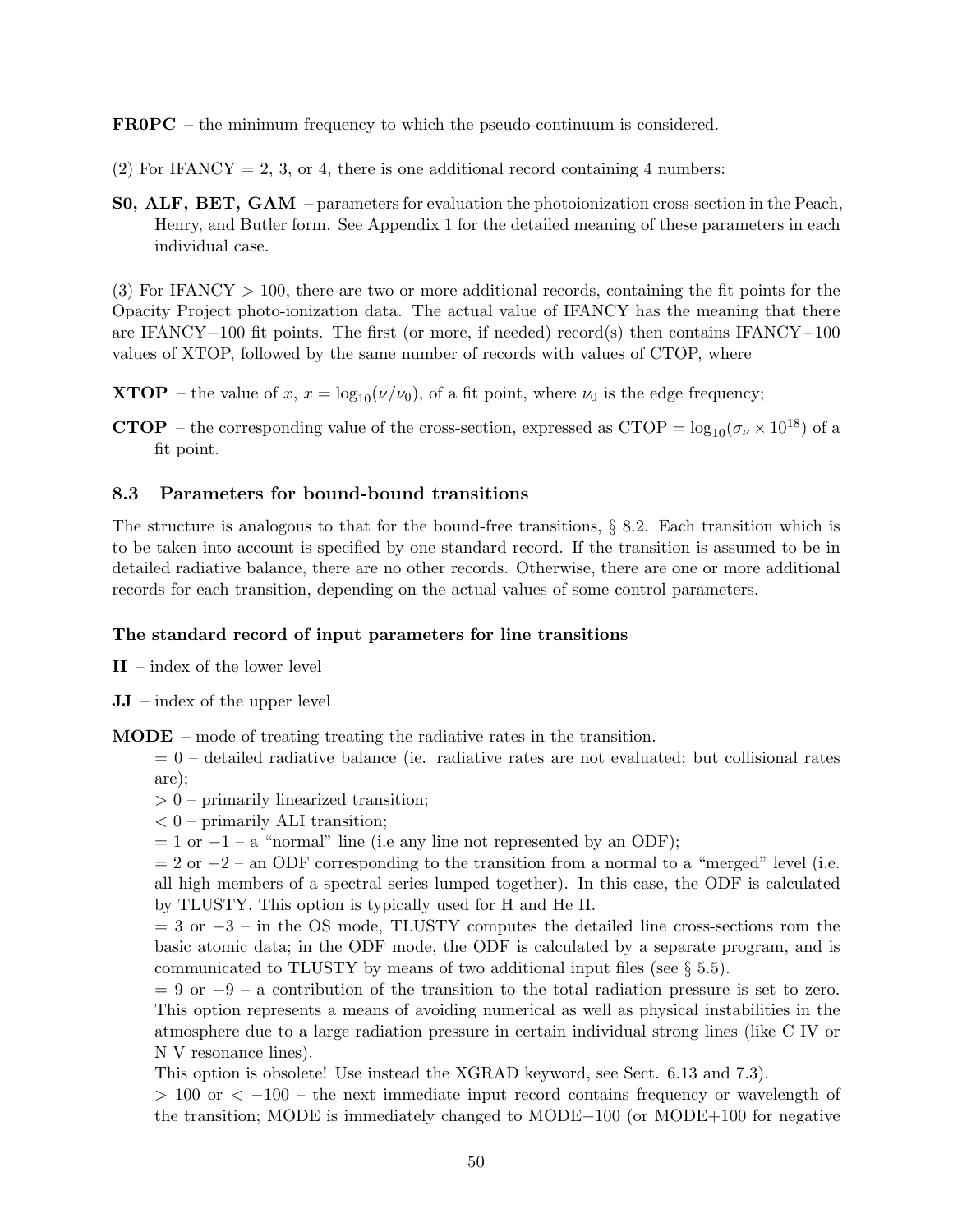MODE). This option is useful if one needs a different frequency of the transition than that corresponding to a difference of level energies (for instance for avoiding a spurious overlap of a normal and an ODF line).

- **IFANCY** a mode of treatment of the absorption profile (has the meaning for the "normal" lines only, i.e. with  $abs(MODE)=1$ :
	- $= 0$  Doppler profile;
	- $= 1$  or  $-1$  Voigt profile;
	- $= 2$  or  $-2$  Stark (+ Doppler) profile for hydrogenic lines;
	- $\geq 10$  non-standard expression, given by a user-supplied subroutine (PROFSP);
	- $> 0$  the absorption profile for the farthermost frequency point(s) from the line center is(are) taken to be 0;
	- $< 0$  the absorption profile for the farthermost frequency point(s) evaluated exactly.
- ICOL mode of evaluating collisional rates:

 $\geq 0$  – means that collisional rate is evaluated by some standard expression, already coded in the program – for details see Appendix 1.

- $< 0$  non-standard expression, given by a user–supplied procedure (CSPEC);
- $= 0$  Van Regemorter formula, with a "standard"  $\bar{g} = 0.25$
- $= 1$  Van Regemorter formula, with an "exact"  $\bar{g}$ ;  $\bar{g}$  is transmitted in CPAR;
- $= 2$  the so-called SIMPLE1 mode see Appendix 1;
- $= 3$  the so-called SIMPLE2 mode see Appendix 1;
- $= 4$  Eissner-Seaton formula see Appendix 1;
- The meaning of ICOL for is different for H, He I and He II:
- ICOL =  $0$  approximate expressions taken from Mihalas, Heasley and Auer (1975);
- For He I bound-bound transitions, the following standard possibilities are also available:
- ICOL = 1, 2, or  $3$  much more accurate Storey's rates, subroutine written by D.G.Hummer
- (COLLHE). This procedure can be used only for transitions between states with  $n = 1, \ldots 4$ . • ICOL  $= 1$  – means that a given transition is a transition between non-averaged ls states.
- In this case, labeling of the He I energy levels must agree with that given in subroutine COLLHE, ie. states have to be labeled sequentially in order of increasing frequency.
- ICOL  $= 2$  means that a given transition is a transition between a non-averaged ls lower state and an averaged upper state.

• ICOL  $= 3$  – means that a given transition is a transition between two averaged states.

- IFRQ0, IFRQ1 their non-zero values signal a change for the mode of treatment frequency points (i.e. ALI or linearized) between indices IFRQ0 and IFRQ1 (internal indices for a line, starting with 1). For instance, if the given transition is primarily an ALI one  $(MODE<0)$ , then the points between IFRQ0 and IFRQ1 will be taken as linearized.
- OSC oscillator strength
	- $= 0$  the program assigns a scaled hydrogenic oscillator strength;

#### CPARAM – second collision parameter (see Appendix 1 for details)

#### Additional input parameters for line transitions

In most cases, there is one or more additional input records for the line transition, which depends on coded values of the basic parameters listed in the first record, described above. In case there are more input records, they should appear in the order in which they are listed below: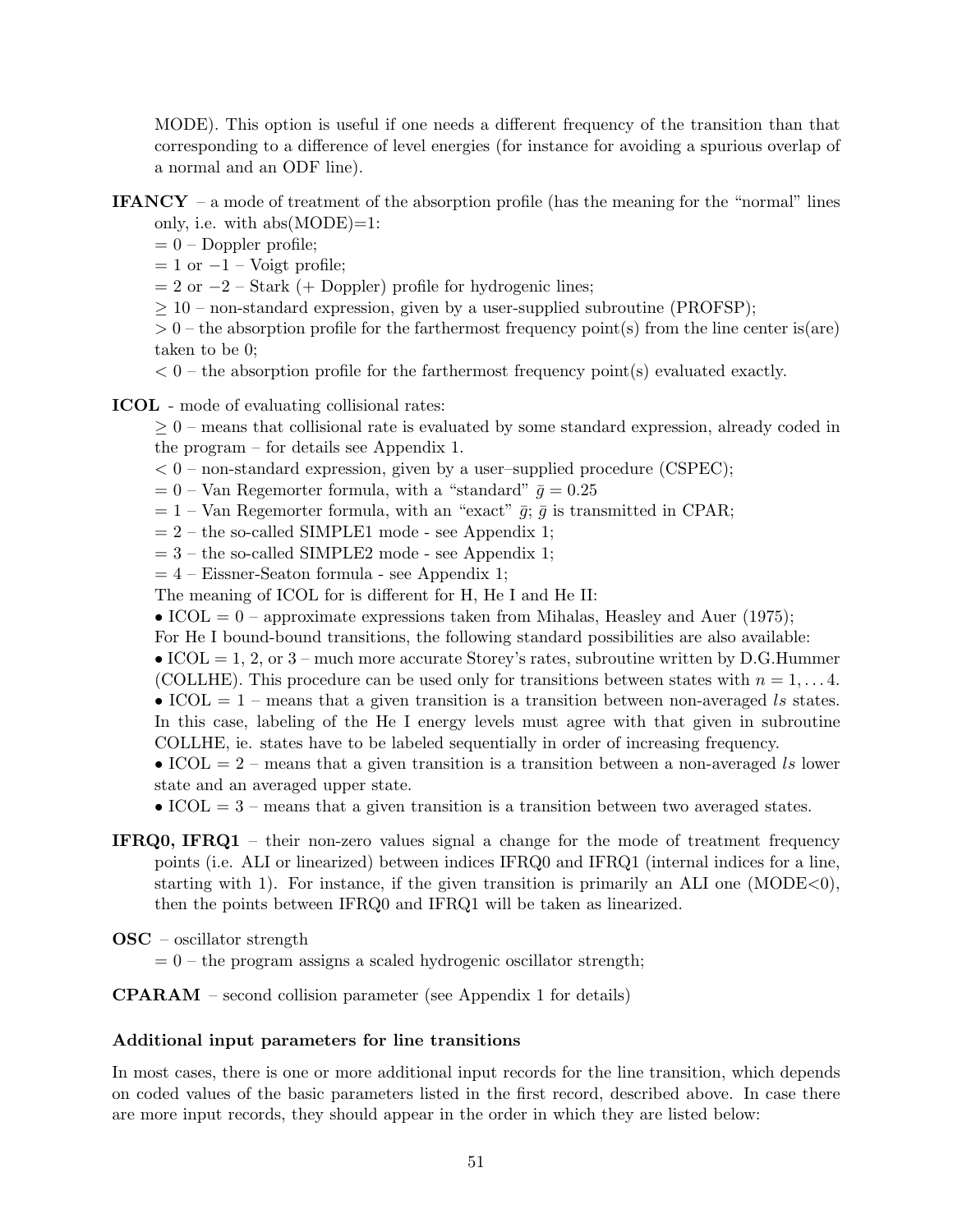- (1) modified frequency of the line if abs(MODE)  $> 100$ .
- **FR0INP** frequency (or wavelength if FR0INP  $< 10^{10}$  the value is understood as wavelength in  $\AA$ ) of the line, if it is required to be different from the value computed from the corresponding level energies. This option is useful, for instance, for avoiding a spurious overlap of a normal and an ODF line.

(2) Additional input parameters for "normal" line transitions, i.e. those not represented by ODF's  $-$  with abs(MODE)=1.

 $$ 

= .FALSE. – depth-independent profile;

 $=$  .TRUE. – depth-dependent profile.

INTMOD – a mode of setting the frequency points and weights in the line:

 $= 0$  – means that frequency points and weights have already been read amongst the NJREAD or NFREAD frequencies;  $\neq 0$  – frequency points and weights are evaluated, with one of the following possibilities:

 $= 1$  – equidistant frequencies, trapezoidal integration;

 $= 2$  – equidistant frequencies, Simpson integration;

 $= 3 - a$  "modified Simpson" integration, which is a set of 3-point Simpson integrations with each subsequent integration interval doubled, until the whole integration area is covered;

 $= 4$  – frequencies (in units of standard x; x being the frequency displacement from the line center measured in units of fiducial Doppler width) and weights (for integration over  $x$ ) are read from the record(s) immediately following.

 $NF$  – number of frequency points in the line (has the meaning only for INTMOD  $\neq 0$ )

 $XMAX - the maximum frequency extent of the line (in units of fiducial Doppler width):$ 

 $= 0$  – program sets up default XMAX=4.55

 $> 0$  – means that the line is assumed symmetric around the center; the frequency points are set up between  $x = 0$  and  $x = XMAX$ , where x is frequency difference from the line center in units of the fiducial Doppler width (the fiducial Doppler width is the Doppler width calculated with the standard temperature TSTD and the standard microturbulent velocity VTB);

 $< 0$  – frequency points are set between  $x = XMAX$  and  $x = -XMAX$ 

**Important note**: in the overlapping mode (IOVER  $> 0$ ; which is the default), all lines are set by default to the full-profile mode. Therefore, even if XMAX was coded as positive, it is reset to  $-XMAX$ , and NF is reset to  $2 \times NF - 1$ .

TSTD – characteristic temperature for evaluating the fiducial Doppler width:

 $= 0$  – the program sets the default standard temperature, TSTD  $= (3/4) T_{\text{eff}}$ 

(3) If a Voigt profile is assumed (ie. if IPROF  $= 1$ ), an additional input record is required which specifies an evaluation of the relevant damping parameter – see subroutine DOPGAM)

GAMR – a natural broadening indicator:

 $> 0$  – has the meaning of natural damping parameter (i.e. the Einstein coefficient for spontaneous emission);

 $= 0$  – classical natural damping assumed  $\Gamma = 2.4734 \times 10^{-8} \nu^2$ ;

 $< 0$  – natural damping is given by a non-standard, user supplied procedure GAMSP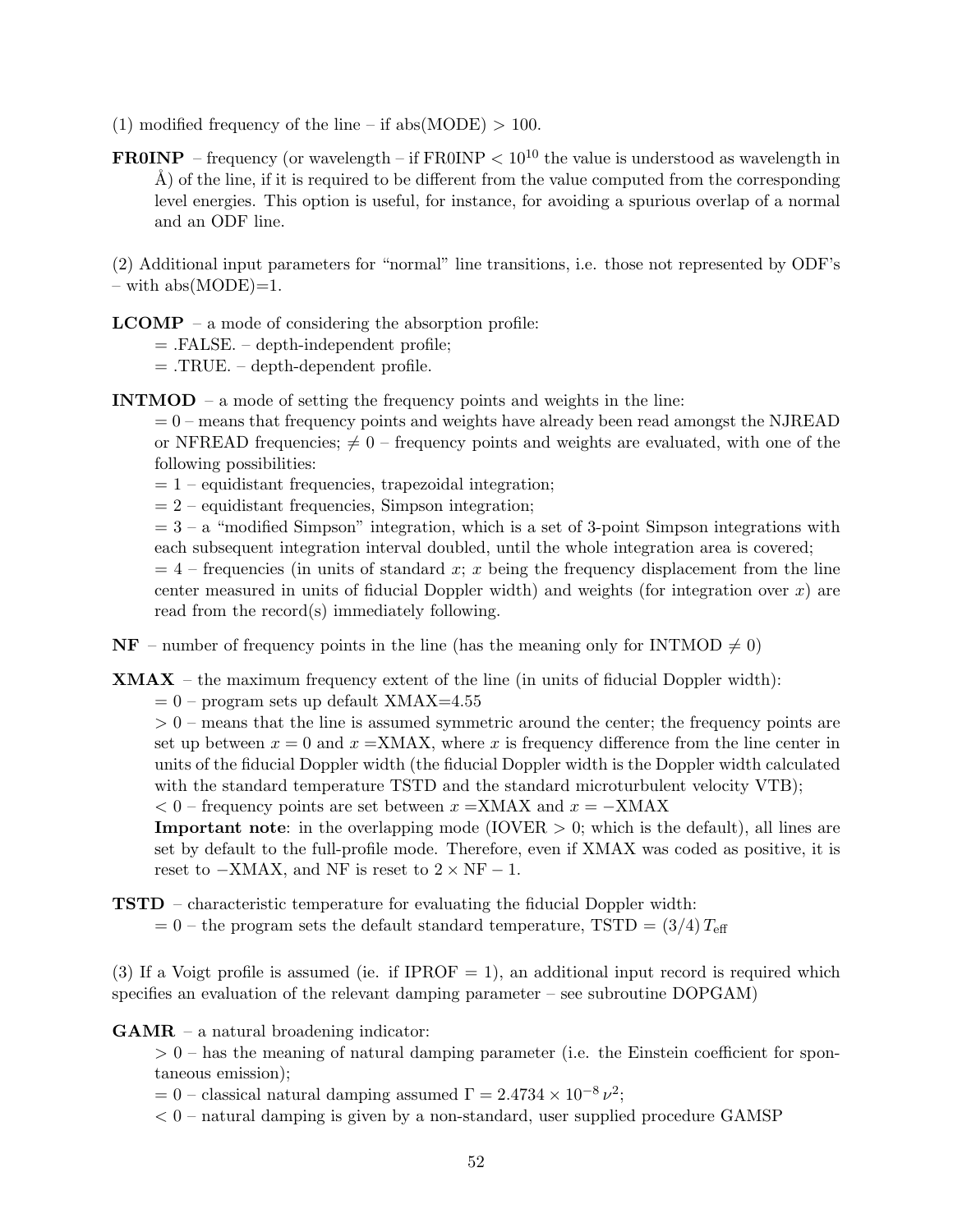## STARK1 – Stark broadening indicator:

 $= 0$  – Stark broadening neglected;

 $< 0$  – scaled classical expression, i.e.  $\Gamma = -\text{STARK1} \times \Gamma^{\text{clas}}$ , where  $\Gamma^{\text{clas}} = 10^{-8} n_{\text{eff}}^{5/2} n_{\text{e}}$ , where  $n_{\text{eff}}$  is the effective quantum number of the upper level;

 $> 0$  – Stark broadening given by  $n_e$  (STARK1  $\times T^{STARK2}$  + STARK3), where STARK2, STARK3 are the input parameters

STARK2, STARK3 - see above;

- VDWH Van der Waals broadening indicator:
	- $\leq 0$  Van der Waals broadening neglected;
	- $> 0$  a scaled classical expression.

(4) Additional input parameters for a "merged superline" transition, i.e. a transition to a merged level, treated by means of an ODF – i.e. for  $abs(MODE)=2$ :

 $KDO(1), KDO(2), KDO(3), XDO(1), XDO(2), XDO(3), KDO(4)$  – the parameters which have the following meaning: The superline is represented by four frequency intervals. Going away from the peak of ODF, the first interval is represented by a KDO(1)–point Simpson integration, with a distance XDO(1) fiducial Doppler widths between the points. The same for the second and third interval. The rest (the interval between the last point and the corresponding edge) is represented by a KDO(4)-point Simpson integration. The fiducial Doppler width is that corresponding to the effective temperature.

## 8.4 Energy bands for superlevels

Finally, data files for iron-peak elements must provide the limits of energy bands used to built the superlevels, first for even-parity levels, then for odd-parity. This is required only in OS mode where TLUSTY reads detailed lists of individual energy levels from Kurucz files and construct the superlevels. This list of energy bands must be consistent with the level data given at the top of the file.

## 8.5 Examples

## Energy levels

An input for hydrogen is very simple; for instance the ground state is specified by the following record

0. 0. 0  $\sqrt{N=1}$  , 1 0. 0

because the energies and statistical weights are hydrogenic. The number 1 in the fifth entry signifies that the exact occupation probability and level dissolution will be taken into account. The "merged" level is specified by

0. 0 0. 0 merged ' -1 0. 0

The He I ground state is specified by

5.94503520D+15 1. 1 '1 sing S' 0 0. 0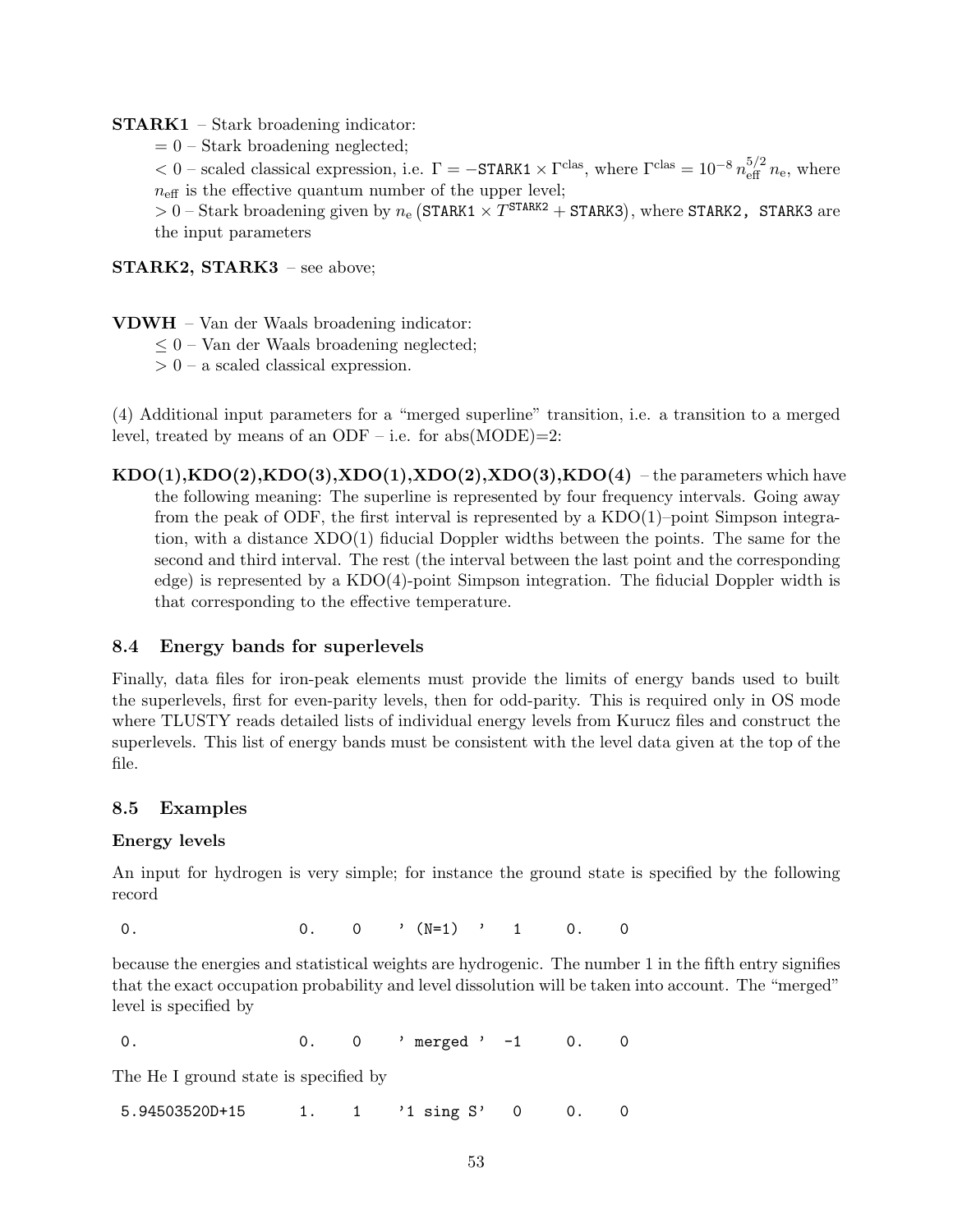#### Bound-free transitions

The hydrogen Lyman continuum, for a hydrogen model atom composed of 9 levels for H I and one level for H II, is specified, for instance, by

1 10 5 1 0 1 4 0. 0. ! Lyman continuum supplemented by pseudocontinuum 2.6D15 ! Lyman pseudocontinuum extends to nu=2.6D+15

The 6-th and 7-th entry, IFRQ0 and IFRQ1, signify that the 1st through 4th frequency points in the Lyman continuum (the points immediately blueward of the discontinuity) will be treated in the linearized (not ALI) mode. As mentioned earlier, this option is usually a recommended one, since it usually increases the convergence rate considerably, while the total computer time remains virtually unchanged (see also an extensive discussion in Hubeny & Lanz 1995).

Another example is a specification of the ground state of N III, viz

|  |  |  |  | $1 \quad 16 \quad 1 \quad 107 \quad 0 \quad 0 \quad 0 \quad 5.006E-19 \quad 0.000E+00$ |
|--|--|--|--|----------------------------------------------------------------------------------------|
|  |  |  |  |                                                                                        |
|  |  |  |  |                                                                                        |

which shows how to use a fit point representation of the OP photoionization data. In this case, there are 7 points (IFANCY=107), with relative frequencies x specified in the second record, and the logarithms of cross-sections (in Mb) in the third. Other features: the collisional rate is evaluated by the Seaton formula (ICOL=0 – the 5th entry in the first record), with the parameter  $\sigma_0$  =  $5.006 \times 10^{-19}$  – the 8th entry.

#### Line transitions

The hydrogen  $L\alpha$  line is specified, for instance, by

1 2 -1 0 0 6 8 0. 0. F 1 7 0. 0.

In this case, the line frequencies are predominantly taken in the ALI mode (MODE=−1), but points 6 – 8 are set to a different treatment, i.e. are linearized. The line is taken with a depth-independent  $(LCOMP=F)$ , Doppler profile (IFANCY=0). The number of frequency points is set to 7 (NF=7), but we assume the standard value of the line-overlap mode switch  $IOVER=1$ , in which case the line is automatically taken with full profile (extending to both sides from the line core), with the actual number of frequency points being therefore  $2 \times 7 - 1$ , i.e. 13. The index of the core frequency is 7.

Analogous input for L $\alpha$ , but with full (depth-dependent) Doppler + Stark broadening, is for instance

1 2 -1 2 0 22 32 0. 0. T 3 27 1022 0.

where the line is assumed to extend to 1022 fiducial Doppler widths, and the line is represented by 53 frequency points.

If  $\text{L}\alpha$  is assumed to be in detailed radiative balance, one codes a single record,

1 2 0 0 0 0 0 0. 0.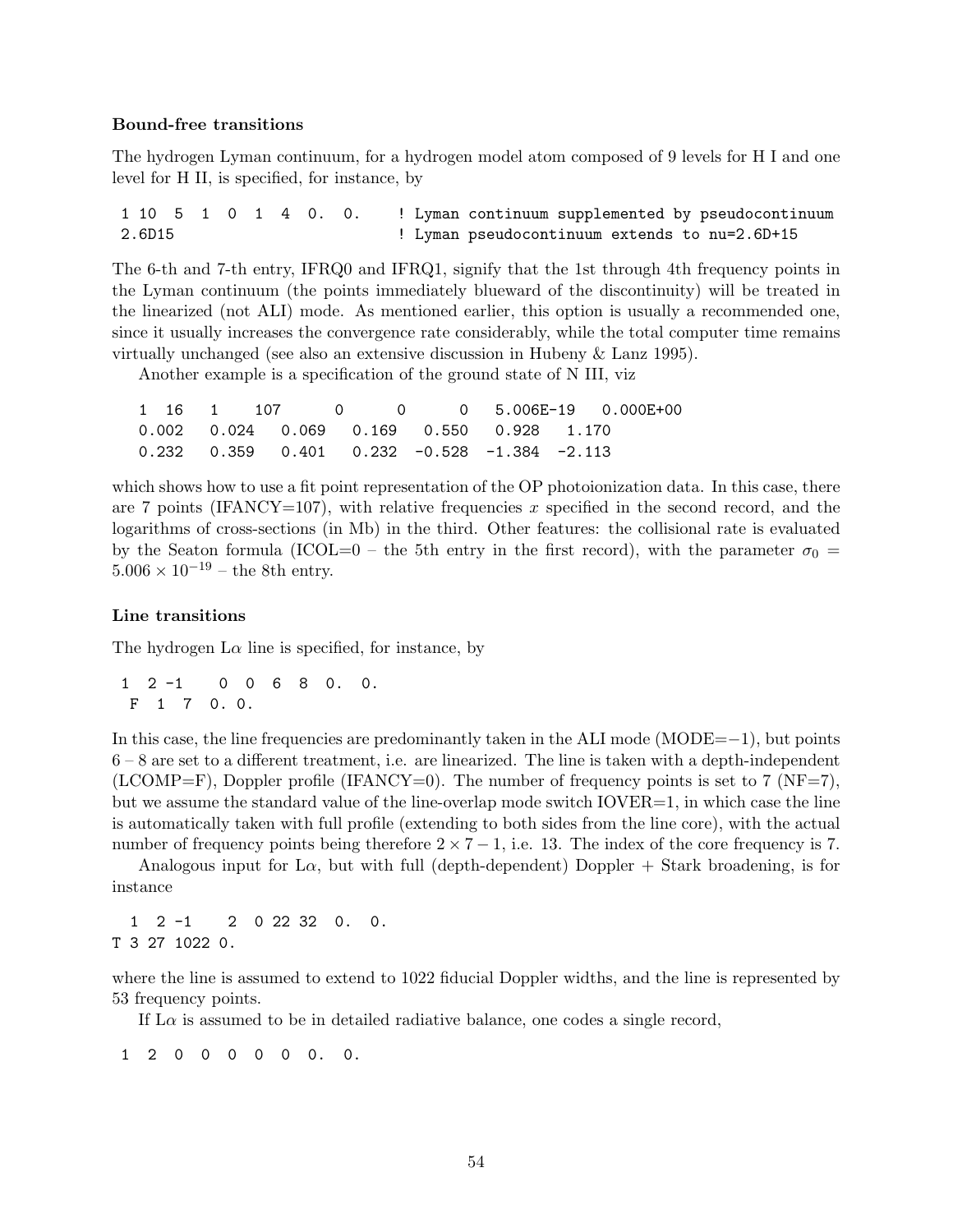We stress that there is a significant difference between specifying the mode of treating  $L\alpha$  as above, and not specifying the transition at all. In the later case, neither collisional, not radiative rates are calculated, i.e. the transition is assumed to be in both radiative and collisional detailed balance. The levels are thus forced to be in exact Boltzmann equilibrium within each other. In the former case, the collisional rates are calculated, but the levels are not forced to be in equilibrium. Departures from equilibrium are determined by relative values of the collisional rates and respective photoionization rates.

## 9 STARTING MODEL ATMOSPHERE

Except computing an LTE model from scratch (i.e. LTE-gray model, by coding LTGRAY = .TRUE. a starting model atmosphere is needed. It is transmitted by input Unit 8. In most applications, the user does not have to care about the structure of the file because it is usually created by a previous run of TLUSTY.

However, the program also accepts model atmosphere created by TLUSTY with different choice of explicit atoms, ions, and energy levels than that which is specified for the current run. This is straightforward if the starting model is an LTE one. However, if the starting model is an NLTE one, the input also contains all the explicit level populations, and therefore would be incompatible with the current indexing of levels. Consequently, a special input is needed in these cases, which is signaled by coding the parameter ICHANG to be non-zero.

Finally, the program accepts as a starting model a Kurucz model atmosphere in Kurucz's standard format. We will now describe the relevant input parameters in detail.

## 9.1 TLUSTY input model atmosphere

• 1st line:

NDEPTH – number of depth points in which the initial model is given (if not equal to ND, routine automatically interpolates to the set DM by linear interpolation in  $log(DM)$ .

NUMPAR – number of input model parameters in each depth:

 $= 3$  (or 4 for disks) – for LTE model;

- $>$  3 (or 4 for disks) for NLTE model
- Next block:

**DEPTH** (ID=1,NDEPTH) – depth grid for the input model (i.e. a column mass in g cm<sup>-2</sup>)

#### • For each depth point:

 $T$  – temperature, T [K]

 $\mathbf{ANE}$  – electron density,  $n_e \ (\mathrm{cm}^{-3})$ 

**RHO** – mass density,  $\rho$  (g cm<sup>-3</sup>)

 $\mathbf{ZD}$  – geometrical distance from the midplane (cm) – for disks only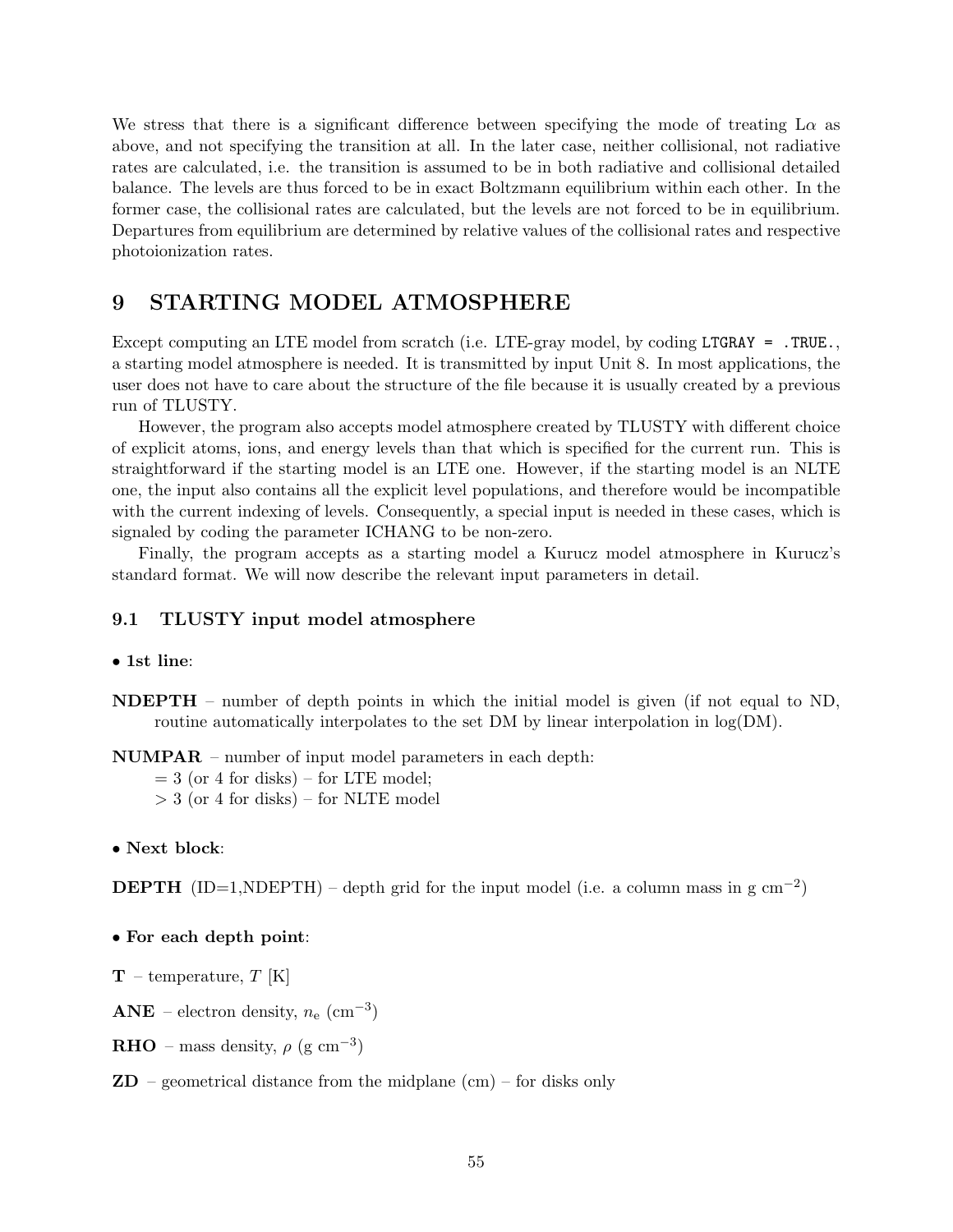level populations – needed only for a NLTE input model (but populations can be present for an LTE model, although they will be immediately recomputed). Number of input level populations need not be equal to NLEVEL; in that case ICHANGE should be coded as nonzero. Consequently, subroutine CHANGE is called from START to calculate the remaining level populations, and/or to change the indexing of levels – see below.

• If INTRPL  $> 0$  – there is an additional input from unit 8, namely new depth scale DM (i.e. a column mass in  $g \text{ cm}^{-2}$ ) which will be used in the current run.

## 9.2 Change of the input level structure

The change of the explicit level structure is controlled by parameter ICHANG – see  $\S$  6.4. If this parameter is coded negative, then the additional input, which specifies the correspondence of the "old" (i.e. the input model) level populations and the 'new" ones (i.e. those which are to be computed in the current run), is required. Generally, this option is useful, for instance, for adding more explicit levels to an already converged model, without a necessity to start again from the scratch.

For each explicit level in the "new" level population system,  $II=1, NLEVEL$ , the following parameters are required:

IOLD – basic correspondence indicator:

> 0 – means that population of this level is contained in the set of input populations; IOLD is then its index in the "old" (i.e. input) numbering. All the subsequent parameters have no meaning in this case.

 $= 0$  – means that this level has no equivalent in the set of "old" levels. An initial estimate of the population of this level has thus to be computed, following the specifications based on the following parameters:

MODE – indicates how the population is evaluated:

 $= 0$  – population is equal to the population of the "old" level with index ISIOLD, multiplied by REL;

 $= 1$  – the level is assumed to be in LTE with respect to the first state of the next ionization degree whose population must be contained in the set of "old" (ie. input) populations, with index NXTOLD in the "old" numbering. The population determined of this way may further be multiplied by REL.

 $= 2$  – population is determined assuming that the b-factor (defined as the ratio between the NLTE and LTE population) is the same as the b-factor of the level ISINEW (in the present numbering). The level ISINEW must have the equivalent in the "old" set; its index in the "old" set is ISIOLD, and the index of the first state of the next ionization degree, in the "old" numbering, is NXTSIO. The population determined of this way may further be multiplied by REL.

 $= 3$  – level corresponds to an ion or atom which was not explicit in the old system; population is assumed to be an LTE one.

NXTOLD – see above

ISINEW – see above

ISIOLD – see above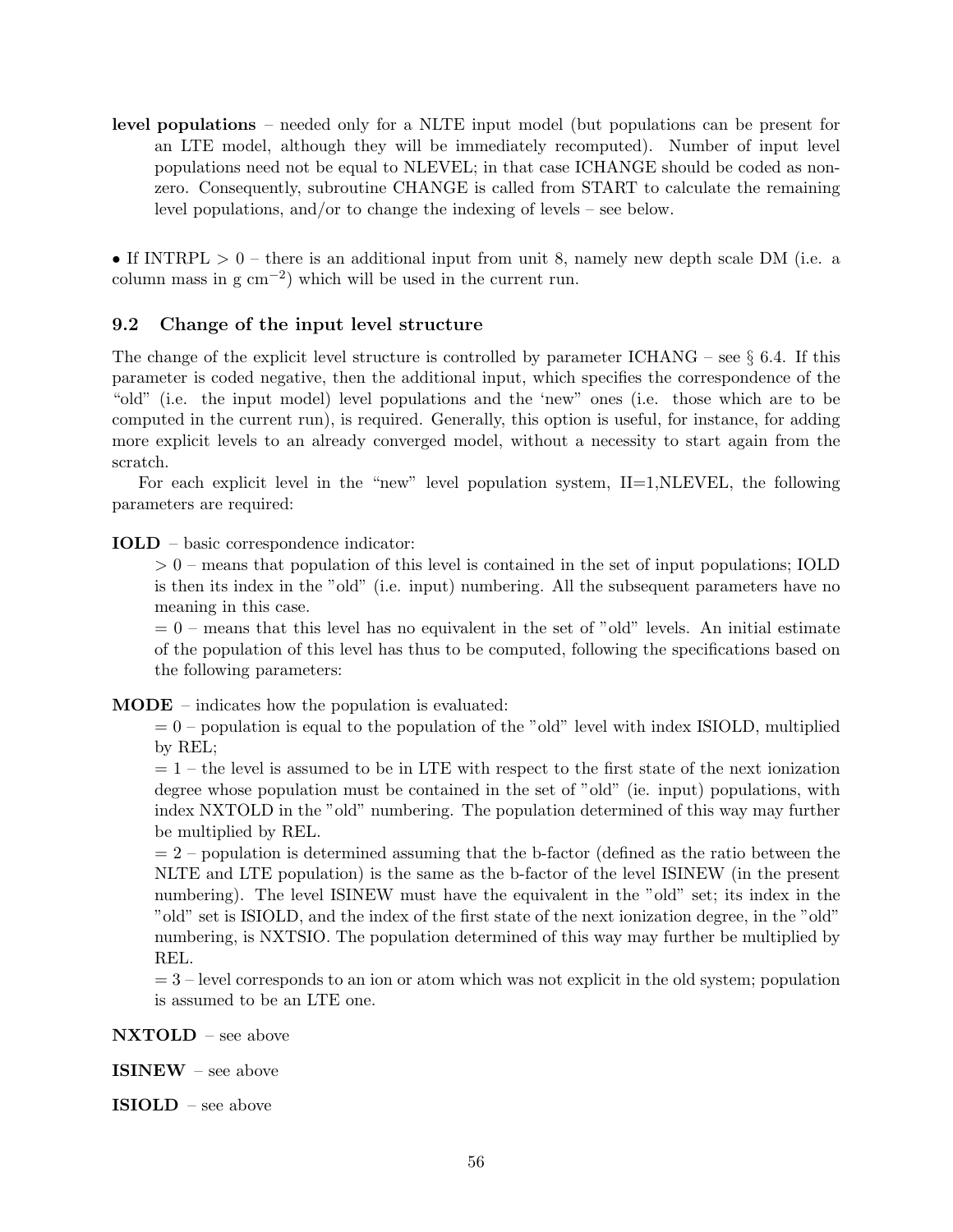NXTSIO – see above

 $REL - a population multiplier - see above$  $= 0$  – the program sets REL $=1$ 

## 9.3 Kurucz input model atmosphere

TLUSTY also accepts Kurucz model as a starting model. The format of the file is the standard Kurucz output file. The Kurucz model is read is the parameter INTRPL is set to  $-1$  (in the "new" input format), or parameter GRAV with a negative value (which is mandatory in the "old" input format.

One may still interpolate to a different depth grid than that used by Kurucz. Since parameter INTRPL cannot be used for this purpose, the user has to append internal INTRPL at the end of the Kurucz model file, followed by the values of  $m$  (g cm<sup>-2</sup>).

Note: The first depth point of Kurucz models is usually incorrect, and is therefore skipped. If the user does not want to interpolate in depth, the optional parameter ND should be set to 63 (i.e. ND=63 should appear in the optional parameter file (see  $\S 6.7$ ).

## 10 OUTPUT

There are several output files. We divide them into two groups, listed and described below. By default, all the output files are generated as ASCII files for portability. TLUSTY does not contain any explicit OPEN statements fro the output files, so the files are generated with names fort.  $nn$ , where *nn* is the corresponding unit number.

- 1. Basic output, generated always
	- Unit 6 Standard output
	- Unit 7 Condensed model atmosphere
	- Unit  $9$  Convergence log
	- Unit 10 Performance and error log
	- Unit  $12 b$ -factors (NLTE departure coefficients)
	- Unit  $13$  Emergent flux in all frequency points
	- Unit  $18$  Convergence log for formal solution
	- Unit  $69$  Timing  $\log$
- 2. Auxiliary output, generated only if required (by setting corresponding optional parameters see Sect. 6.14)
	- Unit  $14$  Emergent (angle-dependent) specific intensities in all frequency points (at present implemented only in case of Compton scattering)
	- Unit  $16$  Check of the statistical equilibrium equation solution
	- Unit 17 Condensed model atmosphere in every iteration
	- Unit  $85$  Opacities for all continuum frequencies
	- Unit 86 Total and net cooling rates
	- Unit  $87$  Net cooling rates separately for all ions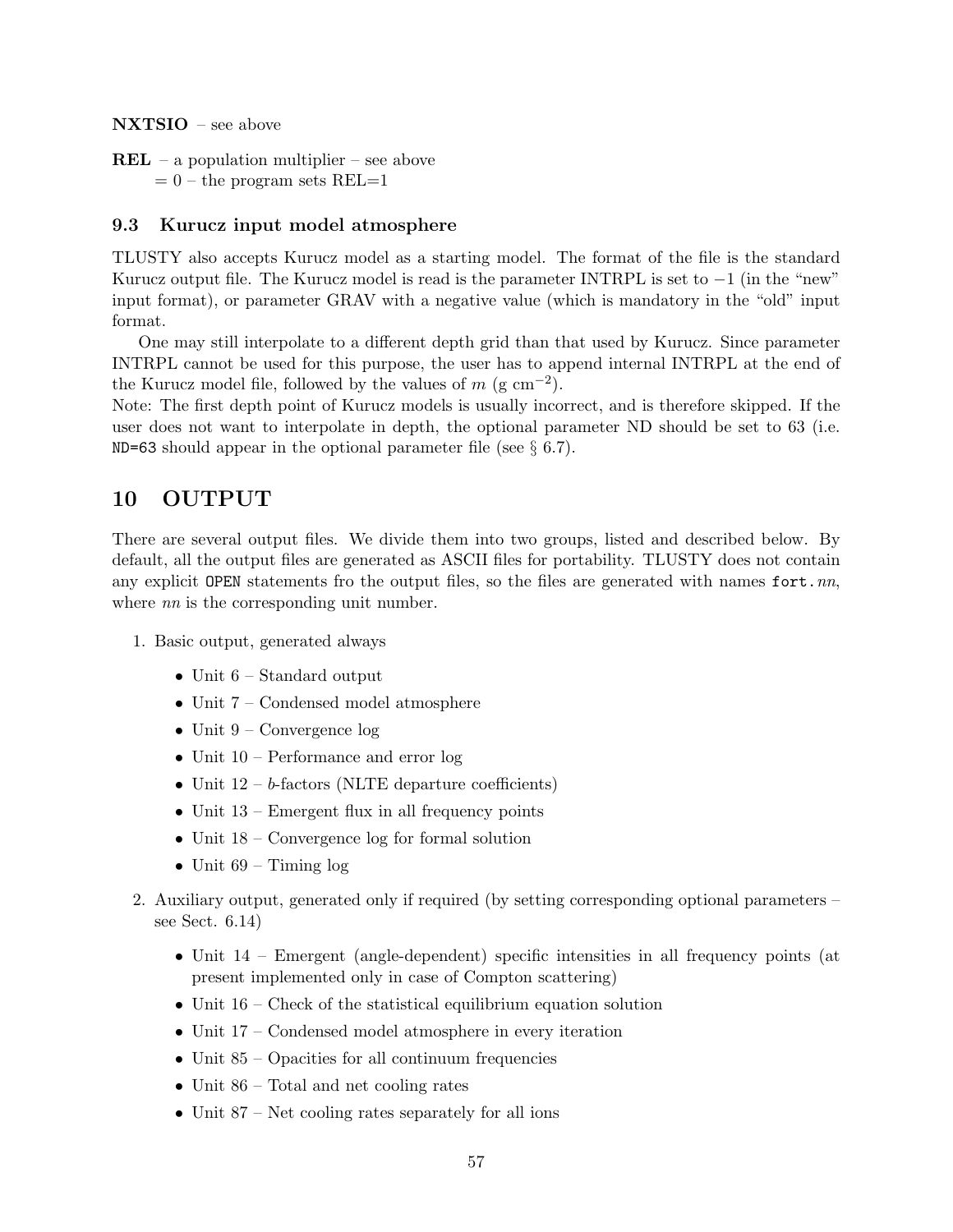## 10.1 Basic standard output

## Unit 6: Standard output.

This a general log of the model construction procedure, It contains tables displaying the input data, some performance (and possibly error) messages, and prints several tables of the output model. In most cases, these tables are self-explanatory.

The amount of output on Unit 6 is dependent upon input parameters. For instance, in the case where an LTE-grey model is generated (LTEGR=.true), there is a table containing the computed LTE-grey models. Another important portion of the output are tables containing various quantities produced if convection is taken into account.

Note: Unit 6, if accidentally or intentionally deleted, may to a large extent be re-created by a simple run of TLUSTY using unit 7 output as an input (unit 8), and with the same unit 5; one only needs to specify NITER=0 in the optional parameters file.

### Unit 7: Condensed model atmosphere.

This is the basic output in a machine-oriented form, i.e. without any table headers, etc. It is created by subroutine OUTPUT. This file may serve as the model input to another run of TLUSTY as Unit 8, or to SYNSPEC and various interface and utility programs. Its structure is described in the previous Section.

The file is generated after each set of formal solutions before entering a next iteration of the complete linearization, and is always overwritten so that only the quantities at the last completed iteration are stored.

#### Unit 12: b-factors.

The file is exactly analogous to the Unit 7 output file; only instead of populations the file contains the b-factors (NLTE departure coefficients).

#### Unit 9: Convergence log.

This is a very important output file, and the user is strongly encouraged to inspect it carefully after each run (there is also an IDL routine PCONV for plotting this file). The file is produced by subroutine PRCHAN. It contains, for each iteration of complete linearization, a table of relative changes in temperature, electron density, total particle density, the maximum relative change of all populations, the maximum relative change of all linearized mean intensities of radiation (i.e. those in the frequency points with  $IJALI = 0$ , the maximum relative change of all linearized quantities, and the indices of the level and the frequency point at which the respective maximum relative changes occur. All these quantities are printed as functions of depth. The relative change is defined as (new value - old value)/new value. The changes are printed in the order of decreasing depth index; this is because the linearized system is solved by the block-Gaussian elimination (forward elimination + backward substitution). To declare the computed model as well converged, the relative changes have to be gradually decreasing; in the last iteration they all have to drop below the prescribed value, given by the optional parameter CHMAX  $(10^{-3}$  being a reasonable value in most cases).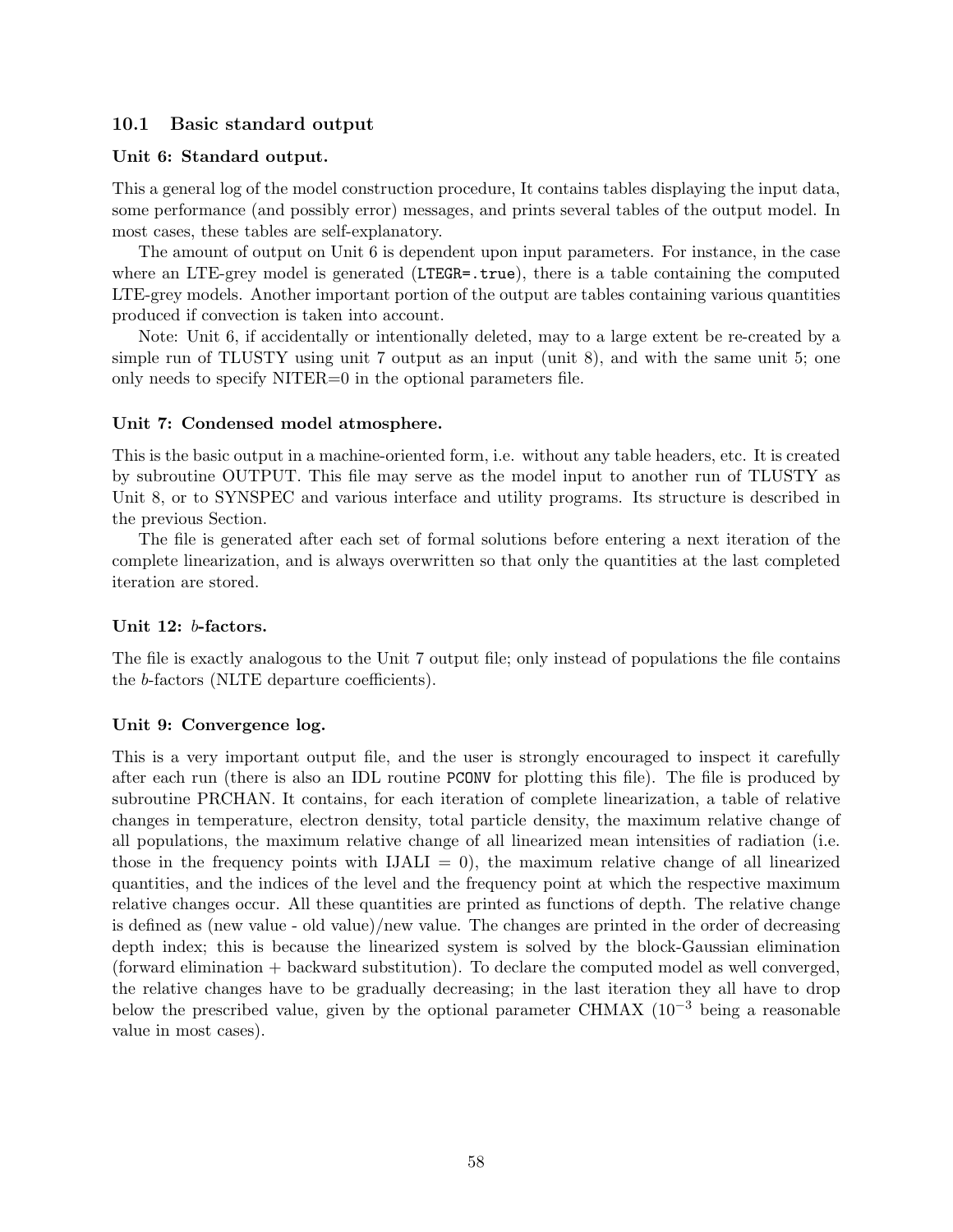## Unit 10: Performance and error log.

This file, created possibly by many different subroutines, contains messages about performance (log of accelerations, recalculation of the radiative equilibrium equation division optical depths, and all messages printed by the program when an error status occurs. These errors are either fatal (occurred when checking actual against maximum dimensions; calling various routines with inconsistent parameters; divergence of complete linearization); or warnings (slow convergence of subroutine ELCOR - a solution of the non-linear system of statistical equilibrium  $+$  charge conservation; negative opacities, etc.). All messages are more or less self-explanatory.

## Unit 13 – Emergent flux.

Generated by subroutine OUTPRI in the final iteration. It prints the following quantities for all the frequency point, sorted by wavelength:

- $\mathbf{FREQ}$  value of frequency (in  $s^{-1}$ )
- FLUX emergent flux, precisely the first moment of the specific intensity of radiation,  $H_{\nu}$ , at the surface, in erg cm<sup>-2</sup> s<sup>-1</sup>Hz<sup>-1</sup>
- FH the surface Eddington factor  $f_H$ , where  $f_H = H_\nu(0)/J_\nu(0)$ ,  $J_\nu(0)$  being the mean intensity of radiation at the surface

Note: The structure of the output was changed from the previous version, where more quantities were printed.

### Unit 18 – Convergence log of the formal solution

Generated by subroutine RESOLV; the structure is similar as Unit 9, but it contains relative changes of populations only.

#### Unit 69: Timing.

As pointed out above, this file is produced only under Unix. In the distributed version of TLUSTY, the machine-dependent instructions are commented out, so that no file is created. In order to restore it the user has to delete the comment mark C at the first position of line number . . . and . . . . The file is self-explanatory, and contains the time spent for the formal solution (with the subroutine RESOLV as a driver), and linearization SOLVE, together with the total time elapsed from the beginning of execution.

## 10.2 Auxiliary output

#### Unit 14 – Angle-dependent emergent specific intensities

This file is generated only in the case of Comptonization, i.e. if  $ICOMPT > 0$ .

#### Unit 16 – Check of the statistical equilibrium

This output is generated only if the optional parameter ICHCKP is set to a non-zero value.

For each explicit level, it prints the total rate in and out, and their difference divided by the rate in, for each depth. The last column should thus contain much lower values than the previous two columns. Generated by subroutine CHCKSE in the final iteration.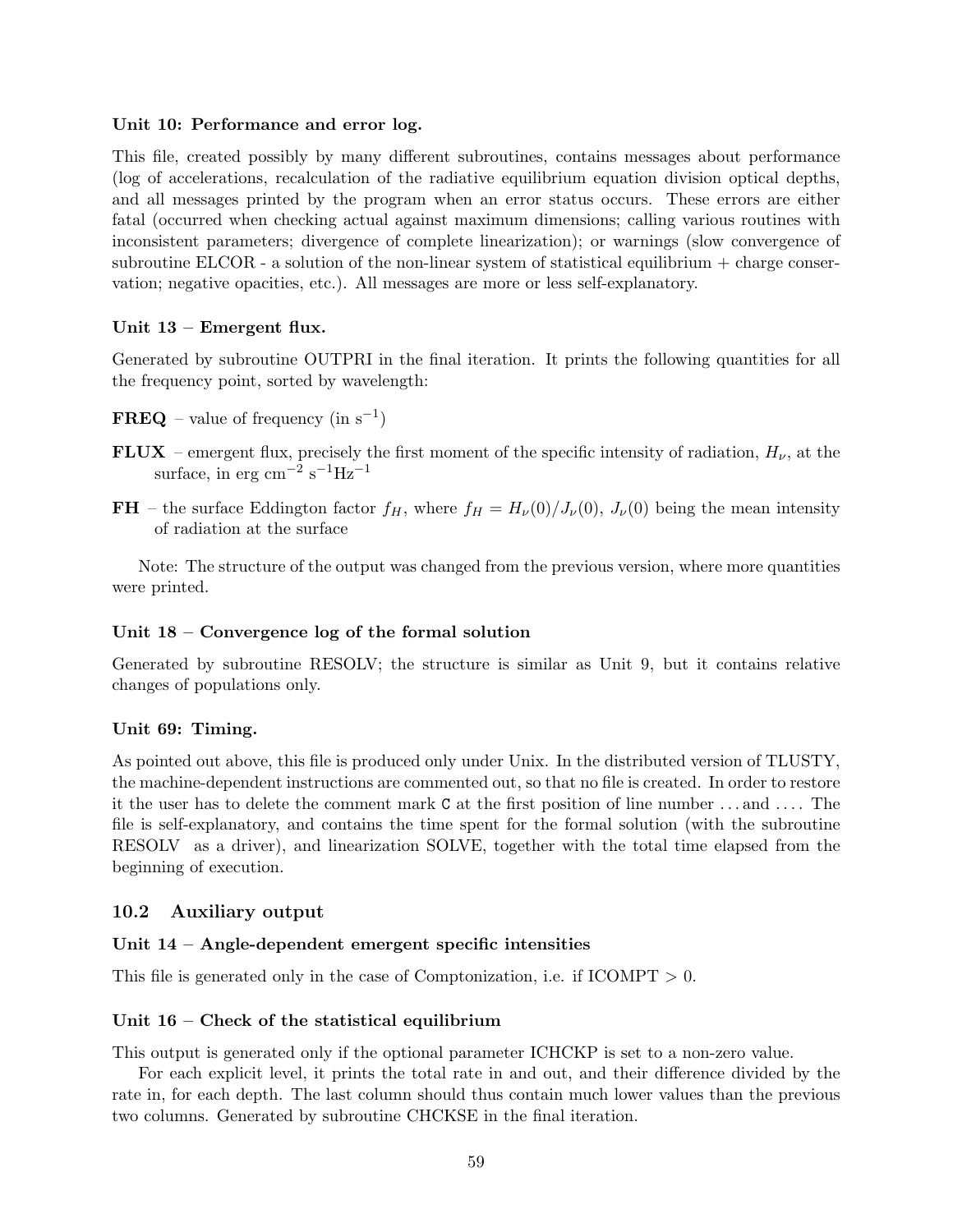#### Units 17 and 20 – condensed models in each iteration

This output is generated only if the optional parameter IPRIND is set to a non-zero value.

These files are completely analogous to Unit 7 and 12 outputs, respectively; the only difference being that the values for all completed iterations are stored. These files can be used to recover partially converged models in case the final models crashed or diverged due to numerical reasons (e.g., an improper use of acceleration techniques, etc.).

#### Unit 85 - opacities in the continuum frequencies

This output is generated only if the optional parameter IPOPAC is set to a non-zero value.

The file contains NFREQC (the number of frequency points in the continuum) blocks; each block contains data for one frequency point. The block contains first the frequency index and the value of frequency (Hz), then ND values of opacity (per gram) for all depth points,  $ID = 1, \ldots, ND$ . Frequencies go from the highest to the lowest.

#### Units 86 and 87 - cooling rates

.

This output is generated only if the optional parameter ICOOLP is is set to a non-zero value.

Unit 86 contains four columns; the depth index, the total net cooling rate without an influence of scattering  $(C_{\text{net}})$ , the total net cooling rate including scattering  $(C'_{\text{net}})$ , and the total cooling rate (i.e., the true radiative cooling – without a balancing effect of radiation heating,  $C_{\text{tot}}$ ). The two net cooling rates are identical in the case of coherent scattering (e.g. Thompson limit of electron scattering); but are generally different for non-coherent scattering (Compton).

$$
C_{\text{net}} = 4\pi \int_0^\infty (\eta_\nu - \kappa_\nu J_\nu) d\nu ,
$$
  

$$
C'_{\text{net}} = 4\pi \int_0^\infty (\eta_\nu + \sigma_\nu J_\nu - \chi_\nu J_\nu) d\nu ,
$$
  

$$
C_{\text{tot}} = 4\pi \int_0^\infty \eta_\nu d\nu ,
$$

where  $\eta_{\nu}$  is the thermal emission coefficient;  $\kappa_{\nu}$  the (thermal) absorption coefficient,  $\chi_{\nu}$  the total extinction (absorption + scattering) coefficient, all at frequency  $\nu$ .

It IPRINP is set to a value larger than 10, an additional output is generated – Unit 87 – that contains the cooling rates separately for all explicit ions.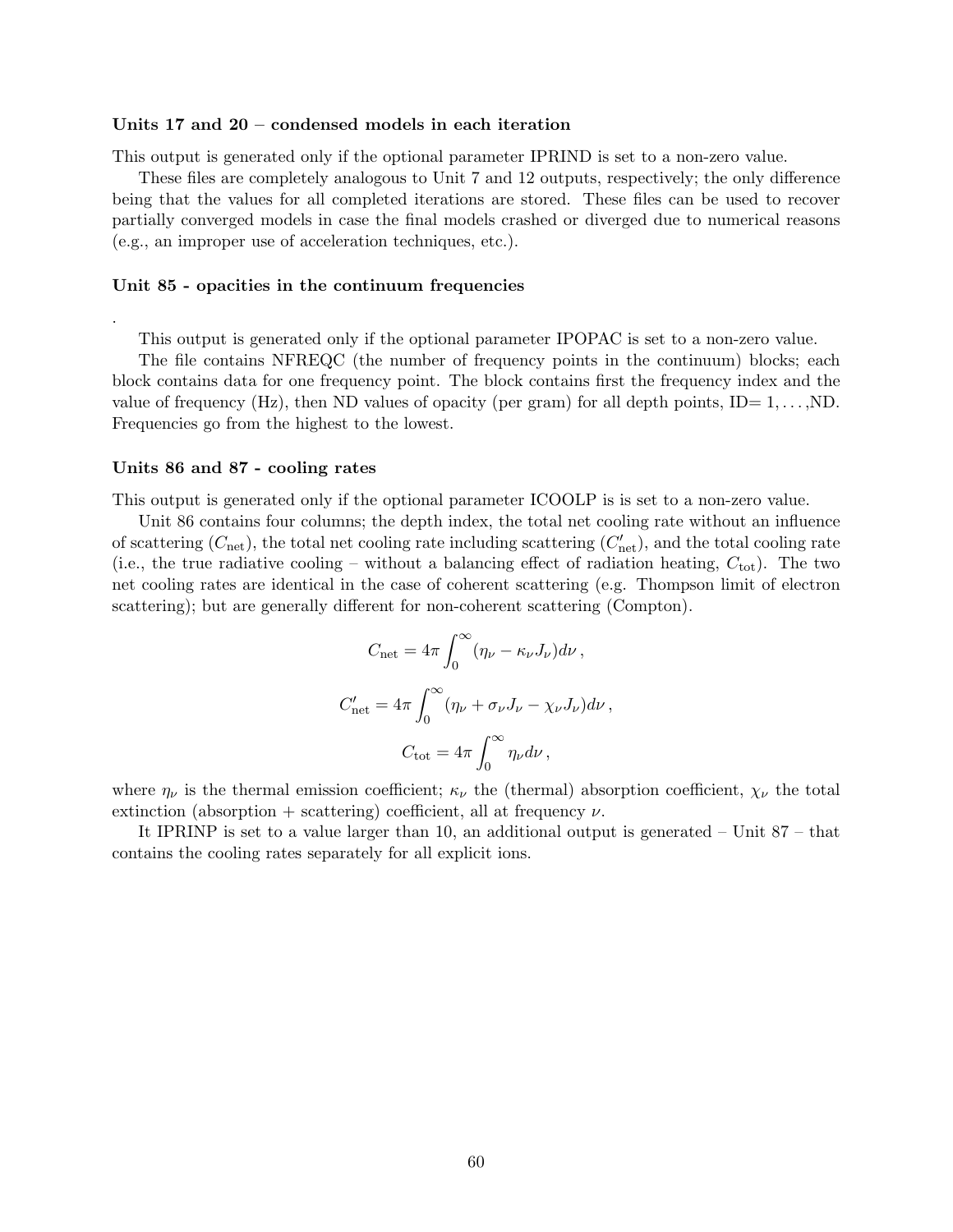## 11 APPENDIX 1 – ATOMIC PARAMETERS

### Photoionization cross-sections

The photoionization cross sections are evaluated as follows:

- for IBF =  $0: \sigma(\nu) = 2.815 \times 10^{-29} Z^4 \nu^{-3} n^{-5}$  (simplified hydrogenic)
- for IBF = 1 :  $\sigma(\nu) = 2.815 \times 10^{-29} Z^4 \nu^{-3} n^{-5} g_{II}(n, \nu/Z^2)$  (exact hydrogenic)
- for IBF = 2:  $\sigma(\nu) = \alpha[\beta x^s + (1-\beta)x^{s+1}] \times 10^{-18}$  (Peach formula)
- for IBF = 3:  $\sigma(\nu) = \alpha [ \Gamma x^s + (\beta 2\Gamma) x^{s+1} + (1 + \Gamma \beta) x^{s+2}] \times 10^{-18}$  (modified Peach)
- for IBF =  $4$ :  $\sigma(\nu) = \exp[s + \alpha \log x + \beta \log^2 x]$  (Butler fit formula)

where  $x = \nu_0/\nu$ , s=S0,  $\alpha$ =ALF,  $\beta$ =BET, and  $\Gamma$ =GAM. Parameter IBF is called IFANCY in subroutine START, SO, ALF, BET, GAM are input parameters. Further,  $n$  is the main quantum number, and Z the effective charge (=1 for neutrals, 2 for once ionized, etc.), and  $\nu_0$  the threshold frequency.

### Collisional rates

Hydrogen:

- for  $ICOL = 0$ : standard expressions from Mihalas et al. (1975).
- for ICOL = 1 : experimental fit formula for  $Ly\alpha$  (Mihalas et al. 1975).
- for ICOL = 2 : the Tschebyschev fit formula for  $Ly\alpha$  after Crandall et al. (1974).

#### He I:

- for  $ICOL = 0$ : standard expressions from Mihalas et al. (1975).
- for ICOL  $= 1, 2, 3$ : Storey-Hummer fits to rates computed by Berrington and Kingston (1987). Data are given only for  $n \leq 4$ .
- for  $ICOL = 1$ : means that a given transition is a transition between non-averaged ls-states.
- for  $ICOL = 2$ : means that a given transition is a transition from non-averaged lower ls-state to an averaged upper state.
- for  $ICOL = 3$ : means that a given transition is a transition between two averaged states.

#### He II:

• for ICOL  $\leq 0$ : standard expressions from Mihalas et al. (1975).

Other elements:

#### Ionization:

- for ICOL =  $0: \Omega = 1.55 \times 10^{13} T^{-1/2} U_0^{-1} \exp(-U_0) \sigma_0$ ,  $\sigma_0 \equiv \text{OSC}$  (Seaton's formula)
- for ICOL = 1 :  $\Omega = c_0 T^{-3/2} U_0^{-2} \exp(-U_0)$ ,  $c_0 \equiv \text{OSC}$  (Allen formula)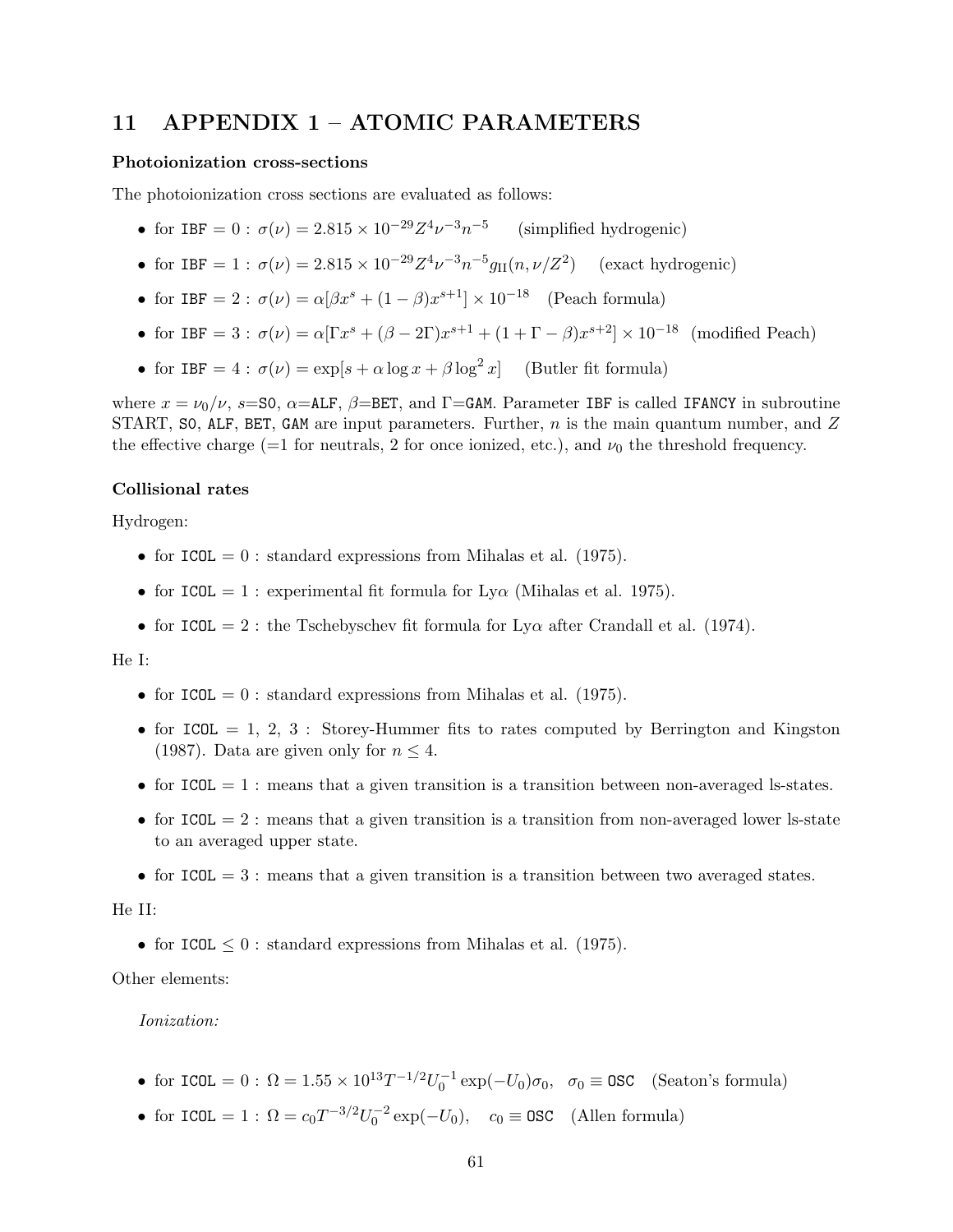- for ICOL = 2:  $\Omega = 5.465 \times 10^{-11} c_0 T^{1/2} \exp(-U_0)$ ,  $c_0 \equiv \text{OSC}$
- for ICOL = 3:  $\Omega = 5.465 \times 10^{-11} c_0 T^{1/2} (1 + U_0) \exp(-U_0)$ ,  $c_0 \equiv \text{OSC}$

*Excitation*. In all cases,  $f_{ij} \equiv \text{OSC:}$ 

- for ICOL = 0:  $\Omega = 19.7363 f_{ij} T^{-3/2} U_0^{-1} \exp(-U_0) max [\bar{g}, 0.276 \exp(U_0) E_1(U_0)]; \ \bar{g} = 0.25$
- for ICOL = 1 : the same as above, but now  $\bar{g}$  is an input parameter (CPAR) (van Regemorter formula)
- for ICOL = 2:  $\Omega = 5.465 \times 10^{-11} f_{ij} c_0 T^{1/2} \exp(-U_0)$ ,  $c_0 \equiv \text{CPAR}$
- for ICOL = 3:  $\Omega = 5.465 \times 10^{-11} f_{ij} c_0 T^{1/2} (1 + U_0) \exp(-U_0)$ ,  $c_0 \equiv \text{CPAR}$
- for  $ICOL = 4$ :  $\Omega = 8.631 \times 10^{-6} g_i^{-1} T^{-1/2} \exp(-U_0) c_0$ ,  $c_0 \equiv \text{CPAR}$  (Eissner-Seaton formula)

where  $U_0 = (E_j - E_i)/(kT)$ ,  $E_i$  and  $E_j$  are the energies of the lower and upper level,  $g_i$  is the statistical weight, and  $f_{ij}$  the oscillator strength. Function  $E_1$  is the first exponential integral function.

## 12 APPENDIX 2 – EQUATIONS OF ACCRETION DISKS

### Classical disks

The disk is assumed in steady state, geometrically thin and in Keplerian rotation. The vertical structure is solved for a set of axially symmetric concentric rings where a plane-parallel 1-D atmosphere calculation is performed. The atmosphere at each disk radius  $R$  (specified in the disk midplane) is in hydrostatic equilibrium, with a depth-dependent gravity  $(g)$  that arises from the vertical component of the central star's gravitational force on the disk material. Neglecting the self-gravity of the disk and assuming that  $R$  is much larger than the distance from the central plane  $(z)$ :

$$
\frac{dP}{dz} = -g(z)\rho
$$

$$
g = \frac{GM_*z}{R^3}
$$

where P is the pressure,  $\rho$  is the mass density,  $M_*$  is the central star mass, and G is the gravitational constant. The mass surface density is given by the standard disk model (Shakura & Sunyaev 1973):

$$
\Sigma \equiv 2 m_0 = \frac{\dot{M}}{3\pi \bar{w}} \left[ 1 - \left(\frac{R_*}{R}\right)^{1/2} \right]
$$

$$
\bar{w} = \frac{(GM_*R)^{1/2}}{Re}
$$

where  $\dot{M}$  is the mass transfer rate,  $R_a st$  is the central star radius, and  $\bar{w}$  is the depth-averaged kinematic viscosity, parametrized in terms of the Reynolds number  $Re$  of the flow (Lynden-Bell  $\&$ Pringle 1974) and Kriz & Hubeny 1986). The viscosity w is allowed to vary as a power law of the mass column density above a certain physical depth  $m(z)$ :

$$
w(m) = \bar{w}(\zeta + 1) \left(\frac{2m}{\Sigma}\right)^{\zeta}
$$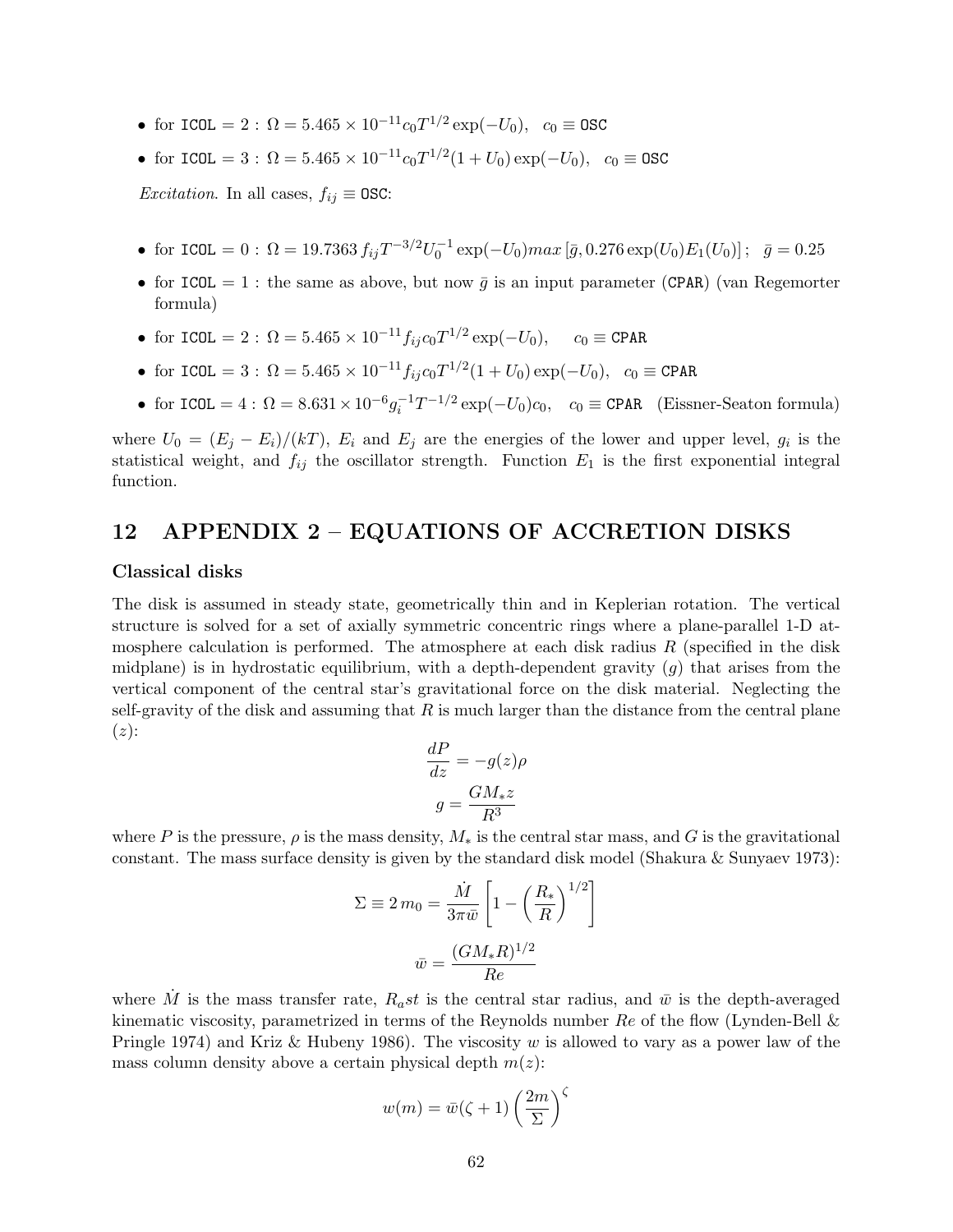The power law index  $\zeta$  is usually set to a numerical value larger than zero to prevent the "thermal" catastrophe" of the disk in the low optical depth regions where electron scattering is the dominant (only) opacity source (Hubeny 1989).

The disk radiates all the mechanical energy dissipated by viscous shearing between the Keplerian orbits. According to standard formulae this quantity may be written as follows:

$$
D_{\text{mech}}(z) = \frac{9GM_*w(z)\rho(z)}{4R^3}
$$

The energy balance equation then reads

$$
\int_0^\infty (\kappa_\nu J_\nu - \eta_\nu) d\nu = D_{\text{mech}}(z)
$$

where  $\kappa_{\nu}$  and  $\eta_{\nu}$  are the absorption and emission coefficient, and  $J_{\nu}$  the mean intensity of radiation, at frequency  $\nu$ .

As is customary in the stellar atmosphere theory, one expresses the total energy dissipated (and therefore radiated away) from the unit disk face area,  $D(R) = \int D_{\text{mech}}(z)dz$ , through the *effective* temperature,  $T_{\text{eff}}$ , as  $\sigma T_{\text{eff}}^4 = D(r)$ , where  $\sigma$  is the Stefan-Boltzmann constant. Assuming further a stationary, Keplerian disk, the effective temperature is given by

$$
T_{\textrm{eff}}\ =\left(\frac{3GM_{*}\ \dot{M}}{8\pi\sigma R^{3}}\left[1-\left(\frac{R}{R_{*}}\right)^{1/2}\right]\right)^{1/4}
$$

Summarizing the basic assumptions:

- disk is divided into a set of concentric rings, each behaving as an independent plane parallel radiating slab; no assumptions about optical thickness are made. One run of TLUSDISK calculates the vertical structure of one ring;
- hydrostatic equilibrium in the vertical *z*-direction;
- energy balance is considered as a balance between net radiation loss (calculated exactly, without invoking neither optically thin, nor optically thick [diffusion] approximations), and dissipated mechanical energy;
- dissipated energy is proportional to viscosity, which is given through Reynolds number;
- effect of illumination of disk by the central star are taken into account, using the formalism of Hubeny (1990b).

### Disks around supermassive black holes

In this case, the above equations are modified because i) the presence of general relativistic effects (we adopt here a formalism of Riffert and Herold 1995); and ii) a possibility of using a different parametrization of viscosity. The equations are described in detail in Hubeny and Hubeny (1998). Here we describe some changes with respect to the above formalism.

The basics equations are modified as follows:

i) Vertical hydrostatic equilibrium,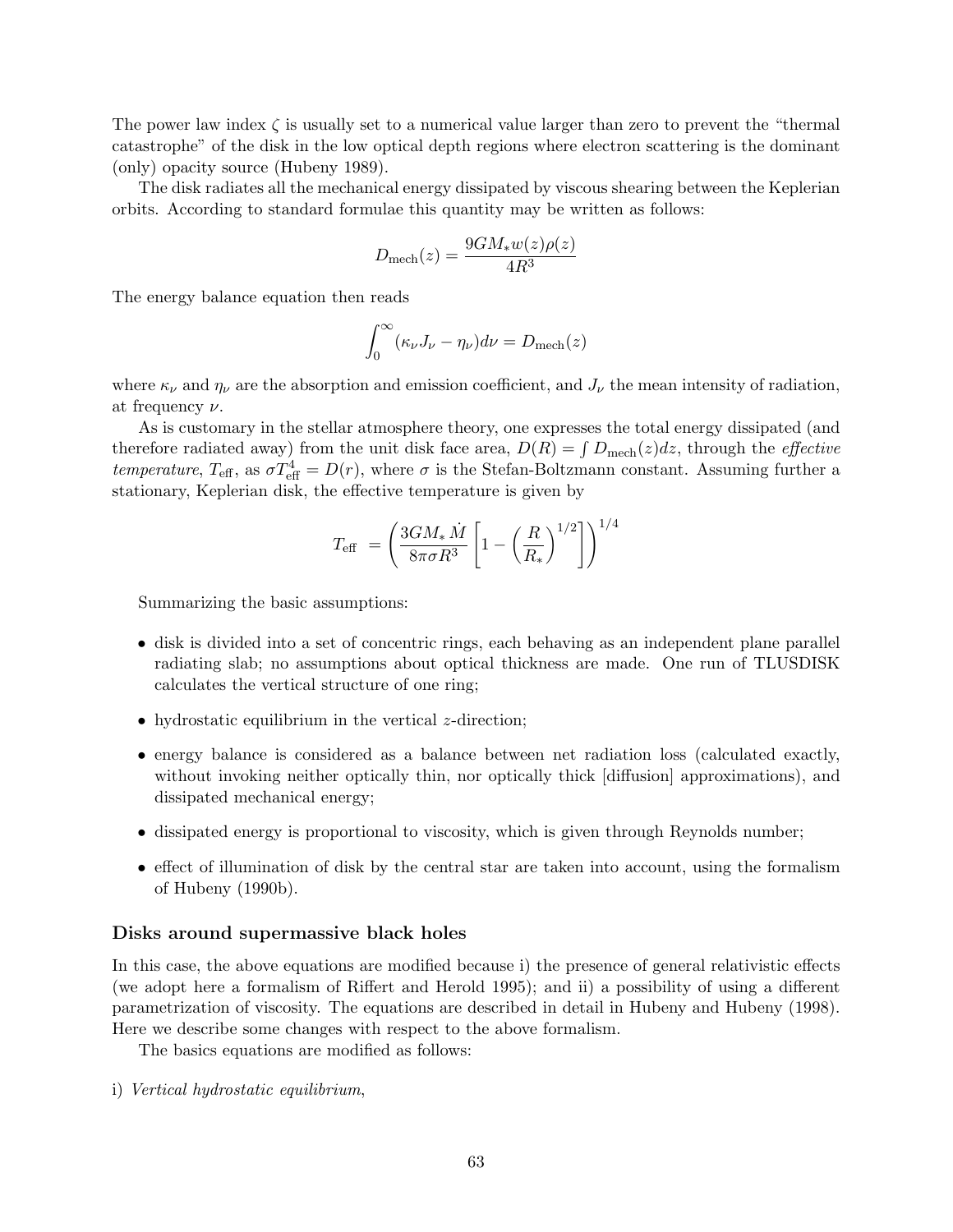$$
\frac{dP}{dm} = g(z) \,,\tag{1}
$$

where the depth-dependent vertical gravity acceleration is given by

$$
g(z) = \frac{GM}{R^3} \frac{C}{B} z. \tag{2}
$$

G is the gravitational constant, M is the black hole mass, and B and C (together with A and D used later) are the so-called relativistic corrections in the notation of Riffert and Harold (1995)..

ii) Energy balance,

$$
\frac{9}{4} \frac{GM}{R^3} \left(\frac{A}{B}\right)^2 \rho w = 4\pi \int_0^\infty (\eta_\nu - \kappa_\nu J_\nu) d\nu.
$$
\n(3)

The energy balance equation may be cast to different form if we do not express the radiation flux through the moment equation of the transfer equation, namely

$$
\frac{dF_{\text{rad}}}{dm} = -\frac{9}{4} \frac{GM}{R^3} \left(\frac{A}{B}\right)^2 w(m). \tag{4}
$$

The effective temperature is now given by

$$
T_{\text{eff}}^4 = \frac{3}{8\pi\sigma} \frac{GM\dot{M}}{R^3} \frac{D}{B},\qquad(5)
$$

#### (iii) Vertically-averaged viscosity

The vertically-averaged kinematic viscosity is either given through the Reynols number, as above; or through the effective  $\alpha_0$ -parameter that relates the vertcailly-averaged stress to verticallyaveraged pressure.

The vertically-averaged kinematic viscosity is given through  $\alpha_0$  as

$$
\overline{w} = 2\dot{M}^2 \alpha_0 \sqrt{\frac{GM}{R^3}} \left(\frac{\sigma_e}{8\pi m_{HC}}\right)^2 \frac{D^2}{AC},\tag{6}
$$

where  $m_H$  is the mass of hydrogen atom, and  $\sigma_e$  the electron scattering (Thomson) cross-section. If one adopts the  $\alpha$ -parametrization of viscosity, the total column mass is given by

$$
m_0 = \frac{16\pi}{3} \left(\frac{m_H c}{\sigma_e}\right)^2 \sqrt{\frac{R^3}{GM}} \frac{1}{\dot{M}\alpha_0} \frac{BC}{AD},\tag{7}
$$

The relation between  $\alpha_0$  and Re is

$$
Re = 2\left(\frac{4\pi m_{H}c}{\sigma_{\rm e}}\right)^{2} \left(\frac{R}{\dot{M}}\right)^{2} \frac{1}{\alpha_{0}} \frac{AC}{D^{2}}.
$$
\n
$$
(8)
$$

#### (iv) Local viscosity

The (depth-dependent) viscosity  $w$  is allowed to vary as a step-wise power law of the mass column density, viz.

$$
w(m) = w_0 \left( m/m_0 \right)^{\zeta_0}, \quad m > m_d, \tag{9}
$$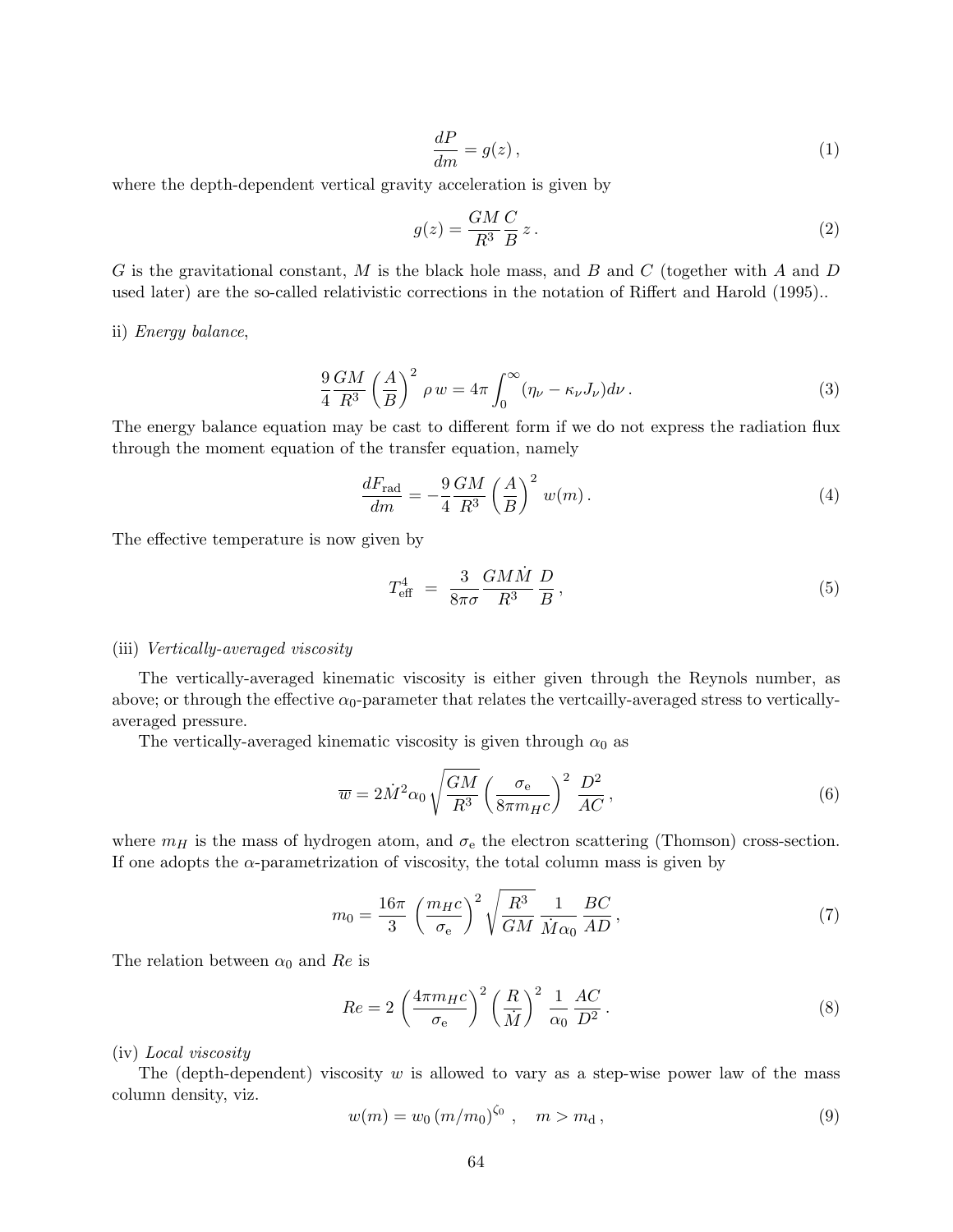$$
w(m) = w_1 (m/m_0)^{\zeta_1}, \quad m < m_d, \tag{10}
$$

where  $m_d$  is the division point. In other words, we allow for a different power-law exponent for inner and outer layers. This represents a generalization of an approach we used previously, based on a single power-law representation

We have thus four independent parameters: exponents  $\zeta_0$  and  $\zeta_1$ , the division point,  $m_d$ , and the fraction, f, of energy dissipated in deep layers,  $m > m_d$ . The coefficients  $w_0$  and  $w_1$  are derived from the condition on the vertically averaged viscosity,  $\int_0^{m_0} w(m)dm/m_0 = \overline{w}$ , and  $\int_{m_0}^{m_0} w(m)dm/m_0 =$  $f\overline{w}$ . We obtain

$$
w_0 = \frac{f \,\overline{w}(\zeta_0 + 1)}{1 - (m_d/m_0)^{\zeta_0 + 1}},\tag{11}
$$

$$
w_1 = \frac{(1-f)\,\overline{w}(\zeta_1+1)}{(m_\mathrm{d}/m_0)^{\zeta_1+1}}\,. \tag{12}
$$

Generally,  $w(m)$  does not have to be continuous at the division point  $m_d$ . If we require the continuity, then  $f$  and  $m_d$  are no longer two independent parameters; instead, they are related through

$$
\frac{m_{\rm d}}{m_0} = \left(1 + \frac{\zeta_0 + 1}{\zeta_1 + 1} \frac{f}{1 - f}\right)^{-\frac{1}{\zeta_0 + 1}}.\tag{13}
$$

Typically, the deep-layer power law exponent  $\zeta_0$  is set to 0 (constant viscosity), while the "surface" power law exponent  $\zeta_1$  is usually set to a value larger than zero.

In TLUSTY, parameter  $\zeta_0$  is set by the optional parameter ZETA0; parameter  $\zeta_1$  is set by the optional parameter ZETA1; parameter  $f$  is set by the optional parameter FRACTV; and the divisionn point  $m_d$  is set by the optional parameter DMVISC;

## REFERENCES

Auer, L.H., & Mihalas, D. 1969, ApJ 158, 641

Bergeron, P., Wesemael, F., & Fontaine, G. 1992, ApJ 387, 288

Cannon, C.J., 1973, ApJ 185, 621

Castor, J.I., Dykema, P., & Klein, R.I., 1992, ApJ 387, 561

Crandall, D.H., et al., 1974, ApJ 191, 789

Fontaine, G., Villeneuve,B., & Wilson, J., 1981, ApJ 343, 550

Hubeny, I. 1988, Computer Physics Comm. 52, 103

Hubeny, I. 1990a, ApJ, 351, 632

- Hubeny, I. 1990b, in IAU Colloquium 129, Structure and Emission Properties of Accretion Disks, ed. by C. Bertout et al. (Gif sur Yvette: Editions Frontières), p. 227
- Hubeny, I. 1992, in Lecture Notes in Physics, 401, The Atmospheres of Early Type Stars, ed. U. Heber & C.S. Jeffery, Springer Verlag, Berlin, p. 377

Hubeny, I., Agol, E., Blaes, O., & Krolik, J.H., 2000, ApJ, 533, 710

Hubeny, I., Agol, E., Blaes, O., & Krolik, J.H., 2001, ApJ, 559, 680

Hubeny, I., & Hubeny, V., 1998, ApJ, 505, 558

Hubeny, I., Hummer, D.G., & Lanz, T. 1994, A&A, 282, 151